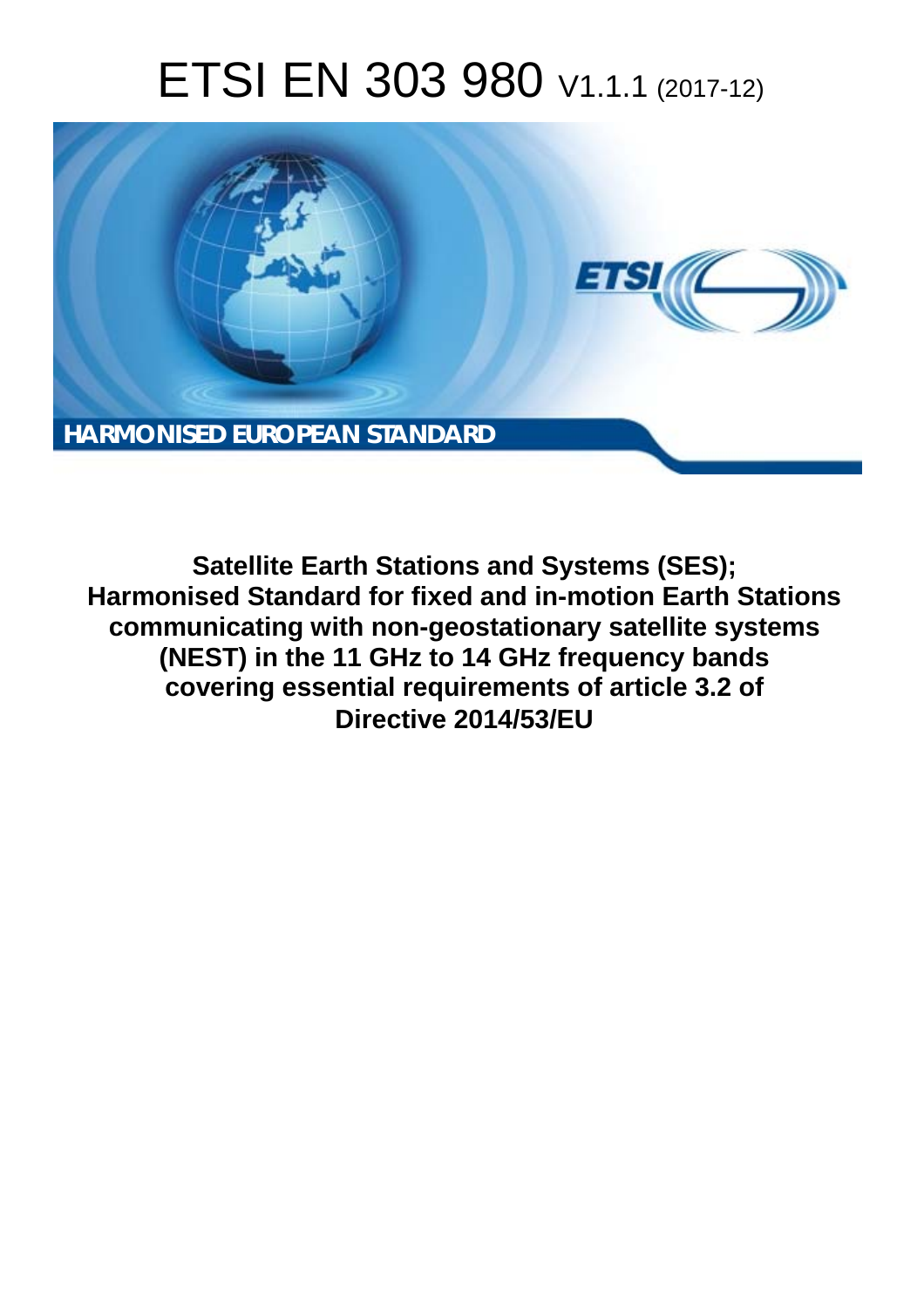Reference DEN/SES-00402

Keywords broadband, earth station, mobile, regulation, satellite

#### *ETSI*

#### 650 Route des Lucioles F-06921 Sophia Antipolis Cedex - FRANCE

Tel.: +33 4 92 94 42 00 Fax: +33 4 93 65 47 16

Siret N° 348 623 562 00017 - NAF 742 C Association à but non lucratif enregistrée à la Sous-Préfecture de Grasse (06) N° 7803/88

#### *Important notice*

The present document can be downloaded from: <http://www.etsi.org/standards-search>

The present document may be made available in electronic versions and/or in print. The content of any electronic and/or print versions of the present document shall not be modified without the prior written authorization of ETSI. In case of any existing or perceived difference in contents between such versions and/or in print, the only prevailing document is the print of the Portable Document Format (PDF) version kept on a specific network drive within ETSI Secretariat.

Users of the present document should be aware that the document may be subject to revision or change of status. Information on the current status of this and other ETSI documents is available at <https://portal.etsi.org/TB/ETSIDeliverableStatus.aspx>

If you find errors in the present document, please send your comment to one of the following services: <https://portal.etsi.org/People/CommiteeSupportStaff.aspx>

#### *Copyright Notification*

No part may be reproduced or utilized in any form or by any means, electronic or mechanical, including photocopying and microfilm except as authorized by written permission of ETSI. The content of the PDF version shall not be modified without the written authorization of ETSI. The copyright and the foregoing restriction extend to reproduction in all media.

> © ETSI 2017. All rights reserved.

**DECT**TM, **PLUGTESTS**TM, **UMTS**TM and the ETSI logo are trademarks of ETSI registered for the benefit of its Members. **3GPP**TM and **LTE**™ are trademarks of ETSI registered for the benefit of its Members and of the 3GPP Organizational Partners. **oneM2M** logo is protected for the benefit of its Members.

**GSM**® and the GSM logo are trademarks registered and owned by the GSM Association.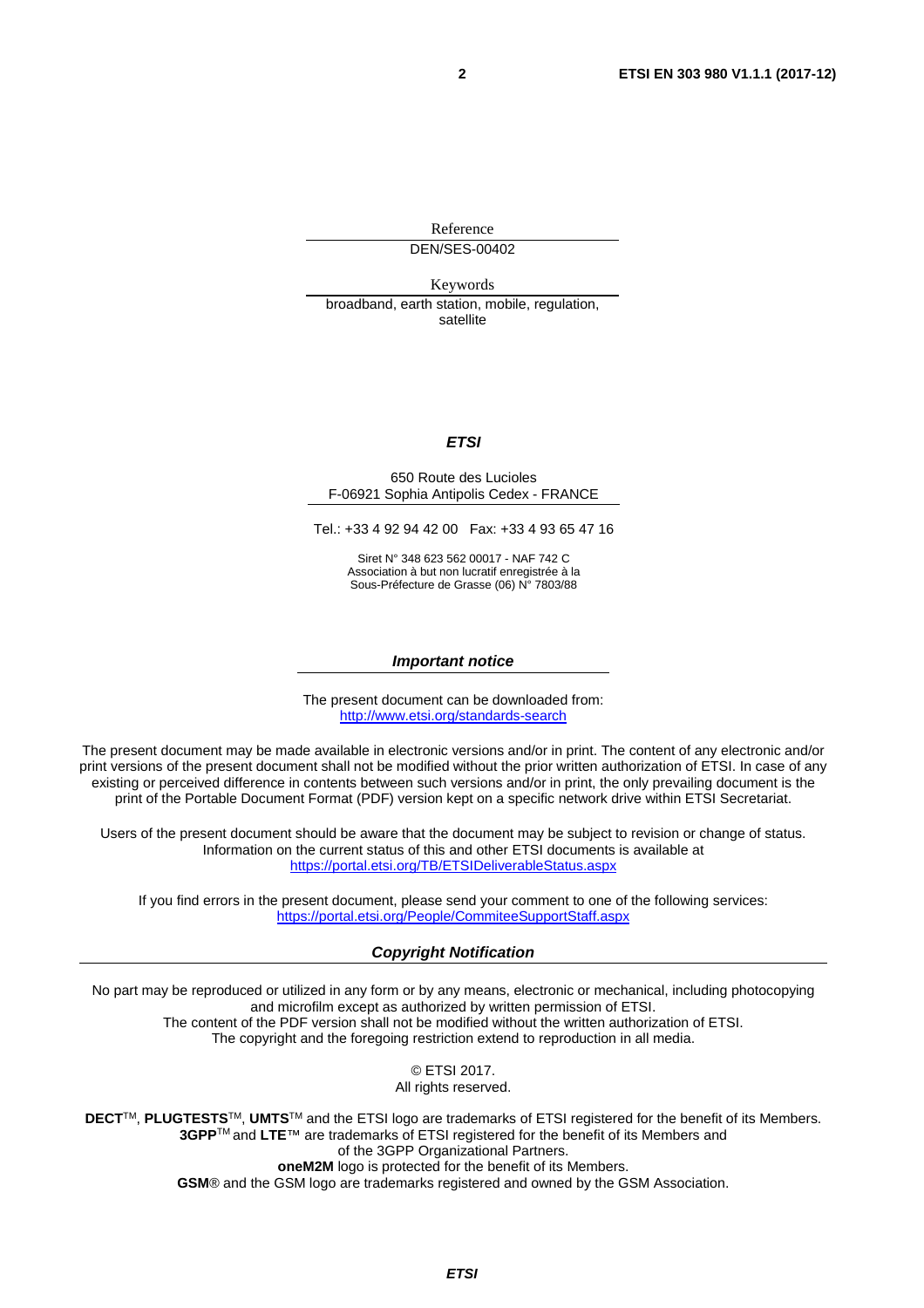# Contents

| $\mathbf{I}$           |  |  |
|------------------------|--|--|
| 2                      |  |  |
| 2.1                    |  |  |
| 2.2                    |  |  |
| 3                      |  |  |
| 3.1                    |  |  |
| 3.2                    |  |  |
| 3.3                    |  |  |
|                        |  |  |
| 4                      |  |  |
| 4.1                    |  |  |
| 4.1.1                  |  |  |
| 4.1.2                  |  |  |
| 4.1.2.1                |  |  |
| 4.1.3                  |  |  |
| 4.1.4                  |  |  |
| 4.1.5                  |  |  |
| 4.2                    |  |  |
| 4.2.1                  |  |  |
| 4.2.1.1                |  |  |
| 4.2.1.2                |  |  |
| 4.2.1.3                |  |  |
| 4.2.2                  |  |  |
| 4.2.2.1                |  |  |
| 4.2.2.1.1              |  |  |
| 4.2.2.1.2              |  |  |
| 4.2.2.2                |  |  |
| 4.2.2.2.1              |  |  |
| 4.2.2.2.2              |  |  |
| 4.2.2.3                |  |  |
| 4.2.3                  |  |  |
| 4.2.3.1                |  |  |
| 4.2.3.2                |  |  |
| 4.2.3.3                |  |  |
| 4.2.4                  |  |  |
| 4.2.4.1                |  |  |
| 4.2.4.2                |  |  |
| 4.2.4.2.1              |  |  |
| 4.2.4.2.2              |  |  |
| 4.2.4.3                |  |  |
| 4.2.5                  |  |  |
| 4.2.5.1<br>4.2.5.2     |  |  |
|                        |  |  |
| 4.2.5.3                |  |  |
| 4.2.6                  |  |  |
| 4.2.6.1                |  |  |
| 4.2.6.2                |  |  |
| 4.2.6.2.1<br>4.2.6.2.2 |  |  |
| 4.2.6.2.3              |  |  |
|                        |  |  |
| 4.2.6.2.4              |  |  |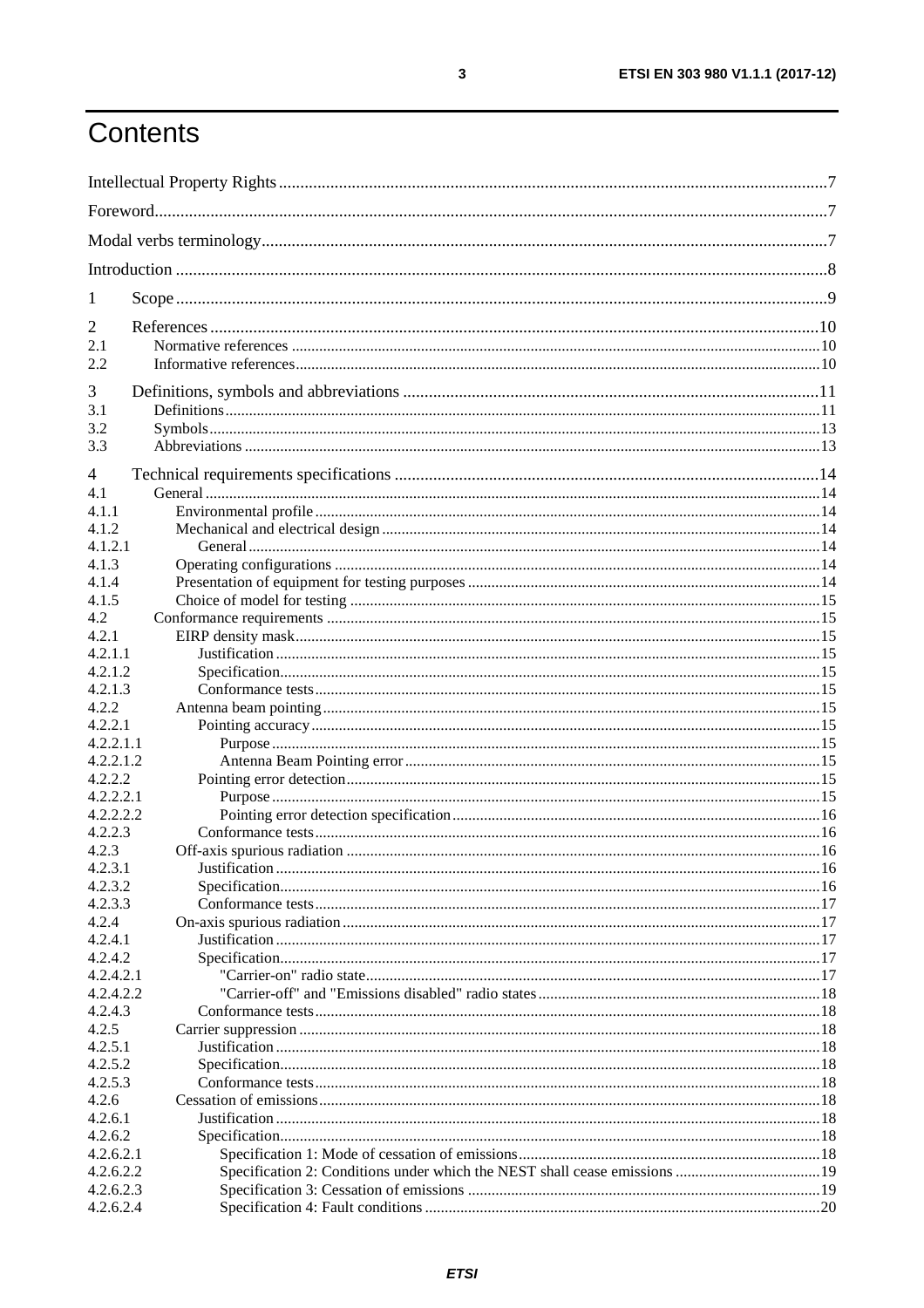| 4.2.6.3   |  |
|-----------|--|
| 4.2.7     |  |
| 4.2.7.1   |  |
| 4.2.7.2   |  |
| 4.2.7.3   |  |
| 4.2.8     |  |
| 4.2.8.1   |  |
| 4.2.8.1.1 |  |
| 4.2.8.1.2 |  |
| 4.2.8.2   |  |
| 4.2.8.2.1 |  |
| 4.2.8.2.2 |  |
| 4.2.8.2.3 |  |
| 4.2.8.3   |  |
| 4.2.8.3.1 |  |
| 4.2.8.3.2 |  |
| 4.2.8.3.3 |  |
| 4.2.8.4   |  |
| 4.2.8.4.1 |  |
| 4.2.8.4.2 |  |
| 4.2.8.4.3 |  |
| 4.2.8.5   |  |
| 4.2.8.5.1 |  |
| 4.2.8.5.2 |  |
| 4.2.8.5.3 |  |
| 4.2.8.6   |  |
| 4.2.8.6.1 |  |
| 4.2.8.6.2 |  |
| 4.2.8.6.3 |  |
| 4.2.8.7   |  |
| 4.2.8.7.1 |  |
| 4.2.8.7.2 |  |
| 4.2.8.7.3 |  |
| 4.2.8.8   |  |
| 4.2.8.8.1 |  |
| 4.2.8.8.2 |  |
| 4.2.8.8.3 |  |
| 4.2.9     |  |
| 4.2.9.1   |  |
| 4.2.9.2   |  |
| 4.2.9.3   |  |
| 4.2.10    |  |
| 4.2.10.1  |  |
| 4.2.10.2  |  |
| 4.2.10.3  |  |
| 4.2.11    |  |
| 4.2.11.1  |  |
| 4.2.11.2  |  |
| 4.2.11.3  |  |
|           |  |
| 5<br>5.1  |  |
| 5.2       |  |
|           |  |
| 6         |  |
| 6.1       |  |
| 6.1.1     |  |
| 6.1.2     |  |
| 6.1.3     |  |
| 6.2       |  |
| 6.2.1     |  |
| 6.2.2     |  |
|           |  |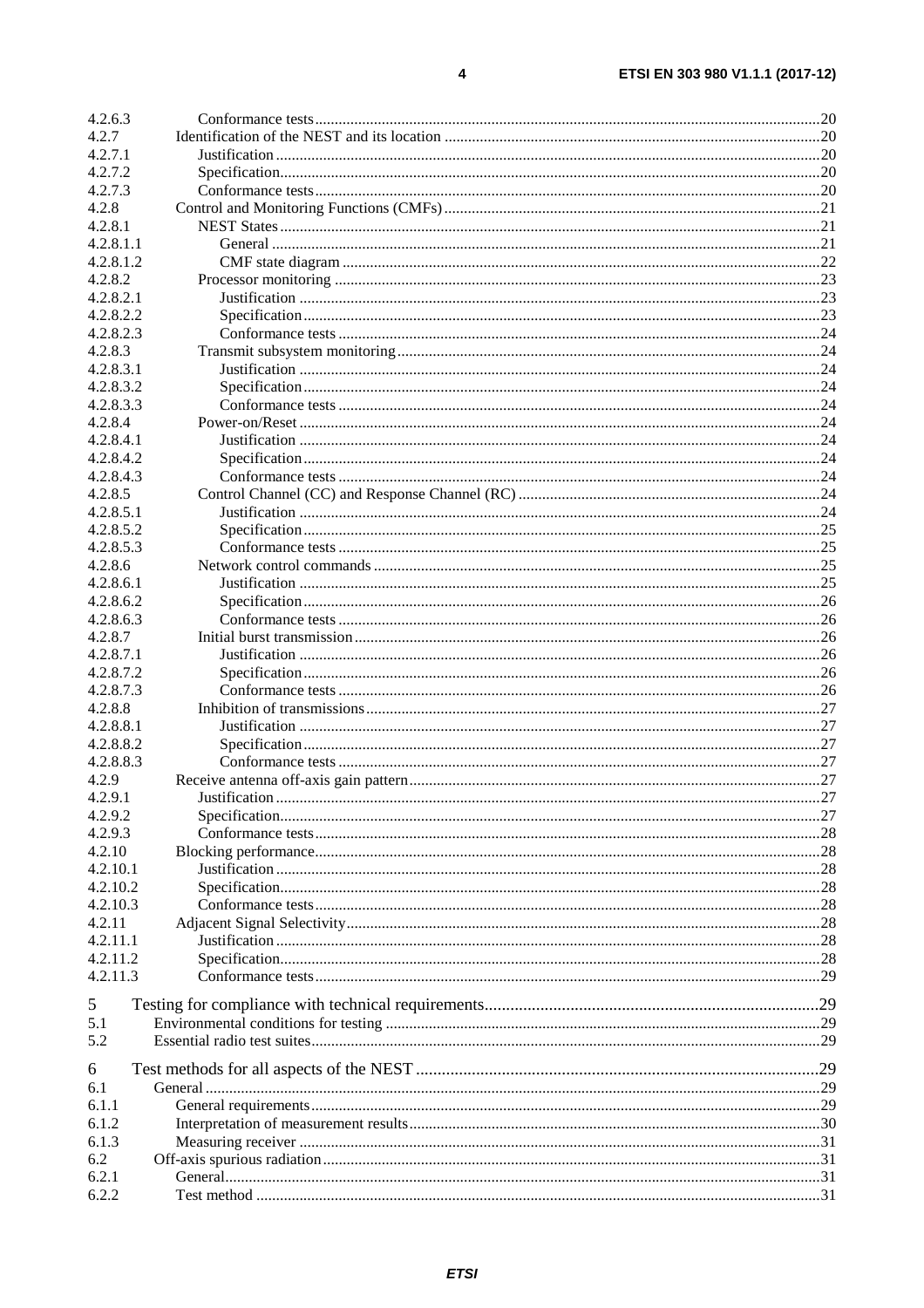| 6.2.2.1              |  |
|----------------------|--|
| 6.2.2.2              |  |
| 6.2.3                |  |
| 6.2.3.1              |  |
| 6.2.3.2              |  |
| 6.2.3.3              |  |
| 6.2.4                |  |
| 6.2.4.1              |  |
| 6.2.4.2              |  |
| 6.2.4.2.1            |  |
| 6.2.4.2.2            |  |
| 6.2.4.3              |  |
| 6.2.4.3.1            |  |
| 6.2.4.3.2            |  |
| 6.2.4.4              |  |
| 6.2.4.4.1            |  |
| 6.2.4.4.2            |  |
| 6.3                  |  |
| 6.3.1                |  |
| 6.3.1.1              |  |
| 6.3.1.2              |  |
| 6.3.1.3              |  |
| 6.3.1.3.1            |  |
| 6.3.1.3.2            |  |
| 6.3.1.3.3            |  |
| 6.4                  |  |
| 6.4.1                |  |
| 6.4.2                |  |
| 6.4.3                |  |
| 6.5                  |  |
| 6.5.1                |  |
| 6.6                  |  |
| 6.6.1<br>6.6.2       |  |
| 6.7                  |  |
| 6.7.1                |  |
| 6.7.2                |  |
| 6.7.2.1              |  |
| 6.7.2.2              |  |
| 6.7.2.3              |  |
| 6.7.2.4              |  |
| 6.7.2.4.1            |  |
| 6.7.2.4.2            |  |
| 6.7.2.5              |  |
| 6.7.2.6              |  |
| 6.8                  |  |
| 6.8.1                |  |
| 6.8.2                |  |
| 6.9                  |  |
| 6.9.1                |  |
| 6.9.2                |  |
| 6.9.3                |  |
| 6.9.4                |  |
| 6.9.5                |  |
| 6.9.6                |  |
| 6.9.7                |  |
| 6.9.8                |  |
| 6.9.9                |  |
| 6.10                 |  |
|                      |  |
| 6.10.1               |  |
| 6.10.1.1<br>6.10.1.2 |  |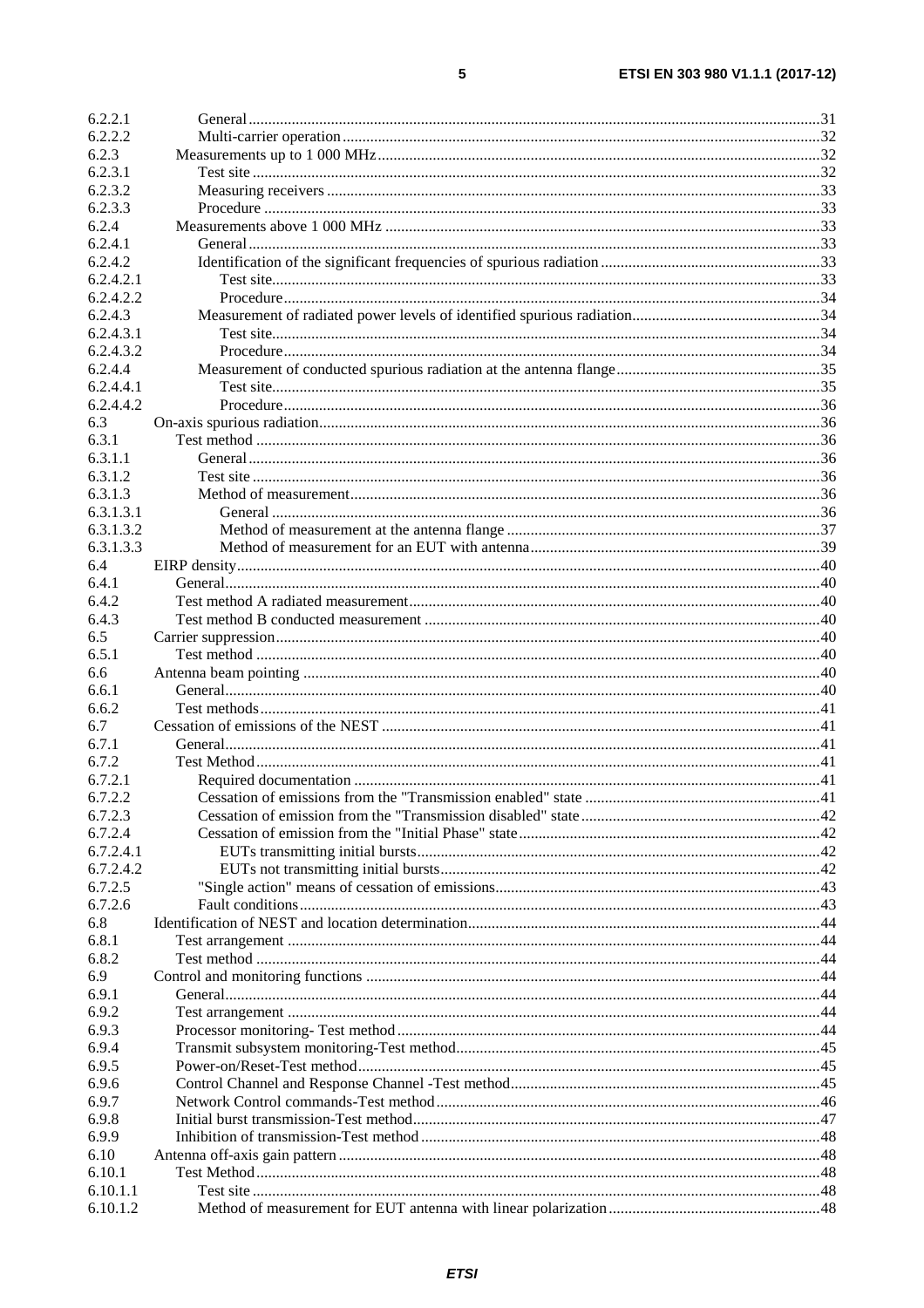| 6.10.1.3 |                               |                                                             |  |
|----------|-------------------------------|-------------------------------------------------------------|--|
| 6.11     |                               |                                                             |  |
| 6.11.1   |                               |                                                             |  |
| 6.12     |                               |                                                             |  |
| 6.12.1   |                               |                                                             |  |
|          | <b>Annex A (informative):</b> | Relationship between the present document and the essential |  |
|          | <b>Annex B (informative):</b> |                                                             |  |
|          | <b>Annex C</b> (informative): |                                                             |  |
|          |                               |                                                             |  |
|          |                               |                                                             |  |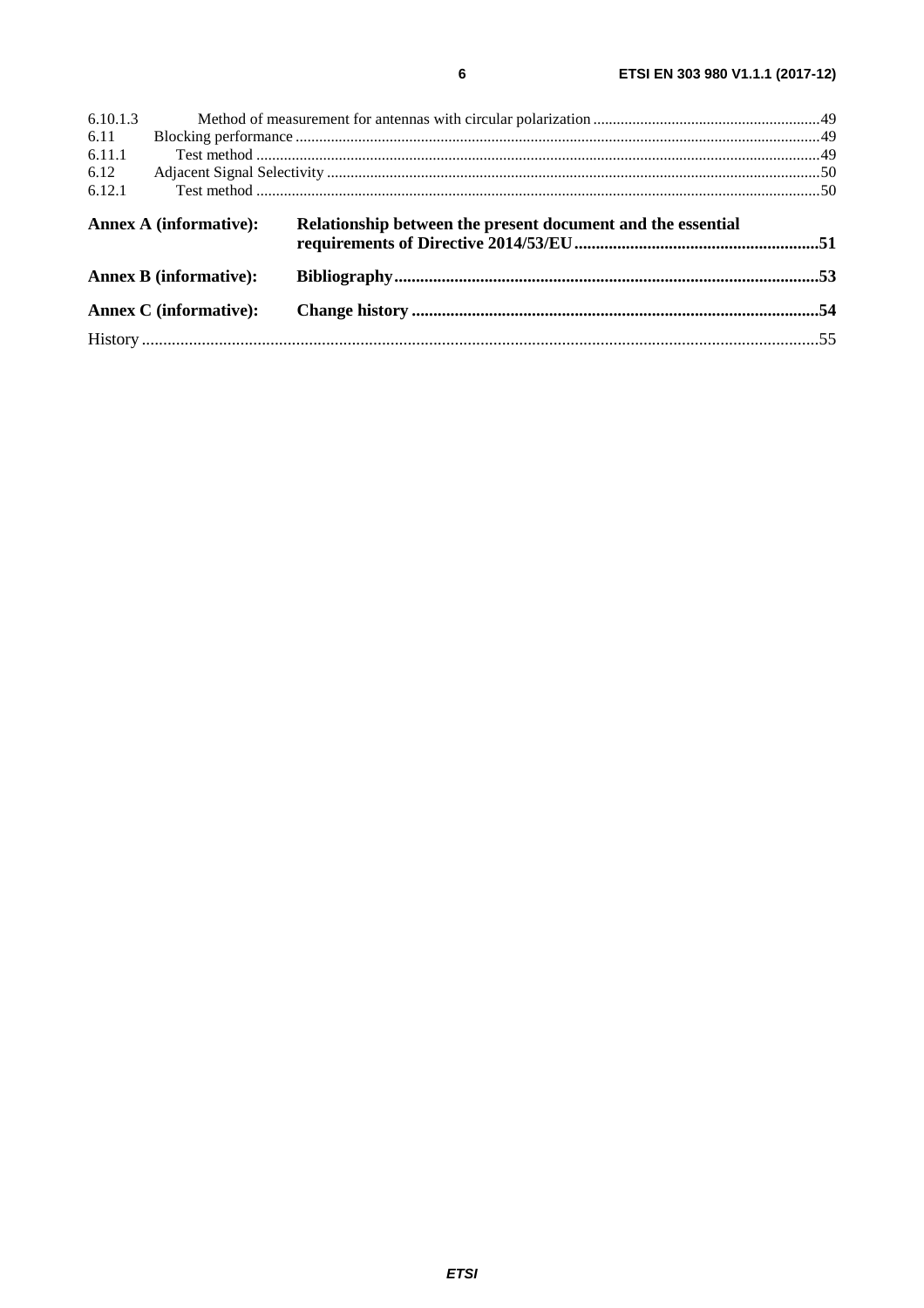# <span id="page-6-0"></span>Intellectual Property Rights

#### Essential patents

IPRs essential or potentially essential to the present document may have been declared to ETSI. The information pertaining to these essential IPRs, if any, is publicly available for **ETSI members and non-members**, and can be found in ETSI SR 000 314: *"Intellectual Property Rights (IPRs); Essential, or potentially Essential, IPRs notified to ETSI in respect of ETSI standards"*, which is available from the ETSI Secretariat. Latest updates are available on the ETSI Web server (<https://ipr.etsi.org/>).

Pursuant to the ETSI IPR Policy, no investigation, including IPR searches, has been carried out by ETSI. No guarantee can be given as to the existence of other IPRs not referenced in ETSI SR 000 314 (or the updates on the ETSI Web server) which are, or may be, or may become, essential to the present document.

#### **Trademarks**

The present document may include trademarks and/or tradenames which are asserted and/or registered by their owners. ETSI claims no ownership of these except for any which are indicated as being the property of ETSI, and conveys no right to use or reproduce any trademark and/or tradename. Mention of those trademarks in the present document does not constitute an endorsement by ETSI of products, services or organizations associated with those trademarks.

# Foreword

This Harmonised European Standard (EN) has been produced by ETSI Technical Committee Satellite Earth Stations and Systems (SES).

The present document has been prepared under the Commission's standardisation request C(2015) 5376 final [\[i.1\]](#page-9-0) to provide one voluntary means of conforming to the essential requirements of Directive 2014/53/EU on the harmonisation of the laws of the Member States relating to the making available on the market of radio equipment and repealing Directive 1999/5/EC [\[i.8](#page-10-0)].

Once the present document is cited in the Official Journal of the European Union under that Directive, compliance with the normative clauses of the present document given in table A.1 confers, within the limits of the scope of the present document, a presumption of conformity with the corresponding essential requirements of that Directive, and associated EFTA regulations.

| <b>National transposition dates</b>                                                       |                 |  |  |
|-------------------------------------------------------------------------------------------|-----------------|--|--|
| Date of adoption of this EN:                                                              | 20 October 2017 |  |  |
| Date of latest announcement of this EN (doa):                                             | 31 January 2018 |  |  |
| Date of latest publication of new National Standard<br>or endorsement of this EN (dop/e): | 31 July 2018    |  |  |
| Date of withdrawal of any conflicting National Standard (dow):                            | 31 July 2019    |  |  |

# Modal verbs terminology

In the present document "**shall**", "**shall not**", "**should**", "**should not**", "**may**", "**need not**", "**will**", "**will not**", "**can**" and "**cannot**" are to be interpreted as described in clause 3.2 of the [ETSI Drafting Rules](https://portal.etsi.org/Services/editHelp!/Howtostart/ETSIDraftingRules.aspx) (Verbal forms for the expression of provisions).

"**must**" and "**must not**" are **NOT** allowed in ETSI deliverables except when used in direct citation.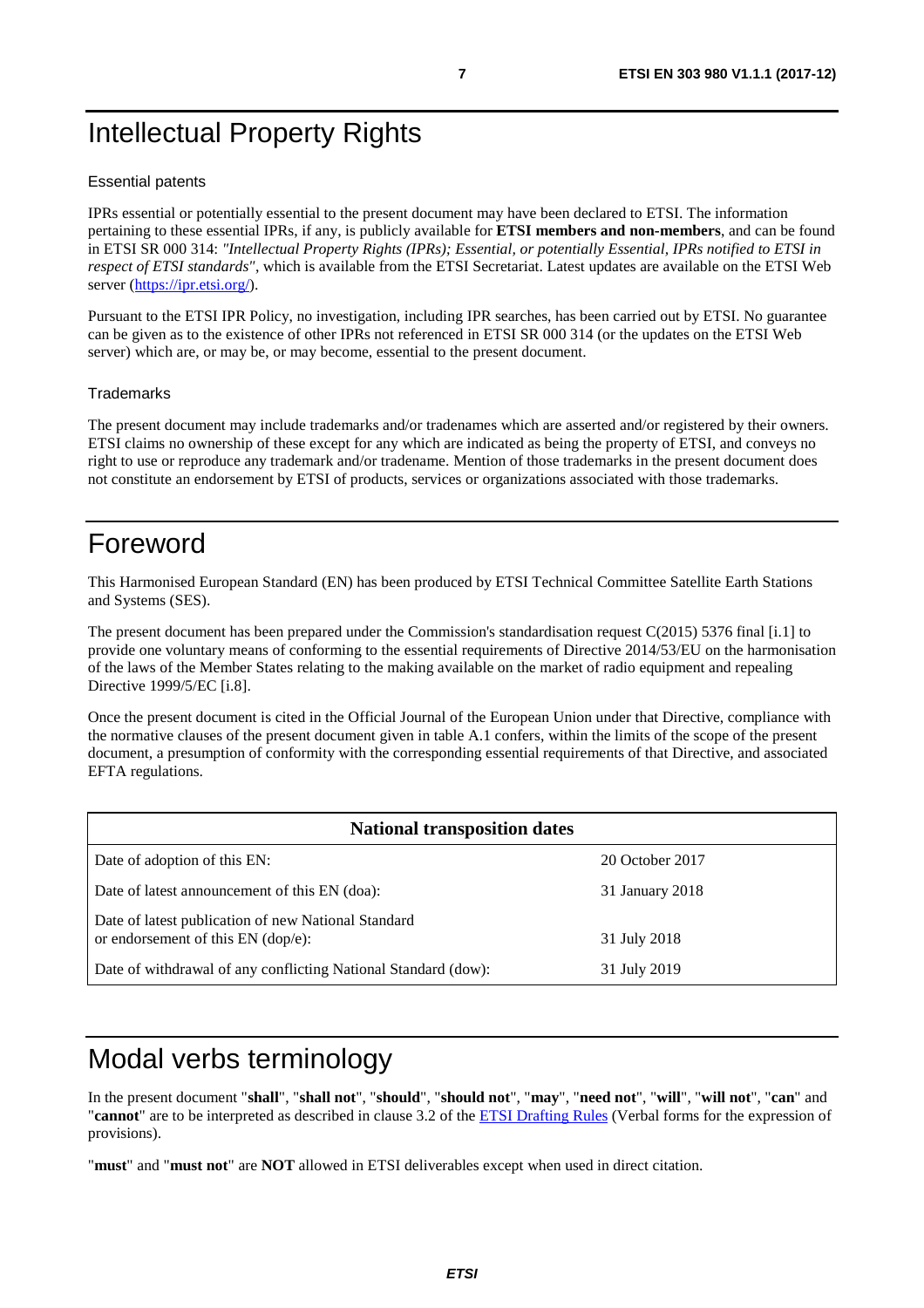# <span id="page-7-0"></span>Introduction

The present document is part of a set of standards developed by ETSI and is designed to fit in a modular structure to cover all radio and telecommunications terminal equipment within the scope of the RE Directive [\[i.8\]](#page-10-0). The modular structure is shown in ETSI EG 201 399 [[i.2](#page-9-0)].

The present document is largely based on ETSI EN 303 979 [[i.5](#page-9-0)], for ESOMPs operating with NGSO satellites.

The present document may also be applicable to the frequency band 14,0 GHz to 14,50 GHz (Earth-to-space) and 10,70 GHz to 12,75 GHz (space-to-Earth) subject to national regulation.

Annex A (informative) provides HS Requirements specifications.

Annex B (informative) Bibliography covers other supplementary information.

Recital 10 of Directive 2014/53/EU [\[i.8\]](#page-10-0) states that "*in order to ensure that radio equipment uses the radio spectrum effectively and supports the efficient use of radio spectrum, radio equipment should be constructed so that: in the case of a transmitter, when the transmitter is properly installed, maintained and used for its intended purpose it generates radio waves emissions that do not create harmful interference, while unwanted radio waves emissions generated by the transmitter (e.g. in adjacent channels) with a potential negative impact on the goals of radio spectrum policy should be limited to such a level that, according to the state of the art, harmful interference is avoided; and, in the case of a receiver, it has a level of performance that allows it to operate as intended and protects it against the risk of harmful interference, in particular from shared or adjacent channels, and, in so doing, supports improvements in the efficient use of shared or adjacent channels*".

Recital 11 of Directive 2014/53/EU [\[i.8\]](#page-10-0) states that "*although receivers do not themselves cause harmful interference, reception capabilities are an increasingly important factor in ensuring the efficient use of radio spectrum by way of an*  increased resilience of receivers against harmful interference and unwanted signals on the basis of the relevant *essential requirements of Union harmonisation legislation*".

As a consequence, the present document includes both transmitting and receiving parameters aiming to maximize the efficient use of radio spectrum.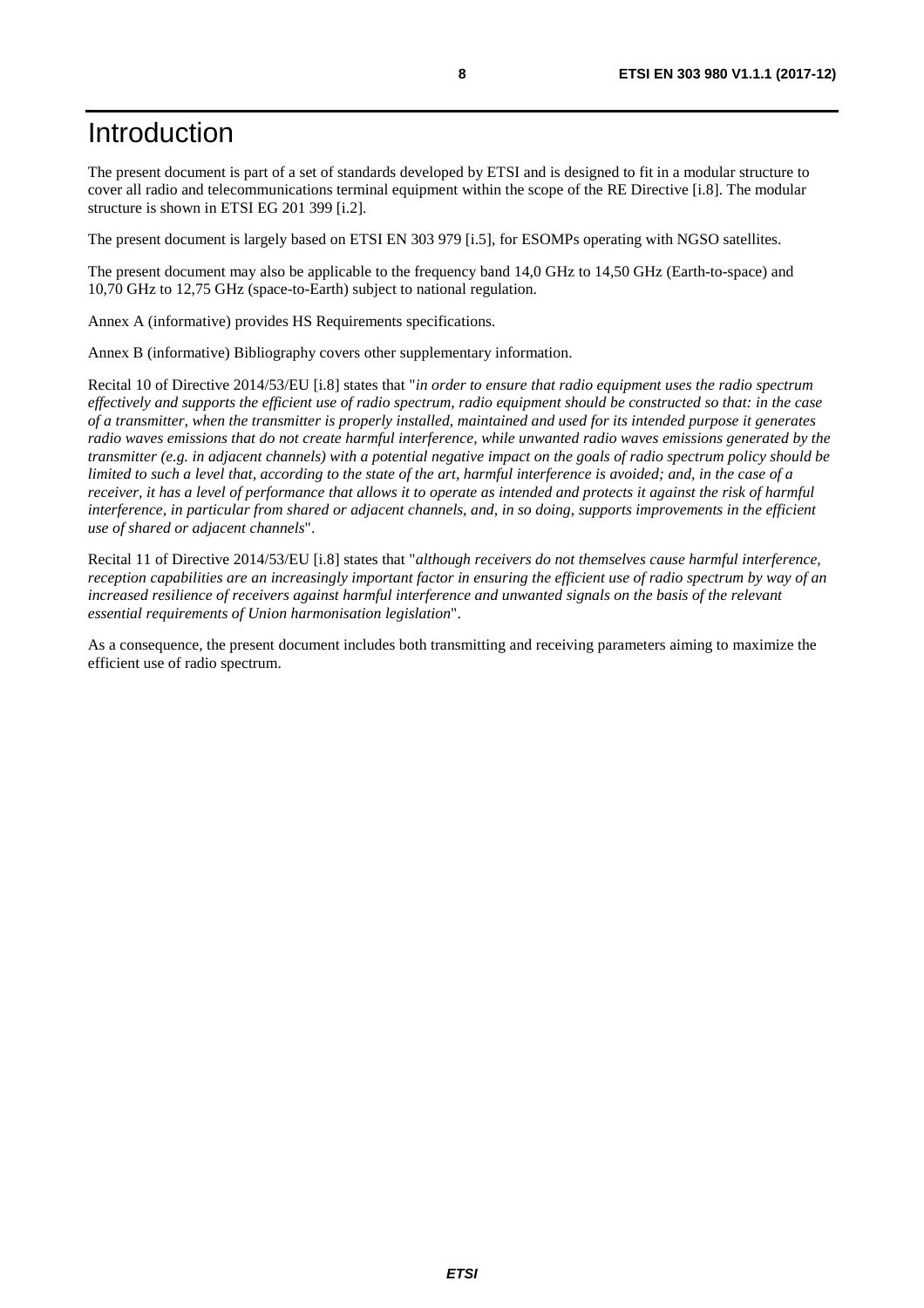# <span id="page-8-0"></span>1 Scope

The present document specifies technical characteristics and methods of measurements for fixed and in-motion Earth Stations communicating with non-geostationary satellite systems (NEST) in the 11 GHz to 14 GHz FSS frequency bands, which have the following characteristics:

- The NEST is designed for both in-motion and stationary operation.
- The NEST operates in-motion on various platforms such as trains, maritime vessels, aircraft and other vehicles and, therefore, may be subject to occasional disturbances and interruptions in the satellite link.
- The NEST is operating as part of a satellite system used for the provision of broadband communications.
- The NEST is comprised of all the equipment, electrical and mechanical, from the antenna itself to the interface with other communications equipment on a mobile platform.
- The NEST comprises one or more emitters and the system overview as given in figure 1 should be interpreted accordingly.
- The transmit and receive frequencies are shown in table 1.

#### **Table 1: Frequency bands**

|                           | <b>Frequency Bands</b> |
|---------------------------|------------------------|
| Transmit (Earth-to-space) | 14,0 GHz to 14,50 GHz  |
| Receive (space-to-Earth)  | 10,70 GHz to 12,75 GHz |

- The NEST transmits within the frequency range from 14,0 GHz to 14,50 GHz.
- The NEST receives within the range from 10,70 GHz to 12,75 GHz.
- The NEST transmits at elevation angles of  $50^{\circ}$  or greater, relative to the horizontal plane.
- The NEST uses linear or circular polarization.
- The NEST communicates with non-geostationary satellites.
- The NEST is designed for unattended operation.
- The NEST is controlled and monitored by a Network Control Facility (NCF). The NCF is outside the scope of the present document.



**Figure 1: NEST System Overview** 

The present document applies to the NEST with its ancillary equipment and its various telecommunication ports, and when operated within the boundary limits of the operational environmental profile as declared by the applicant and when installed as required by the applicant's declaration or in the user documentation.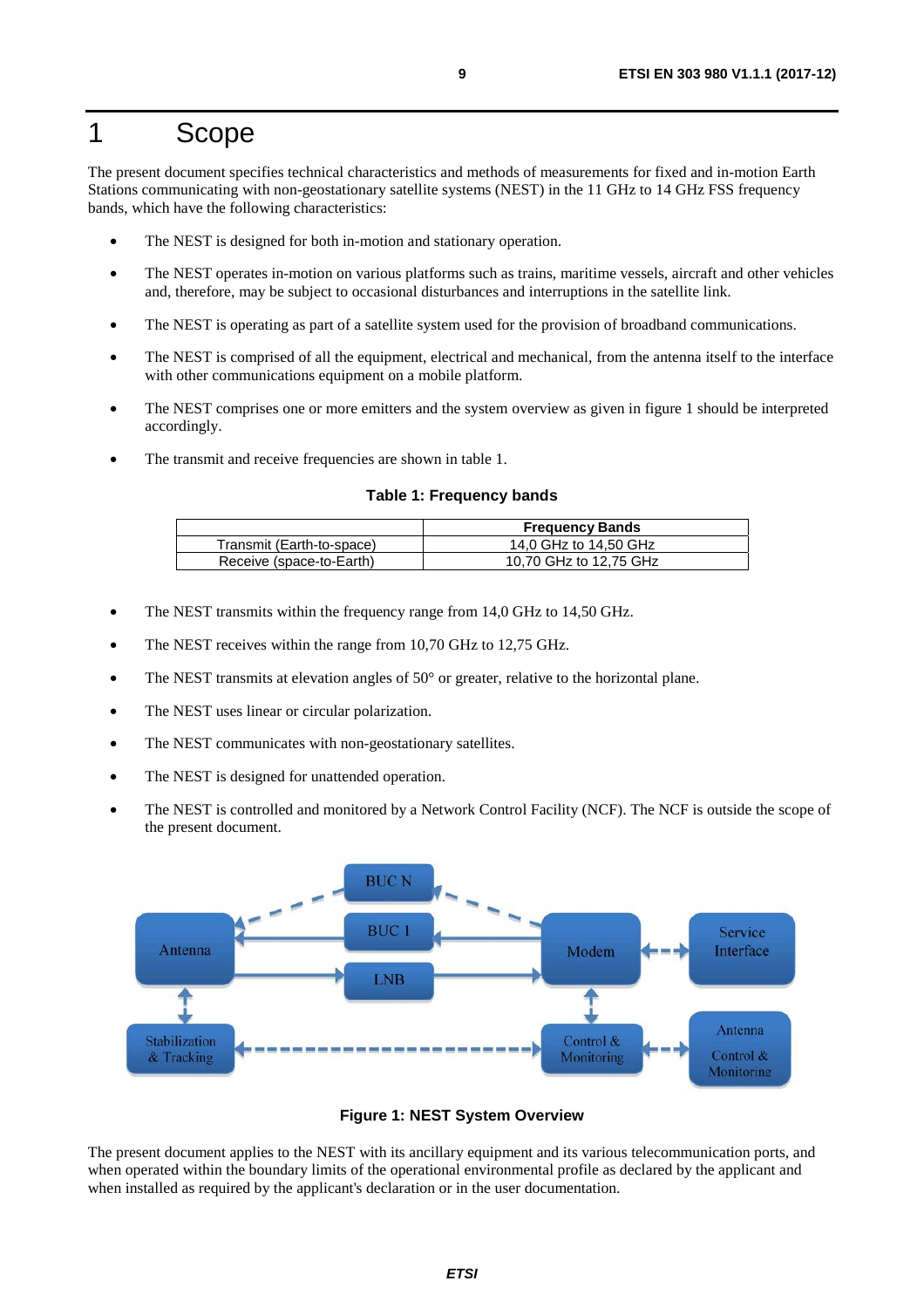<span id="page-9-0"></span>The present document covers the essential requirements of article 3.2 of Directive 2014/53/EU [[i.8\]](#page-10-0) under the conditions identified in annex A.

# 2 References

# 2.1 Normative references

References are specific, identified by date of publication and/or edition number or version number. Only the cited version applies.

Referenced documents which are not found to be publicly available in the expected location might be found at <https://docbox.etsi.org/Reference/>.

NOTE: While any hyperlinks included in this clause were valid at the time of publication, ETSI cannot guarantee their long term validity.

The following referenced documents are necessary for the application of the present document.

- [1] CISPR 16-1-1 Edition 4.0 (2015): "Specification for radio disturbance and immunity measuring apparatus and methods - Part 1-1: Radio disturbance and immunity measuring apparatus - Measuring apparatus".
- [2] CISPR 16-1-4 Edition 3.0 (2010): "Specification for radio disturbance and immunity measuring apparatus and methods - Part 1-4: Radio disturbance and immunity measuring apparatus - Antennas and test sites for radiated disturbance measurements".

# 2.2 Informative references

References are either specific (identified by date of publication and/or edition number or version number) or non-specific. For specific references, only the cited version applies. For non-specific references, the latest version of the referenced document (including any amendments) applies.

NOTE: While any hyperlinks included in this clause were valid at the time of publication, ETSI cannot guarantee their long-term validity.

The following referenced documents are not necessary for the application of the present document but they assist the user with regard to a particular subject area.

| Commission Implementing Decision C(2015) 5376 final of 04.08.2015 on a standardisation<br>request to the European Committee for Electrotechnical Standardisation and to the European<br>Telecommunications Standards Institute as regards radio equipment in support of Directive<br>2014/53/EU of the European Parliament and of the Council.                                 |
|--------------------------------------------------------------------------------------------------------------------------------------------------------------------------------------------------------------------------------------------------------------------------------------------------------------------------------------------------------------------------------|
| ETSI EG 201 399: "Electromagnetic compatibility and Radio spectrum Matters (ERM); A guide to<br>the production of Harmonized Standards for application under the Radio & Telecommunication<br>Terminal Equipment Directive 1999/5/EC (R&TTE) and a first guide on the impact of the Radio<br>Equipment Directive 2014/53/EU (RED) on Harmonized Standards".                    |
| ETSI TS 103 052: "Electromagnetic compatibility and Radio spectrum Matters (ERM); Radiated<br>measurement methods and general arrangements for test sites up to 100 GHz".                                                                                                                                                                                                      |
| ITU Radio Regulations (edition 2016).                                                                                                                                                                                                                                                                                                                                          |
| ETSI EN 303 979 (V2.1.2): "Satellite Earth Stations and Systems (SES); Harmonised Standard for<br>Earth Stations on Mobile Platforms (ESOMP) transmitting towards satellites in non-geostationary<br>orbit, operating in the 27,5 GHz to 29,1 GHz and 29,5 GHz to 30,0 GHz frequency bands covering<br>the essential requirements of article 3.2 of the Directive 2014/53/EU". |
|                                                                                                                                                                                                                                                                                                                                                                                |

[i.6] Recommendation ITU-R S.1503-2, Section 3.1: "Generation of Earth Station e.i.r.p density masks".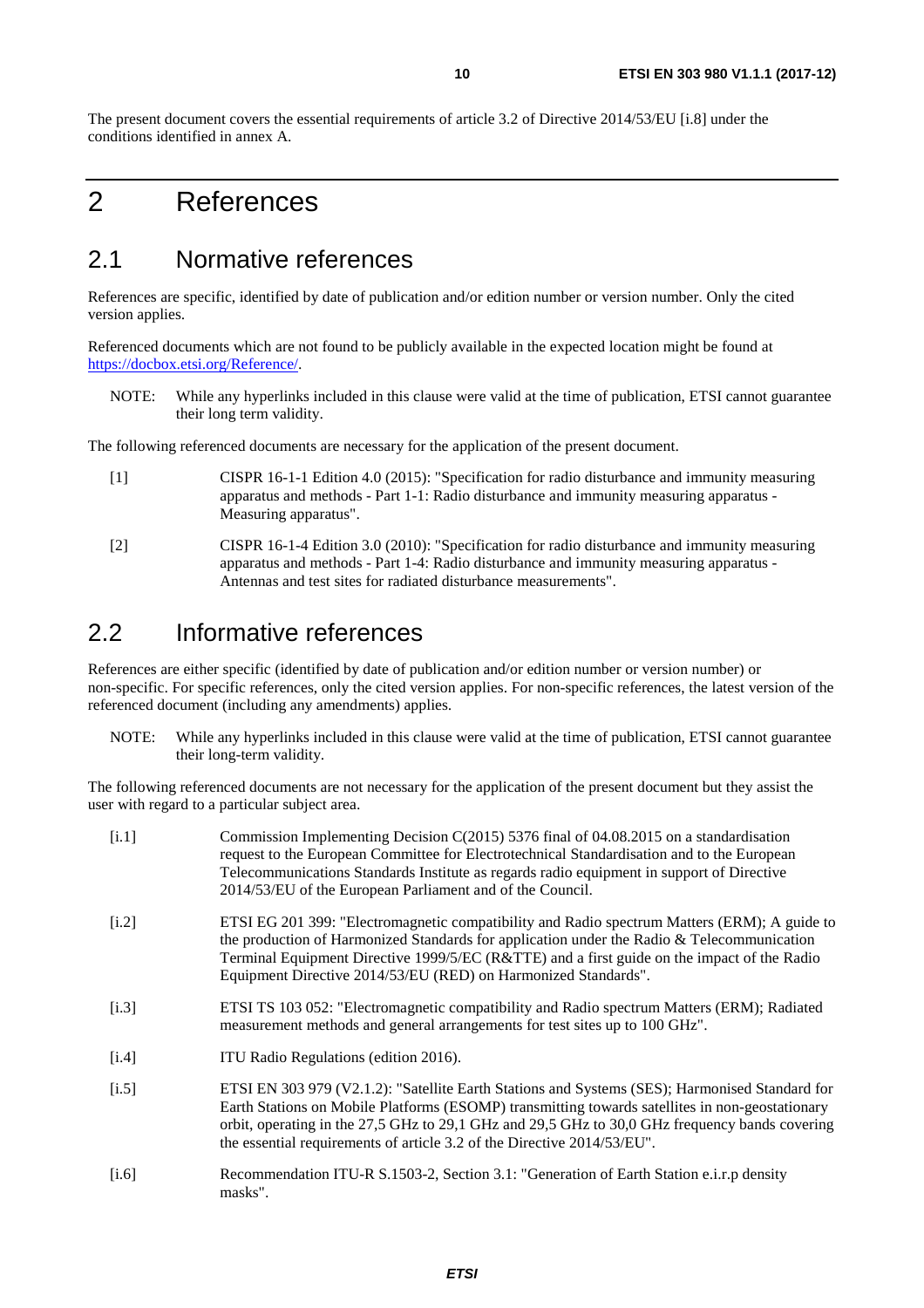- <span id="page-10-0"></span>[i.7] ETSI TR 100 028 (all parts) (V1.4.1) (12-2001): "Electromagnetic compatibility and Radio spectrum Matters (ERM); Uncertainties in the measurement of mobile radio equipment characteristics".
- [i.8] Directive 2014/53/EU of the European Parliament and of the Council of 16 April 2014 on the harmonisation of the laws of the Member States relating to the making available on the market of radio equipment and repealing Directive 1999/5/EC.

# 3 Definitions, symbols and abbreviations

# 3.1 Definitions

For the purposes of the present document, the terms and definitions given in Directive 2014/53/EU [i.8] and the following apply:

**ancillary equipment:** equipment used in connection with a NEST

- NOTE: Equipment is considered as ancillary if the three following conditions are met:
	- the equipment is intended for use in conjunction with the NEST to provide additional operational and/or control features (e.g. to extend control to another position or location); and
	- the equipment cannot be used on a standalone basis, to provide user functions independently of the NEST; and
	- the absence of the equipment does not inhibit the operation of the NEST.

**antenna controller:** equipment used to maintain antenna stabilization and tracking accuracy based on inputs from the Control and Monitoring Function

**applicant:** manufacturer or his authorized representative within the European Community or the person responsible for placing the apparatus on the market

**carrier-off radio state:** radio state in which the NEST may transmit and does not transmit any carrier

- NOTE 1: The phrase "the NEST may transmit" means that all the conditions for transmission are satisfied (e.g. in a state where transmissions are permitted, no failure detected, and the NEST is correctly pointed towards the satellite).
- NOTE 2: The existence of a "Carrier-off" radio state depends on the system of transmission used. For NESTs designed for continuous transmission mode there may be no "Carrier-off" state.

**carrier-on radio state:** radio state in which the NEST may transmit and transmits a carrier

**Control Channel (CC):** channel or channels by which NESTs receive and send control information from and to the **NCF** 

**EIRP<sub>max</sub>:** maximum EIRP capability of the NEST as declared by the applicant

**EIRP density mask:** EIRP density mask (dBW/40 kHz) declared by the applicant for the simulation described in the Recommendation ITU-R S.1503-2 [[i.6](#page-9-0)] to demonstrate compliance with ITU Radio Regulations Article 22 limits [[i.4\]](#page-9-0)

**emissions disabled radio state:** radio state in which the NEST may not emit

NOTE: Examples of cases where the NEST is in this radio state:

- before system monitoring pass, before the control channel is received,
- when a failure is detected,
- when an NEST is commanded to disable, and
- when the NEST is in a location requiring cessation of emissions.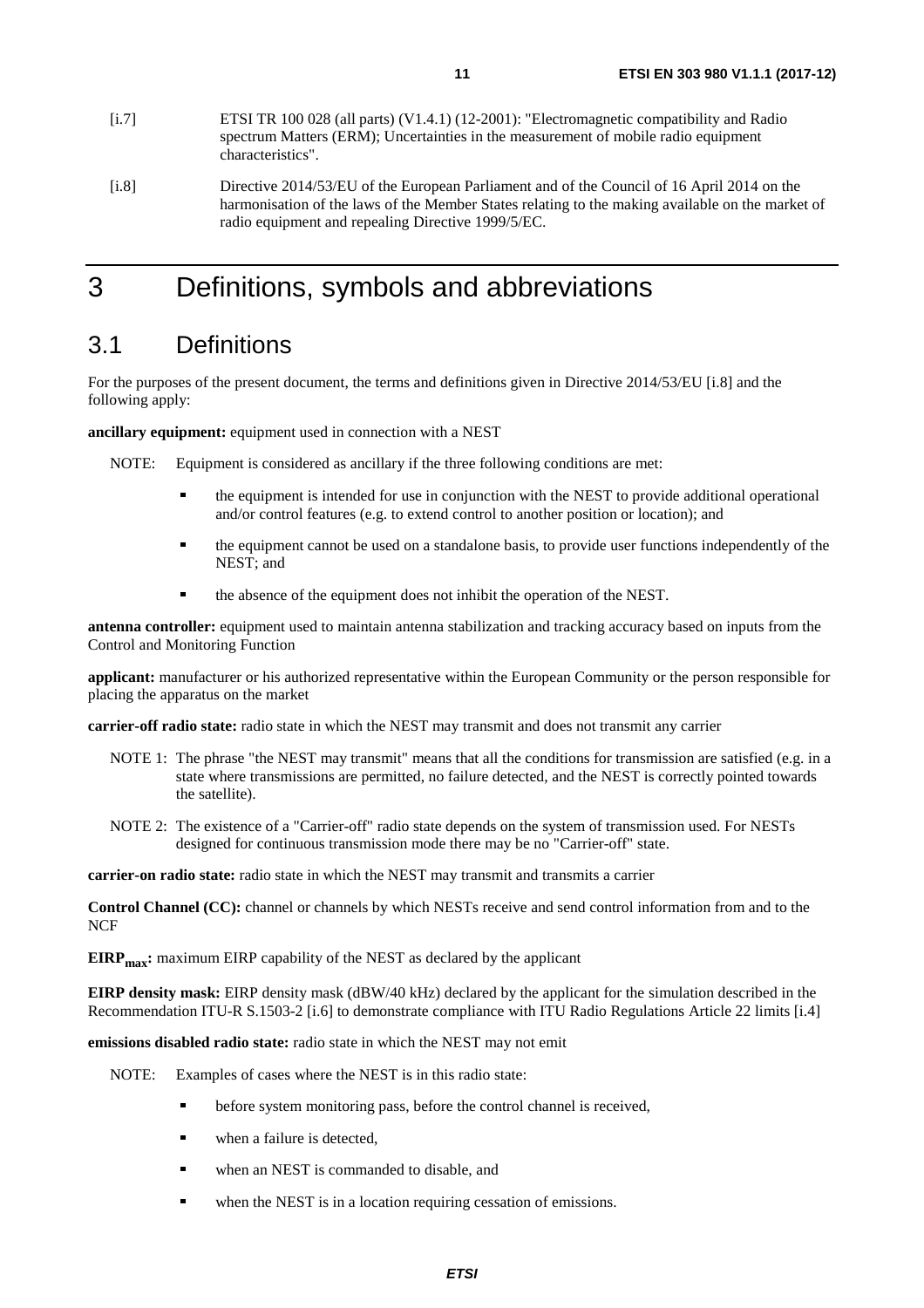**external control channel:** control channel which is either:

- (i) carried by the NEST network via the same or another satellite, but not within the internal protocol of the NEST system; or
- (ii) carried by any other radio communication system

**external response channel:** response channel which is either:

- (i) carried by the NEST network via the same or another satellite, but not within the internal protocol of the NEST system; or
- (ii) carried by any other radio communication system

**integral antenna:** antenna which may not be removed during the tests according to the applicant's statement

**internal control channel:** control channel which is carried by the NEST network via the same satellite as used for transmission of user data and within the internal protocol structure of the NEST system

**internal response channel:** response channel which is carried by the NEST network via the same satellite as used for transmission of user data and within the internal protocol structure of the NEST system

**Network Control Facility (NCF):** set of functional entities that, at system level, monitor and control the correct operation of the NEST and, if appropriate, all of the NESTs in a network

**nominated bandwidth:** bandwidth of the NEST radio frequency transmission declared by the manufacturer

- NOTE 1: The nominated bandwidth is wide enough to encompass all spectral elements of the transmission that have a level greater than the specified spurious radiation limits. The nominated bandwidth is wide enough to take account of the transmit carrier frequency stability. This definition is chosen to allow flexibility regarding adjacent channel interference levels that will be taken into account by operational procedures depending on the exact transponder carrier assignment situation.
- NOTE 2: The nominated bandwidth is centred on the transmit frequency and is larger than the occupied bandwidth. However, the manufacturer should be aware that the larger the declared nominated bandwidth, the fewer channels will be available within the assigned band.

**off-axis angle:** angle between the direction of the axis of the antenna main beam and the considered direction

**removable antenna:** antenna which may be removed during the tests according to the applicant's statement

**Response Channel (RC):** channel by which the NEST transmit monitoring information to the NCF

**spurious radiation:** in the present document, any radiation outside the nominated bandwidth

**transmission disabled state:** radio state in which the NEST is not authorized to transmit by the NCF

**transmission enabled state:** radio state in which the NEST is authorized to transmit by the NCF

#### **wanted signal occupied bandwidth (BW):**

- for a digital modulation scheme: the width of the signal spectrum 10 dB below the maximum in-band power density;
- for an analogue modulation scheme: the width of a frequency band such that, below the lower and above the upper frequency limits, the mean power emitted is equal to 0,5 % of the total mean power of the emission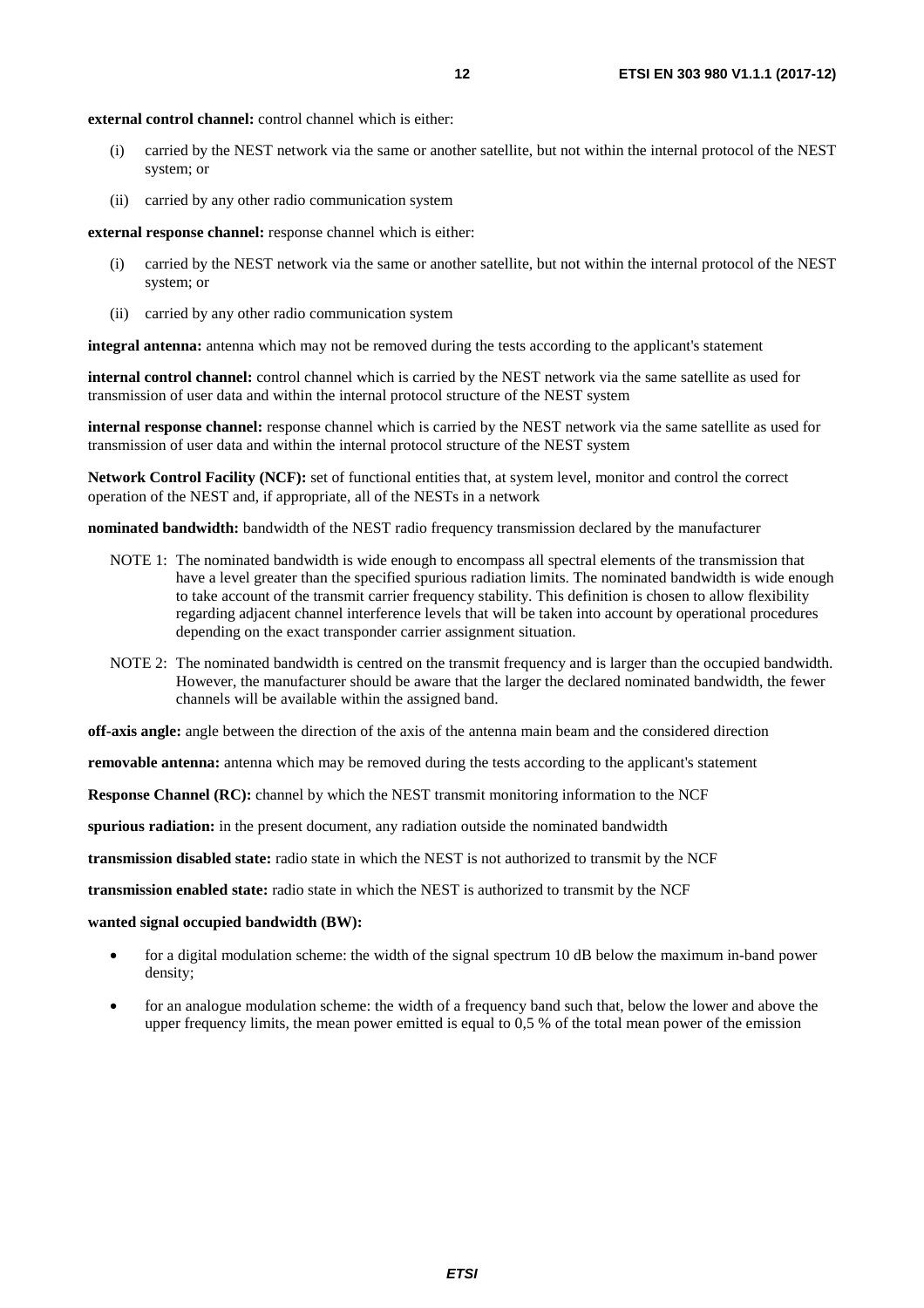# <span id="page-12-0"></span>3.2 Symbols

For the purposes of the present document, the following symbols apply:

| dBi    | ratio of an antenna gain to the gain of an isotropic antenna, expressed in decibels                    |
|--------|--------------------------------------------------------------------------------------------------------|
| dBsd   | ratio expressed in decibels relative to the spectral density                                           |
| dBW    | ratio of a power to 1 watt, expressed in decibels                                                      |
| dBvW   | ratio of a power to 1 picowatt, expressed in decibels                                                  |
| dBuV/m | ratio of an electric field to 1 $\mu$ V/m, expressed in decibels (20 log(electric field /1 $\mu$ V/m)) |

# 3.3 Abbreviations

For the purposes of the present document, the following abbreviations apply:

| BW                | Wanted signal occupied Bandwidth                                                                 |
|-------------------|--------------------------------------------------------------------------------------------------|
| CC                | <b>Control Channel</b>                                                                           |
| <b>CCF</b>        | Control Channel reception Failure                                                                |
| <b>CCR</b>        | Control Channel correctly Received                                                               |
| <b>CENR</b>       | <b>Cessation of Emissions Not Required</b>                                                       |
| <b>CER</b>        | <b>Cessation of Emissions Required</b>                                                           |
| <b>CISPR</b>      | Comité International Spécial des Perturbations Radioélectriques (International Special Committee |
|                   | on Radio Interference)                                                                           |
| <b>CMF</b>        | Control and Monitoring Functions                                                                 |
| DC                | Direct Current                                                                                   |
| <b>EIRP</b>       | <b>Effective Isotropic Radiated Power</b>                                                        |
| $EIRP_{max}$      | Maximum EIRP transmitted by the NEST                                                             |
| <b>EMC</b>        | Electro-Magnetic Compatibility                                                                   |
| epfd↑             | Uplink equivalent power flux-density                                                             |
| <b>EUT</b>        | <b>Equipment Under Test</b>                                                                      |
| <b>FEC</b>        | <b>Forward Error Correction</b>                                                                  |
| <b>FSS</b>        | <b>Fixed Satellite Service</b>                                                                   |
| <b>GEUT</b>       | Gain of EUT                                                                                      |
| GSO               | Geostationary Satellite Orbit                                                                    |
| <b>HPA</b>        | High Power Amplifier                                                                             |
| <b>IPR</b>        | <b>Intellectual Property Rights</b>                                                              |
| $IT_{\text{max}}$ | maximum Inhibit Time                                                                             |
| LNB               | Low-Noise Block down converter                                                                   |
| LO                | Local Oscillator                                                                                 |
| LV                | Low Voltage                                                                                      |
| <b>NCF</b>        | Network Control Facility                                                                         |
| <b>NEST</b>       | Earth Station communicating with NGSO satellite system                                           |
| <b>NGSO</b>       | Non Geostationary Satellite Orbit                                                                |
| <b>R&amp;TTE</b>  | Radio and Telecommunications Terminal Equipment                                                  |
| <b>RBW</b>        | Reference BandWidth                                                                              |
| RC                | Response Channel                                                                                 |
| RE                | Radio Equipment                                                                                  |
| <b>RED</b>        | Radio Equipment Directive                                                                        |
| RF                | Radio Frequency                                                                                  |
| <b>RMS</b>        | Root Mean Square                                                                                 |
| <b>SMF</b>        | <b>System Monitoring Fail</b>                                                                    |
| <b>SMP</b>        | <b>System Monitoring Pass</b>                                                                    |
| <b>STE</b>        | <b>Special Test Equipment</b>                                                                    |
| $T_{trans}$       | time to transition from "Carrier off" to "Carrier on" radio state                                |
| TxD               | <b>Transmission Disable command</b>                                                              |
| TxE               | <b>Transmission Enable command</b>                                                               |
| <b>VBW</b>        | Video BandWidth                                                                                  |
|                   |                                                                                                  |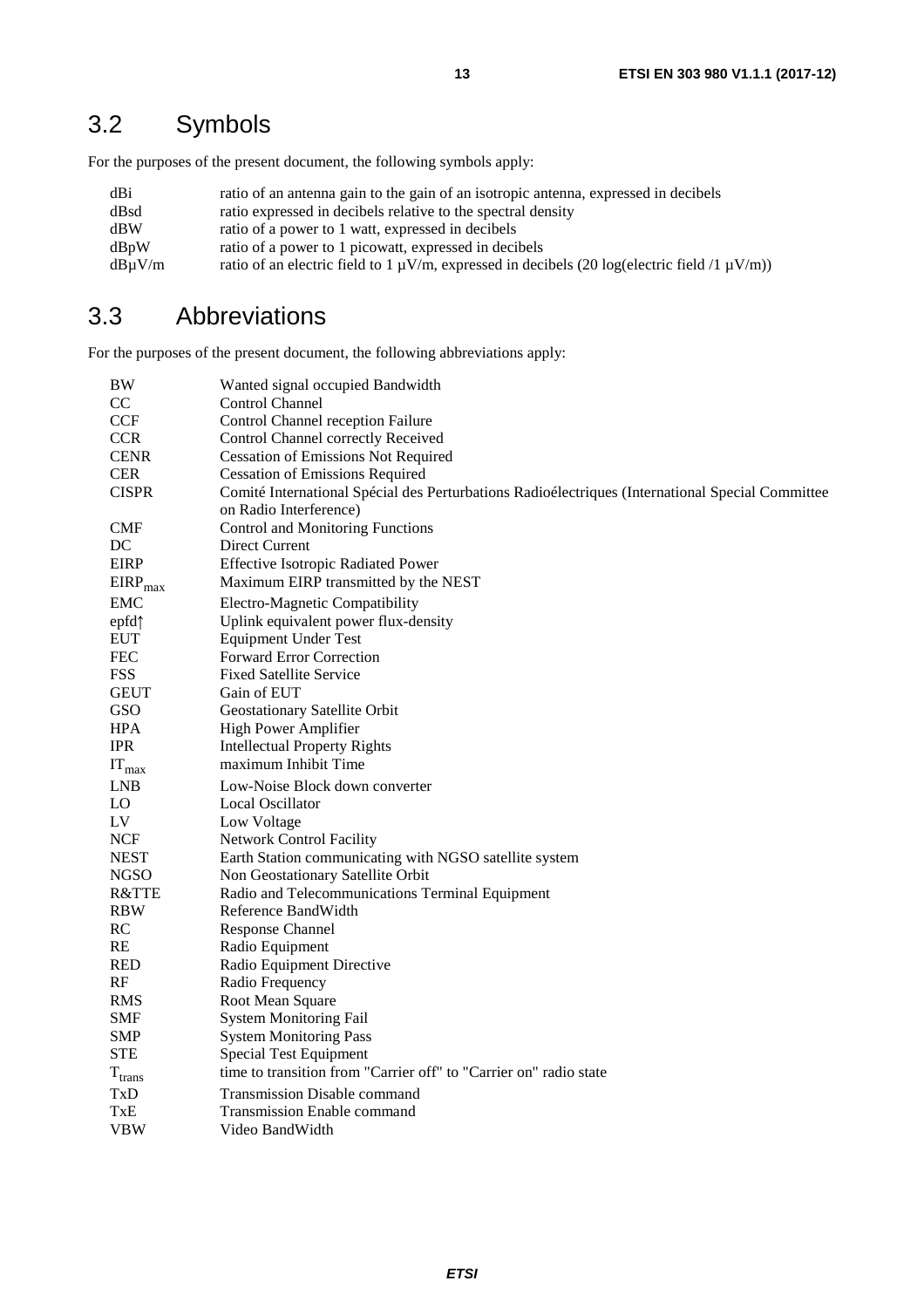# <span id="page-13-0"></span>4 Technical requirements specifications

# 4.1 General

# 4.1.1 Environmental profile

The manufacturer shall declare the environmental profile of the NEST equipment and the environmental standard(s) under which they are compliant. The environmental profile shall include conditions for both survivability and operation. The declared environmental profile shall include, but not be limited to, a statement of conditions regarding: velocity, tangential and longitudinal acceleration, temperature range, damp heat, dry heat, relative humidity stress, shock and vibration, antenna pressure pulses and pressure gradients.

The equipment shall comply with the performance requirements of the present document under all operational environmental conditions.

# 4.1.2 Mechanical and electrical design

## 4.1.2.1 General

The equipment submitted by the applicant shall be designed, constructed and manufactured in accordance with good engineering practice and with the aim of minimizing harmful interference to other equipment and services.

# 4.1.3 Operating configurations

Operation of the NEST shall be able to comply with national regulations, including the use of sub-bands as authorized. The manufacturer shall declare all operational parameters including the maximum EIRP, EIRP densities in use, modulation, occupied bandwidth and polarization.

The manufacturer shall declare the number of carrier signals of the NEST that may be radiated simultaneously. The specifications in this clause 4 shall be applied to such configuration as declared by the Applicant.

Under operational conditions an NEST may dynamically change the occupied bandwidth and other transmission parameters (e.g. FEC, modulation, symbol rate) of the transmitted signal.

For the purposes of verifying that the NEST complies with these specifications, the applicant shall declare the worst-case combination of transmission parameters that would produce the EIRP density mask, as declared by the manufacturer.

# 4.1.4 Presentation of equipment for testing purposes

NEST equipment submitted for testing, where applicable, shall fulfil the requirements of the present document on all frequencies over which it is intended to operate.

The applicant shall submit one or more samples of the equipment as appropriate for testing.

Additionally, technical documentation and operating manuals, sufficient to allow testing to be performed, shall be supplied.

The performance of the NEST equipment submitted for testing shall be representative of the performance of the corresponding production model. The applicant shall offer equipment complete with any auxiliary equipment needed for testing.

The applicant shall declare the frequency range(s), the range of operation conditions and power requirements, as applicable, in order to establish the appropriate test conditions.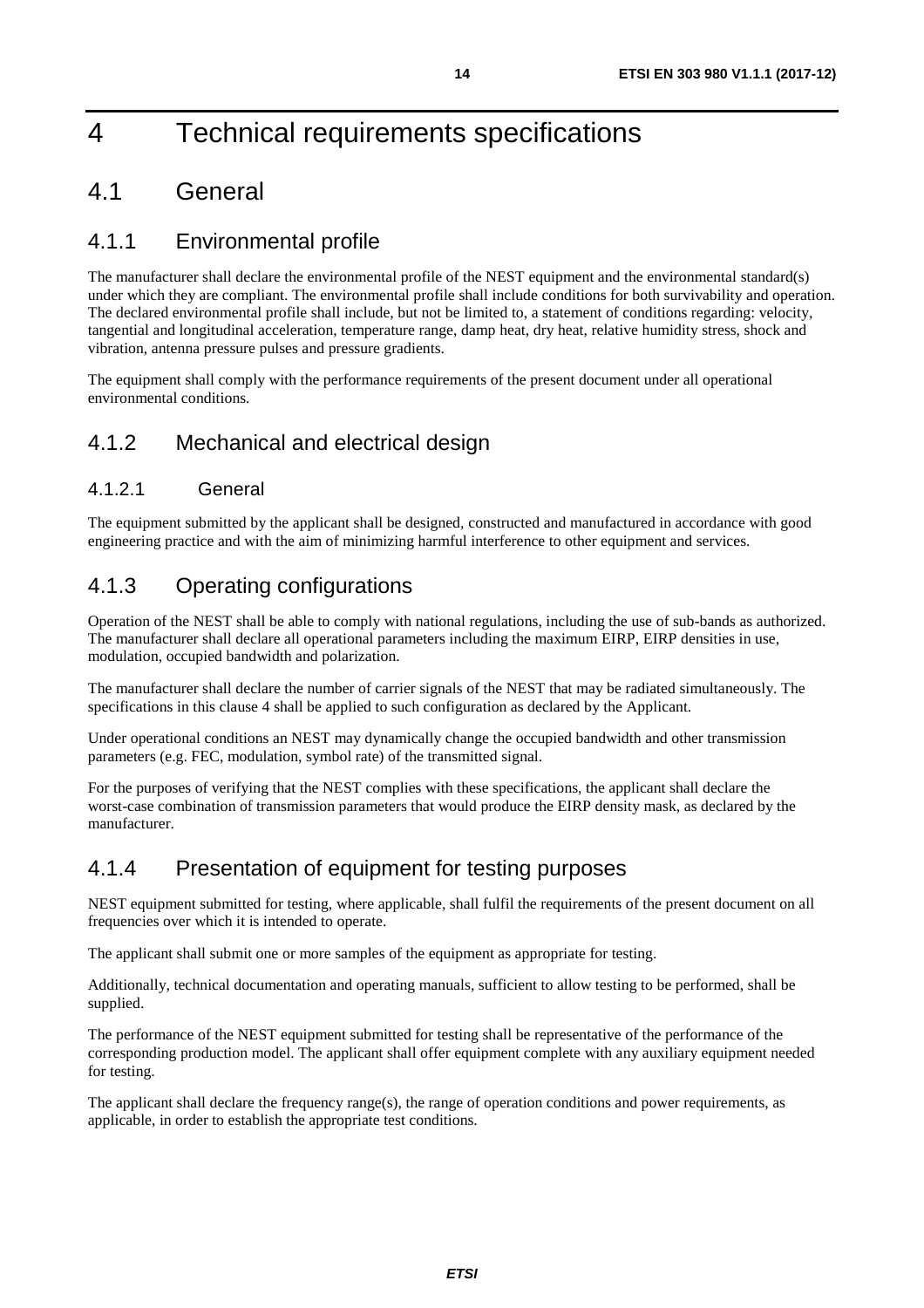# <span id="page-14-0"></span>4.1.5 Choice of model for testing

If an NEST equipment has several optional features, considered not to affect the RF parameters then the tests need only to be performed on one sample of the equipment configured with that combination of features considered to create the highest unintentional emissions.

In addition, when a device has the capability of using different dedicated antennas or other features that affect the RF parameters, at least the worst combination of features from an emission point of view as agreed between the applicant and the test laboratory shall be tested.

Where the transmitter is designed with adjustable output power, then all transmitter parameters shall be measured using the highest maximum mean power spectral density level, as declared by the applicant.

The choice of model(s) for testing shall be recorded in the test report.

# 4.2 Conformance requirements

# 4.2.1 EIRP density mask

### 4.2.1.1 Justification

For the protection of GSO satellite networks.

### 4.2.1.2 Specification

The applicant shall declare the values of EIRP density mask that have been used for the purpose of carrying out simulations specified in Recommendation ITU-R S.1503-2 [\[i.6\]](#page-9-0) in order to comply with the epfd↑ limits specified in Article 22 of the Radio Regulations [[i.4](#page-9-0)]. These values shall be used as a means of testing the NEST.

The applicant shall declare which operating mode corresponds to the maximum EIRP density and provide the means for the NEST to be placed in this mode for test.

### 4.2.1.3 Conformance tests

Conformance tests shall be carried out in accordance with clause 6.4.

# 4.2.2 Antenna beam pointing

- 4.2.2.1 Pointing accuracy
- 4.2.2.1.1 Purpose

To validate that the antenna points correctly within the  $\delta\phi_{\text{max}}$ .

### 4.2.2.1.2 Antenna Beam Pointing error

The antenna beam pointing error is a difference between true azimuth and elevation position related to a given RF boresight of the NEST and the azimuth and elevation reported by the antenna control and tracking system.

The Applicant shall declare the maximum antenna beam pointing error  $\delta\phi_{\text{max}}$ .

### 4.2.2.2 Pointing error detection

#### 4.2.2.2.1 Purpose

Protection to GSO satellites from NEST emissions caused by erroneous beam pointing.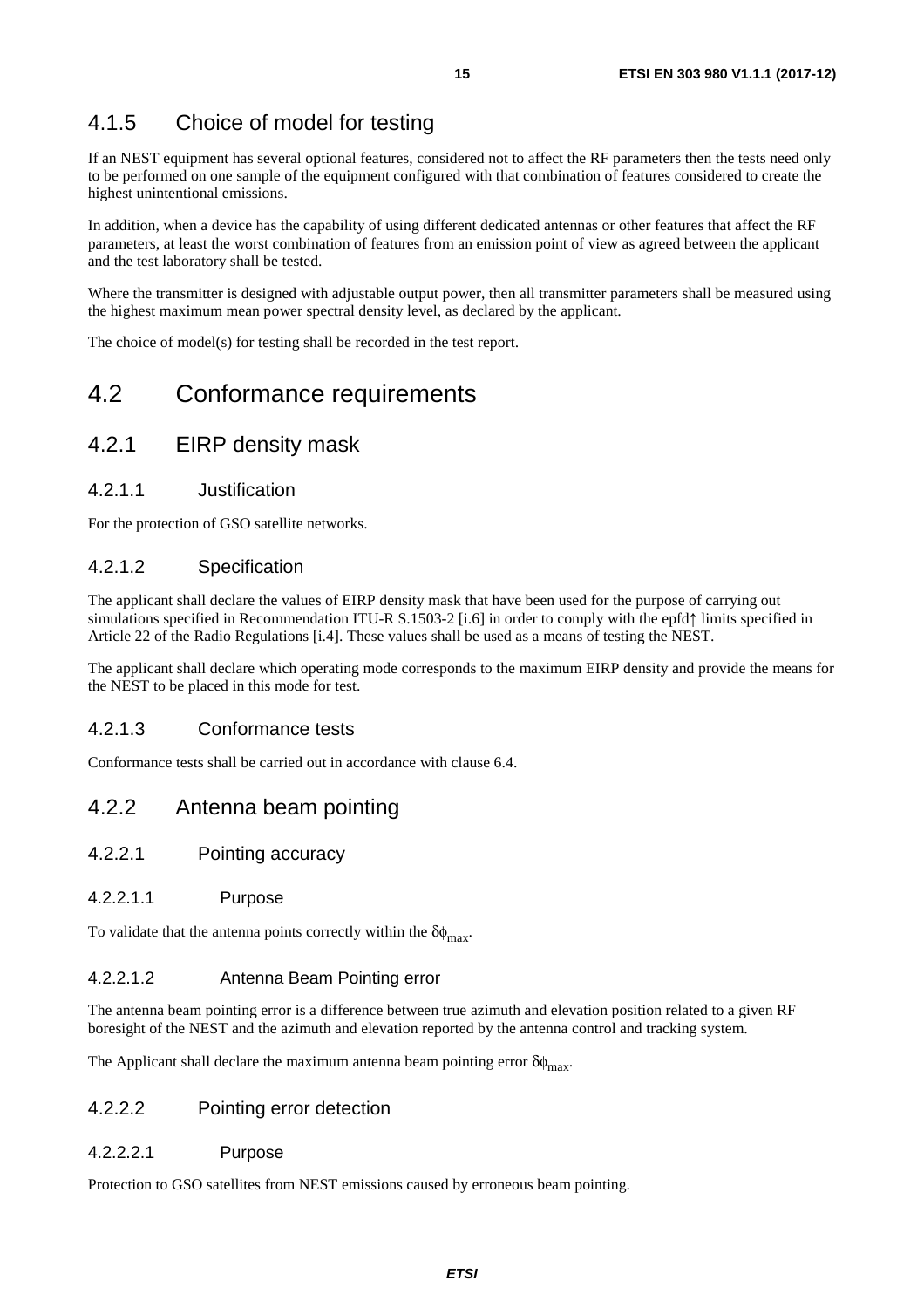## <span id="page-15-0"></span>4.2.2.2.2 Pointing error detection specification

Pointing error detection:

- The NEST shall have the means to detect antenna beam pointing errors specified in clause 4.2.2.1.2. This detection shall be performed over the range of azimuth and elevation angles for the intended purposes as declared by applicant.
- The NEST, when in the "Carrier-on" radio state, shall enter the "Carrier-off" radio state when the antenna beam pointing error has exceeded the maximum pointing error,  $\delta\phi_{\text{max}}$ . The NEST shall not re-enter the "Carrier-on" radio state until the pointing error is within  $\delta\phi_{\text{max}}$ .
- The applicant shall declare the maximum inhibit time  $(IT<sub>max</sub>)$  that the NEST can remain in "Transmission enabled" state and "Carrier off" radio state (see also clause 4.2.8.8). If the pointing error threshold is exceeded for more than  $IT<sub>max</sub>$  then the NEST shall enter the "Initial phase" state.
- NOTE:  $\delta\phi_{\text{max}}$  could be exceeded when the NEST is in any other state other than "Carrier-on" radio state. In this case, the behaviour of the NEST is in accordance with clause 4.2.6.

### 4.2.2.3 Conformance tests

Conformance tests shall be carried out in accordance with clause 6.6.

# 4.2.3 Off-axis spurious radiation

### 4.2.3.1 Justification

To limit the level of interference to terrestrial and satellite radio services.

### 4.2.3.2 Specification

The following specifications apply to the NEST transmitting at Equivalent Isotropically Radiated Power (EIRP) values up to and including  $EIRP<sub>max</sub>$ .

1) The electric field strength level of any radiation from the NEST in the frequency range from 30 MHz to 1 GHz shall not exceed the limits specified in table 2.

| Table 2: Limits of radiated field strength at a test distance of 10 m |
|-----------------------------------------------------------------------|
| in a 120 kHz bandwidth                                                |

| <b>Frequency range</b> | Quasi-peak limits |
|------------------------|-------------------|
| 30 MHz to 230 MHz      | 30 dBµV/m         |
| 230 MHz to 1 000 MHz   | 37 dBuV/m         |

The Quasi Peak detector shall be in accordance with CISPR 16-1-1 [\[1](#page-9-0)].

2) When the NEST is in the "Emissions disabled" radio state, the off-axis spurious EIRP from the NEST shall not exceed the limits in table 3, for all off-axis angles greater than 7°.

| Table 3: Limits of spurious EIRP - "Emissions disabled" radio state |  |  |
|---------------------------------------------------------------------|--|--|
|---------------------------------------------------------------------|--|--|

| <b>Frequency band</b> | <b>EIRP</b> limit | <b>Measurement bandwidth</b> |
|-----------------------|-------------------|------------------------------|
| 1,0 GHz to 2,0 GHz    | 52 dBpW           | 1 MH <sub>z</sub>            |
| 2.0 GHz to 10.7 GHz   | 58 dBpW           | 1 MH <sub>z</sub>            |
| 10.7 GHz to 21.2 GHz  | 64 dBpW           | 1 MH <sub>z</sub>            |
| 21,2 GHz to 60,0 GHz  | 70 dBpW           | 1 MH <sub>z</sub>            |

The lower limits shall apply at the transition frequency.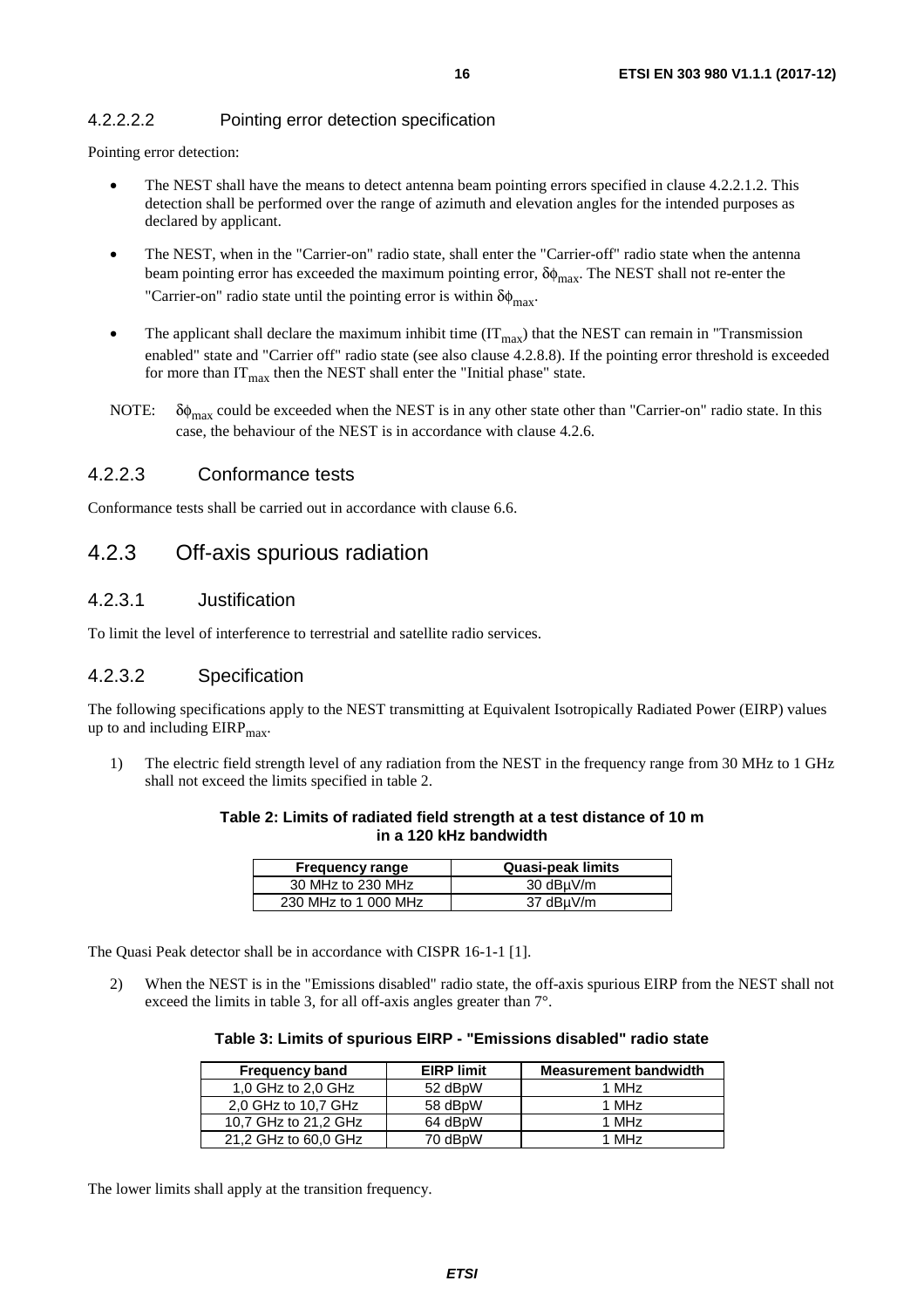<span id="page-16-0"></span>3) In the "Carrier-on" and "Carrier-off" radio states, the off-axis spurious EIRP density from the NEST, shall not exceed the limits in table 4, for all off-axis angles greater than 7°.

| <b>Frequency band</b>                                                      | <b>EIRP limit</b> | <b>Measurement bandwidth</b> |  |
|----------------------------------------------------------------------------|-------------------|------------------------------|--|
| 1,0 GHz to 2,0 GHz                                                         | 53 dBpW           | 1 MHz                        |  |
| 2,0 GHz to 3,4 GHz                                                         | 59 dBpW           | 1 MHz                        |  |
| 3.4 GHz to 10.7 GHz                                                        | 65 dBpW           | 1 MHz                        |  |
| 10,7 GHz to 13,75 GHz                                                      | 71 dBpW           | 1 MHz                        |  |
| 13,75 GHz to 14,0 GHz                                                      | 95 dBpW           | 10 MHz                       |  |
|                                                                            | (see note)        |                              |  |
| 14,50 GHz to 14,75 GHz                                                     | 95 dBpW           | 10 MHz                       |  |
|                                                                            | (see note)        |                              |  |
| 14,75 GHz to 21,2 GHz                                                      | 71 dBpW           | 1 MHz                        |  |
| 21,2 GHz to 27,35 GHz                                                      | 77 dBpW           | 1 MHz                        |  |
| 27,35 GHz to 27,50 GHz                                                     | 85 dBpW           | 1 MHz                        |  |
| 27,50 GHz to 30,00 GHz                                                     | 85 dBpW           | 1 MHz                        |  |
| 30,00 GHz to 31,00 GHz                                                     | 85 dBpW           | 1 MHz                        |  |
| 31,00 GHz to 31,15 GHz                                                     | 85 dBpW           | 1 MHz                        |  |
| 31,15 GHz to 60,0 GHz                                                      | 77 dBpW           | 1 MHz                        |  |
| NOTE:<br>This limit may be exceeded in a frequency band which shall not be |                   |                              |  |
| greater than 125 MHz, centred on the carrier frequency, provided that      |                   |                              |  |
| the considered frequency is within the nominated bandwidth or              |                   |                              |  |
| spurious EIRP density at the considered frequency is 40 dB below the       |                   |                              |  |
| maximum on-axis EIRP density of the signal (within the nominated           |                   |                              |  |
| bandwidth) expressed in dBW/1 MHz.                                         |                   |                              |  |

**Table 4: Limits of spurious EIRP - "Carrier-on" and "Carrier-off" radio states** 

The lower limits shall apply at the transition frequency.

4) These limits are applicable to the complete NEST equipment, including cabling between the units.

### 4.2.3.3 Conformance tests

Conformance tests shall be carried out in accordance with clause 6.2.

# 4.2.4 On-axis spurious radiation

### 4.2.4.1 Justification

To limit the level of interference to satellite radio services.

### 4.2.4.2 Specification

#### 4.2.4.2.1 "Carrier-on" radio state

The following specification applies to the NEST transmitting at EIRP values up to  $EIRP<sub>max</sub>$ .

In the 14,0 GHz to 14,50 GHz band the EIRP spectral density of the spurious radiation outside the nominated bandwidth centred on the carrier centre frequency shall not exceed 14 - K dBW in any 1 MHz band.

Where K is the factor that accounts for a reduction on the on-axis spurious radiation level in case of multiple NESTs operating on the same frequency and the value is given by one the following cases:

- 1) For the case where only one NEST transmits at any one time on a given carrier frequency, the value of K is 0.
- 2) For the case where several NESTs are expected to transmit simultaneously on a given carrier frequency at the same EIRP then  $K = 10 \log(N)$  where N is the maximum number of these NESTs. The value of N and the operational conditions of the system shall be declared by the applicant.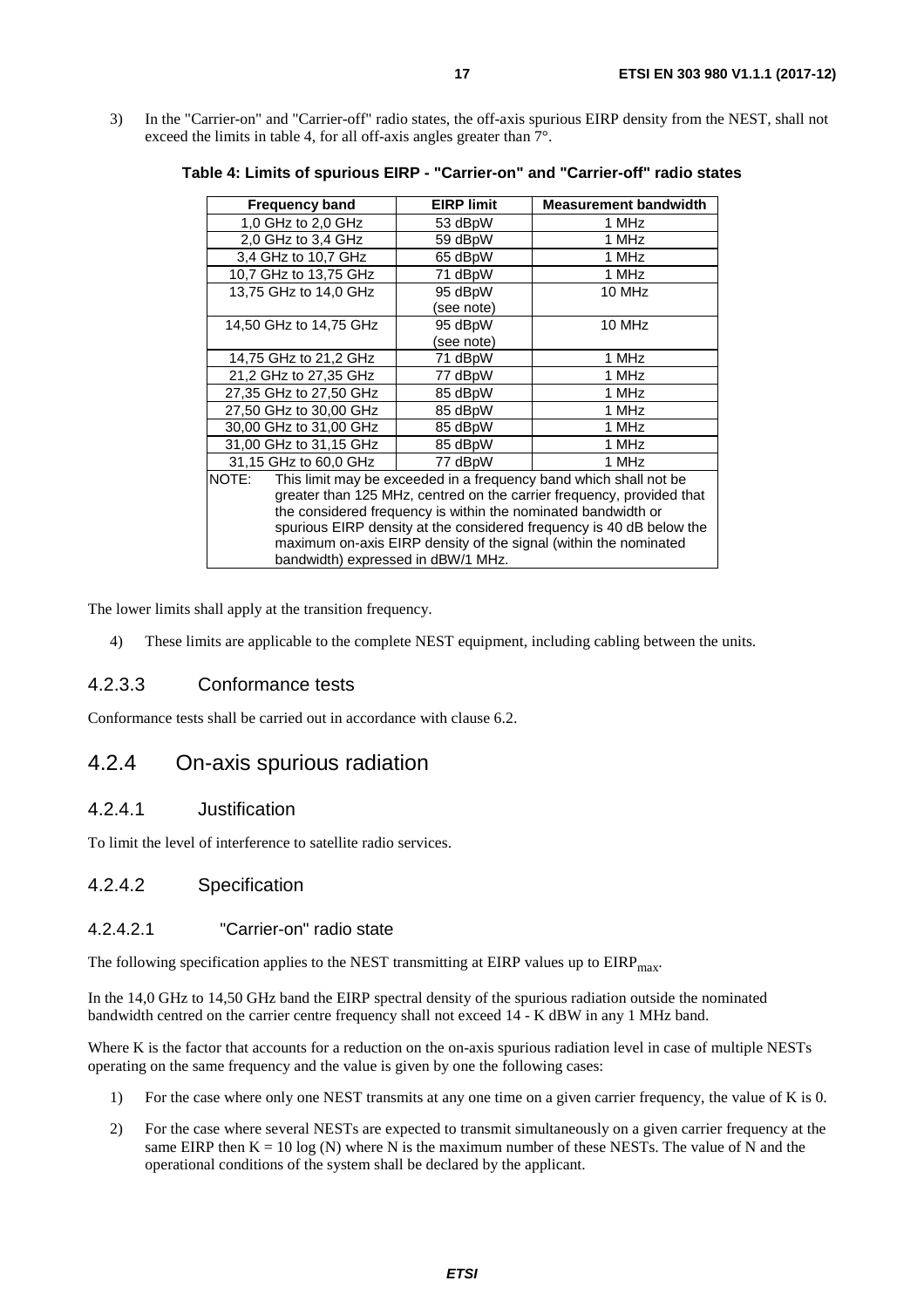- <span id="page-17-0"></span>3) For the case where several NESTs are expected to transmit simultaneously on a given carrier frequency at different EIRP levels then  $K = 10 \log (EIRP_{Aggregate}/EIRP_{term})$ , where:
	- $EIRP_{term}$  is the on-axis EIRP (Watts) of the NEST within the nominated bandwidth.

The value of EIRP<sub>Aggregate</sub> and the operational conditions of the NEST network shall be declared by the applicant.

- NOTE 1: The on-axis spurious radiations, outside the band 14,0 GHz to 14,50 GHz , are indirectly limited by clause 4.2.3.2. Consequently no specification is needed.
- NOTE 2: Intermodulation limits inside the band of 14,0 GHz to 14,50 GHz are to be determined by system design and are subject to satellite operator specifications.

For NESTs designed to transmit several carriers on different frequencies simultaneously (multicarrier operation), the above limits only apply to each individual carrier when transmitted alone.

### 4.2.4.2.2 "Carrier-off" and "Emissions disabled" radio states

In the 14,0 GHz to 14,50 GHz band the EIRP spectral density of the spurious radiation outside the nominated bandwidth shall not exceed -11 dBW in any 1 MHz band.

### 4.2.4.3 Conformance tests

Conformance tests shall be carried out in accordance with clause 6.3.

# 4.2.5 Carrier suppression

## 4.2.5.1 Justification

To allow for the satisfactory suppression of transmissions of the NEST by the NCF, under any fault condition and under any cessation of emissions condition (see clause 4.2.6 for definition).

### 4.2.5.2 Specification

In the "Carrier-off" and in the "Emissions disabled" radio states the on-axis EIRP density shall not exceed 0 dBW in any 1 MHz band within the nominated bandwidth.

### 4.2.5.3 Conformance tests

Conformance tests shall be carried out in accordance with clause 6.5.

# 4.2.6 Cessation of emissions

### 4.2.6.1 Justification

Cessation of emissions of the NEST where the NEST is not allowed to transmit.

### 4.2.6.2 Specification

### 4.2.6.2.1 Specification 1: Mode of cessation of emissions

The following three modes of cessation of emissions shall be implemented:

- a) the NCF determines that the NEST shall cease emissions;
- b) the NEST autonomously determines that it shall cease emissions;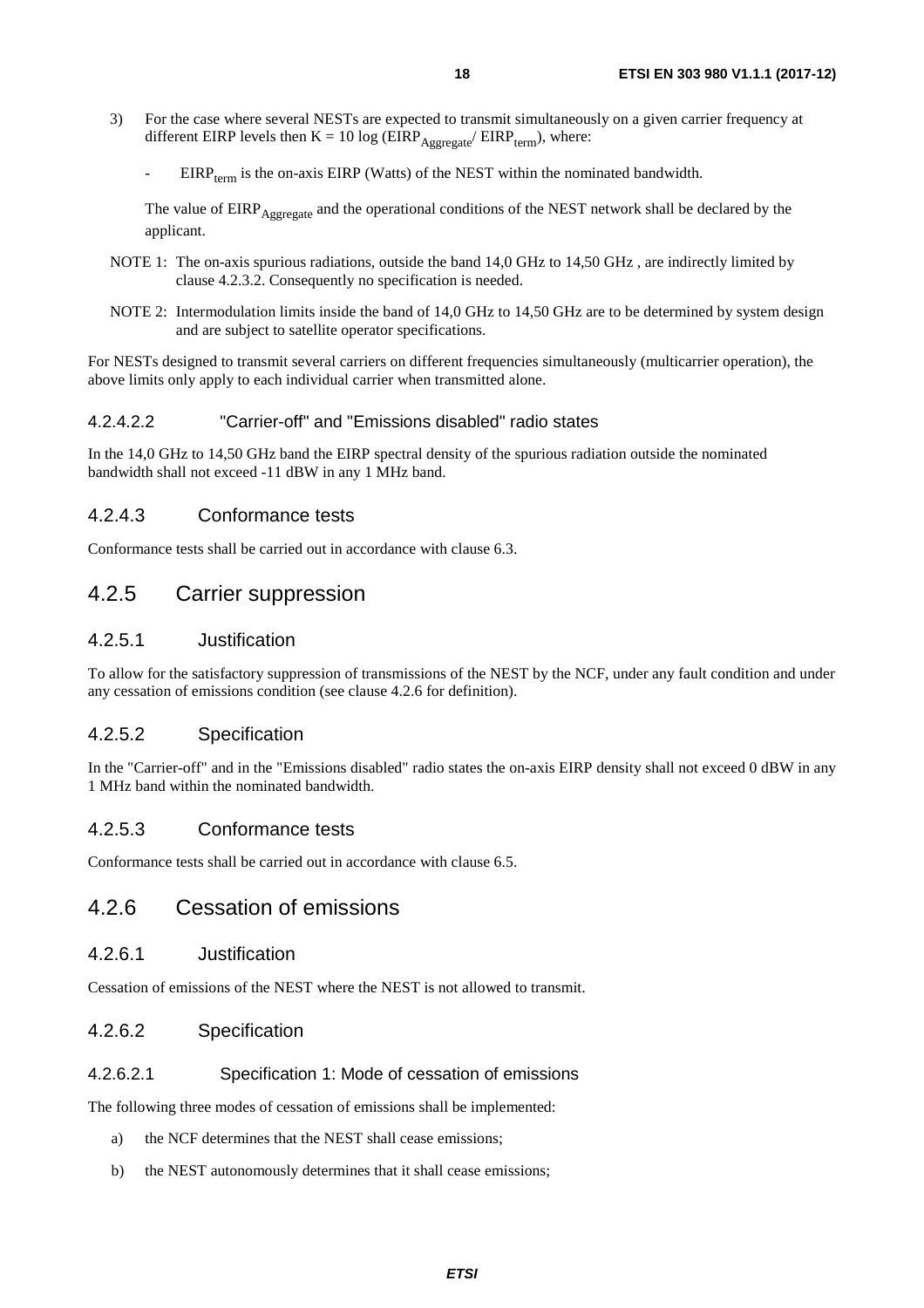<span id="page-18-0"></span>c) a "single-action" means (e.g. operating a switch) by which a local operator may disable the NEST and thereby cease emissions.

The applicant shall declare the NEST interfaces involved in the cessation of emissions:

- the list of relevant parameters which are collected by the NEST or the NCF for determination as to whether the NEST should cease emissions;
- the list of these relevant parameters which are used by the NEST:
- the list of these relevant parameters which are transmitted by the NEST to the NCF;
- the list of the relevant parameters which are received by the NEST from the NCF;
- for the collected relevant parameters, the NEST interface(s), including the protocols, the timing, the ranges of the values, the speed of the variations and the required accuracies;
- for the relevant parameters transmitted to the NCF, the NEST interface with the NCF, including the protocols and the timing;
- for the transmission parameter received from the NCF, the NEST interface with the NCF, including the protocols and the timing.

These declared NEST interfaces shall be in accordance with the user documentation.

#### 4.2.6.2.2 Specification 2: Conditions under which the NEST shall cease emissions

The relevant parameters and the exchange of information between the NEST and the NCF shall be sufficient to cease emissions within the location accuracy declared by the applicant.

The conditions for cessation of emissions shall take into account at least the following parameters:

• the location of the NEST and the boundaries of the authorized operating area so that cessation of emissions occurs prior to entering any exclusionary zone including any inaccuracy in determination of the geographic location of the NEST;

NOTE: The above zone may require a reduction of NEST transmit power, rather than a cessation of its emissions.

- the operating parameters specified in clauses 4.2.1 through 4.2.5;
- the carrier frequency and the authorized frequency bands.

#### 4.2.6.2.3 Specification 3: Cessation of emissions

A condition requiring cessation of emissions occurs either when the NEST receives the command from the NCF at its input or when the NEST determines autonomously on the need to cease emissions.

When in the "Transmission enabled" state a condition requiring cessation of emissions occurs, the NEST shall cease transmissions and enter the "Initial Phase" state.

When in the "Transmission disabled" state, the NEST shall not leave that state for the "Transmission enable" state as long as a condition requiring cessation of emissions exists or the last CC command received from the NCF is a transmission disable command.

When in the "Initial phase-BurstOn" or "Initial phase-BurstOff" substate a condition requiring cessation of emissions occurs, the NEST shall cease transmissions and enter the "Initial phase-Standby" substate.

When in the "Initial phase-Standby" substate, the NEST shall not leave that state for the "Initial phase-BurstOn" or the "Transmission enabled" states as long as a condition requiring cessation of emissions exists.

The time for transition in any state from the occurrence of a condition requiring cessation of emissions to the "Emissions disabled" radio state shall not exceed 1 second.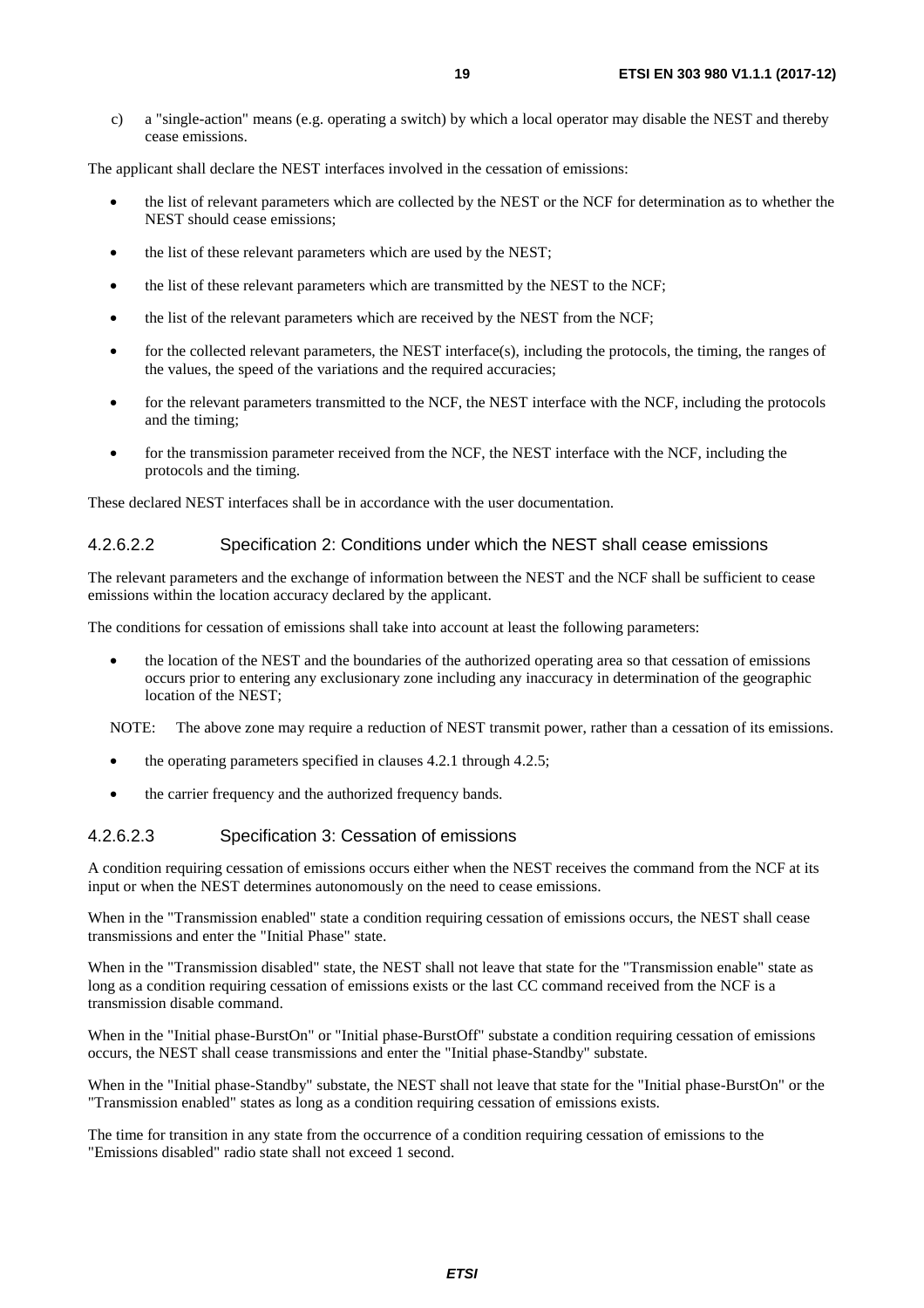## <span id="page-19-0"></span>4.2.6.2.4 Specification 4: Fault conditions

Any collection of the relevant parameters by the NEST or transmission of these parameters to the NCF, which have not been completed correctly within the required delay(s) as declared by the applicant, shall be considered as a fault condition.

Any transmission parameter not received or not correctly received from the NCF within the required delay declared by the applicant shall be considered as a fault condition.

These fault conditions shall be processed as conditions requiring cessation of emissions.

### 4.2.6.3 Conformance tests

Conformance tests shall be carried out in accordance with clause 6.7.

# 4.2.7 Identification of the NEST and its location

## 4.2.7.1 Justification

To fulfil the requirements for identification of individual NEST, whether operated at a fixed location or in-motion, and for potential use by duly authorized entities.

### 4.2.7.2 Specification

The NEST shall be designed such that it is possible for the NCF to identify which NESTs are transmitting in a given geographic area.

In the case where an external system is required, the applicant shall declare which additional means are necessary for identification of the NEST.

The NEST shall have a means of determining, reporting and logging at appropriate update rates, its geographic location within the accuracy and precision needed for the application in question, such as, but not limited to operations on:

- Vehicles and trains
- Aircraft
- Marine vessels
- Fixed locations

The applicant shall be responsible for identifying and declaring at the time of test these location requirements and the method of test.

## 4.2.7.3 Conformance tests

Conformance tests shall be carried out in accordance with clause 6.8.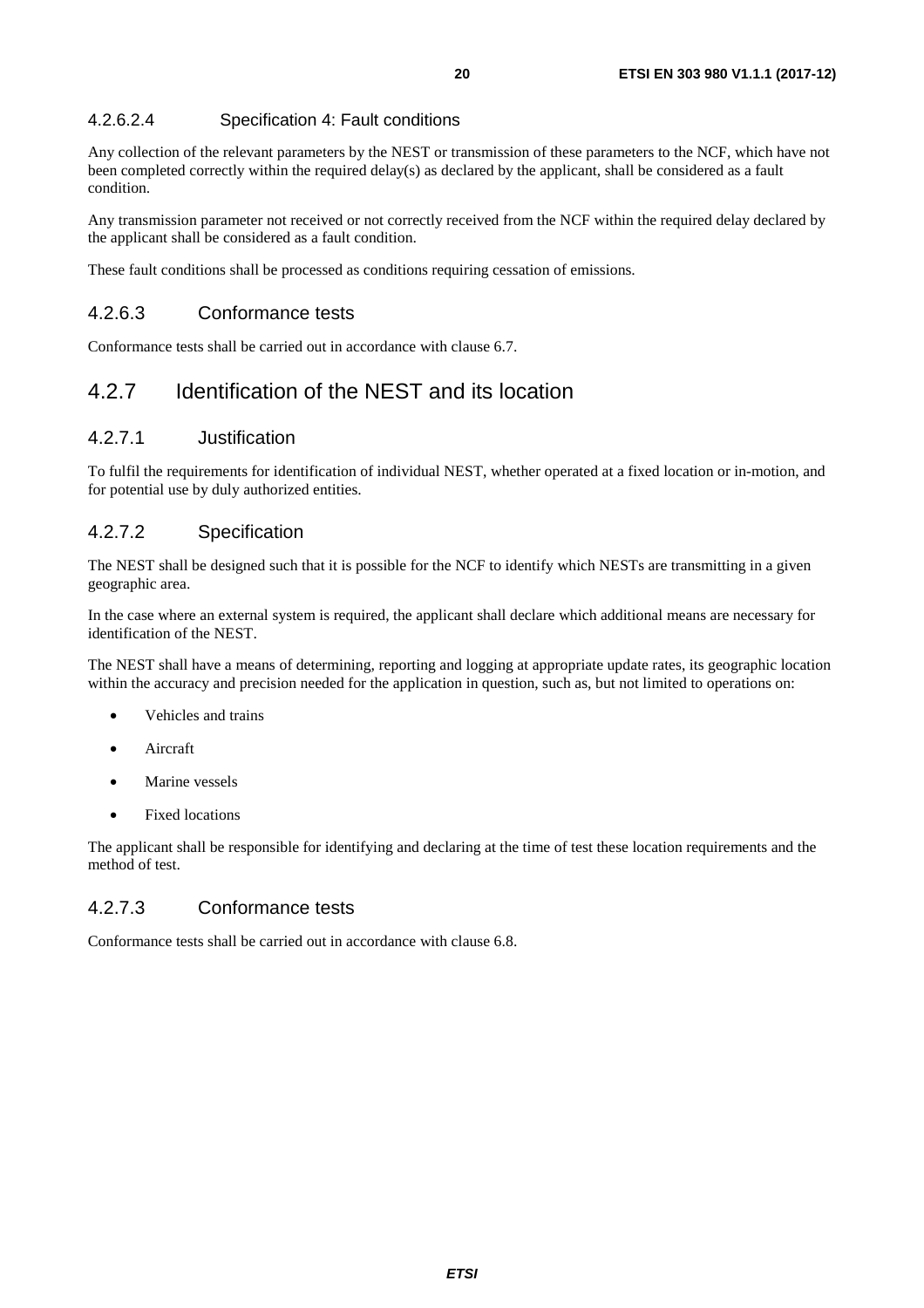# <span id="page-20-0"></span>4.2.8 Control and Monitoring Functions (CMFs)

## 4.2.8.1 NEST States

### 4.2.8.1.1 General

For the purpose of the present document the following four NEST states are defined, without presuming the effective implementation of the NEST state machine:

- "Non valid";
- "Initial phase";
- "Transmission disabled"; and
- "Transmission enabled".

The four NEST states are represented on figure 2, State Transition Diagram of the Control and Monitoring Functions (CMFs).

In the "Non-valid" state and in the "Transmission disabled" state the NEST is not allowed to transmit. In the "Transmission-enabled" state the NEST is allowed to transmit. In the "Initial phase" state the NEST is only allowed to transmit initial bursts or is waiting for a transmit enable/disable command.

The "Initial phase" is divided into three substates:

- "Initial phase-Standby" prior to the transmission of the first initial burst or when no initial bursts are transmitted;
- "Initial phase-BurstOn" during the transmission of the initial bursts;
- "Initial phase-BurstOff" between initial bursts.
- NOTE: NESTs which do not transmit initial bursts have no "Initial phase-BurstOn" state and no "Initial phase-BurstOff" state.

The NEST is allowed to transmit when the following conditions for transmission are satisfied:

- in a state where transmissions are permitted;
- no failure detected;
- correctly pointed towards the satellite; and
- there is no requirement for cessation of emissions.

The following radio states of the NEST are defined:

- "Emissions disabled" when the NEST shall not transmit any carrier;
- "Carrier-off" when the NEST may transmit and does not transmit any carrier;
- "Carrier-on" when the NEST may transmit and transmits a carrier.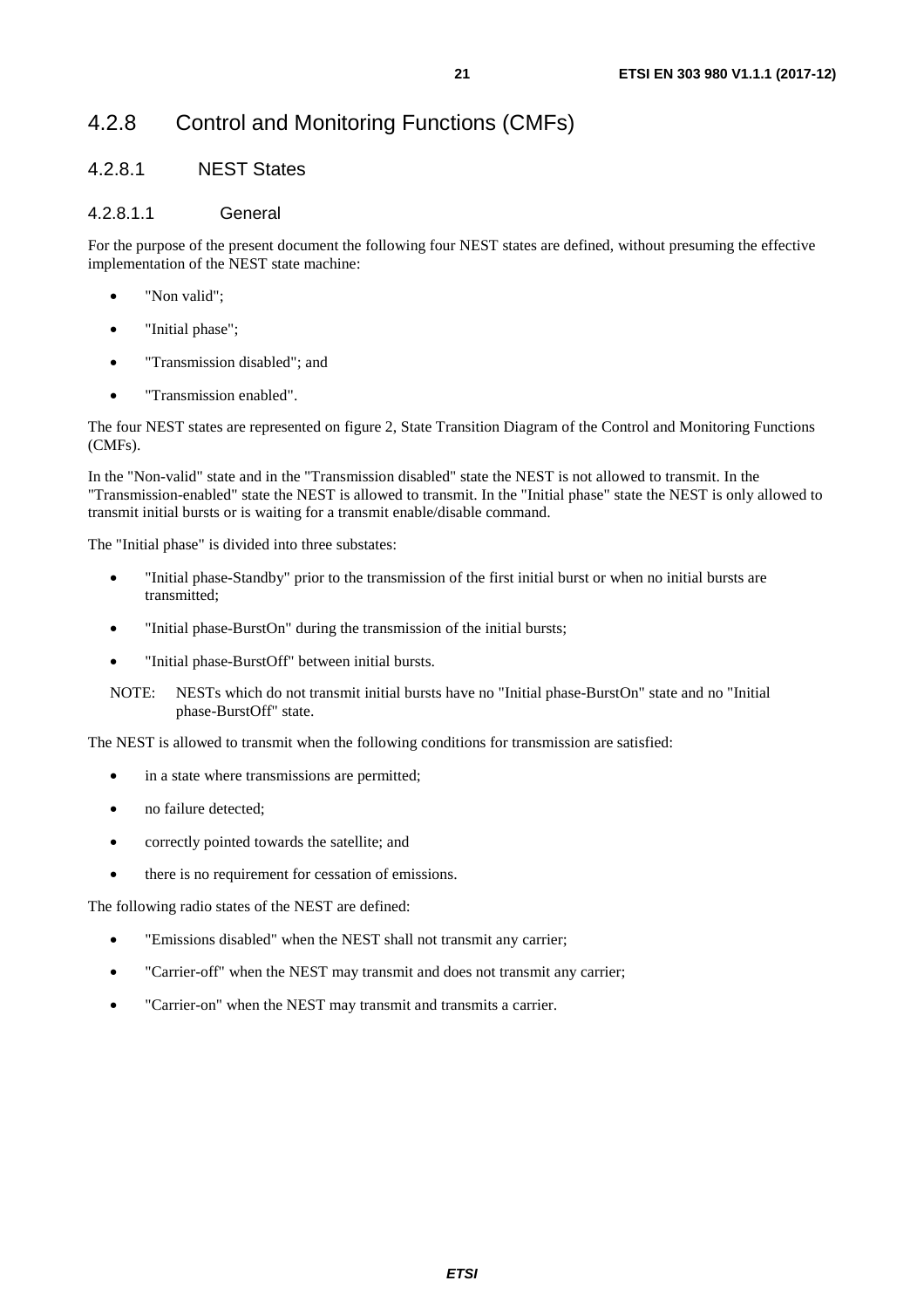<span id="page-21-0"></span>

| <b>NEST states and</b><br>substates | <b>Radio states</b>     | <b>Examples of events</b>                                                                          |
|-------------------------------------|-------------------------|----------------------------------------------------------------------------------------------------|
| "Non valid"                         | "Emissions              | After-power on; or                                                                                 |
|                                     | disabled"               | After any fault; or                                                                                |
|                                     |                         | During the checking phase.                                                                         |
| "Initial phase"                     |                         | When waiting for a transmission enable or disable<br>command from the NCF.                         |
| "Initial phase-Standby"             | "Emissions<br>disabled" | Before the first initial burst transmissions; or<br>In locations where no transmission is allowed. |
| "Initial phase-BurstOn"             | "Carrier-on"            | During the transmission of each initial burst, and                                                 |
|                                     |                         | the pointing is correct.                                                                           |
| "Initial phase-BurstOff"            | "Carrier-off"           | Between initial bursts; or                                                                         |
|                                     |                         | When the pointing threshold is exceeded.                                                           |
| "Transmission enabled"              | "Carrier-off"           | When no carrier is transmitted; or                                                                 |
|                                     |                         | When receive synchronization is lost; or                                                           |
|                                     |                         | When the pointing threshold is exceeded.                                                           |
|                                     | "Carrier-on"            | During transmission of carrier(s), and the pointing                                                |
|                                     |                         | is correct.                                                                                        |
| "Transmission disabled"             | "Emissions              | When a disable command from the NCF has been                                                       |
|                                     | disabled"               | received and waiting for a transmission enable                                                     |
|                                     |                         | command from the NCF; or                                                                           |
|                                     |                         | In locations where no transmission is allowed.                                                     |

| Table 5: NEST states and radio states of the NEST |
|---------------------------------------------------|
|---------------------------------------------------|

### 4.2.8.1.2 CMF state diagram

The following minimum set of CMFs shall be implemented in NESTs in order to minimize the probability that they originate unwanted transmissions that may give rise to harmful interference to other systems.

In the "Non-valid" state and in the "Transmission disabled" state the NEST shall not transmit. In the "Transmission-enabled" state the NEST is allowed to transmit. In the "Initial phase" state the NEST is only allowed to transmit initial bursts.

NOTE 1: The restrictions in the "Initial phase" state are for the protection of other systems when the NEST is entering the system after a power-on or a reset. These initial burst restrictions do not apply to the NEST transmissions in the "Transmission-enabled" state and once a transmission enable command has been received by the NEST the NEST may transmit or not transmit as required.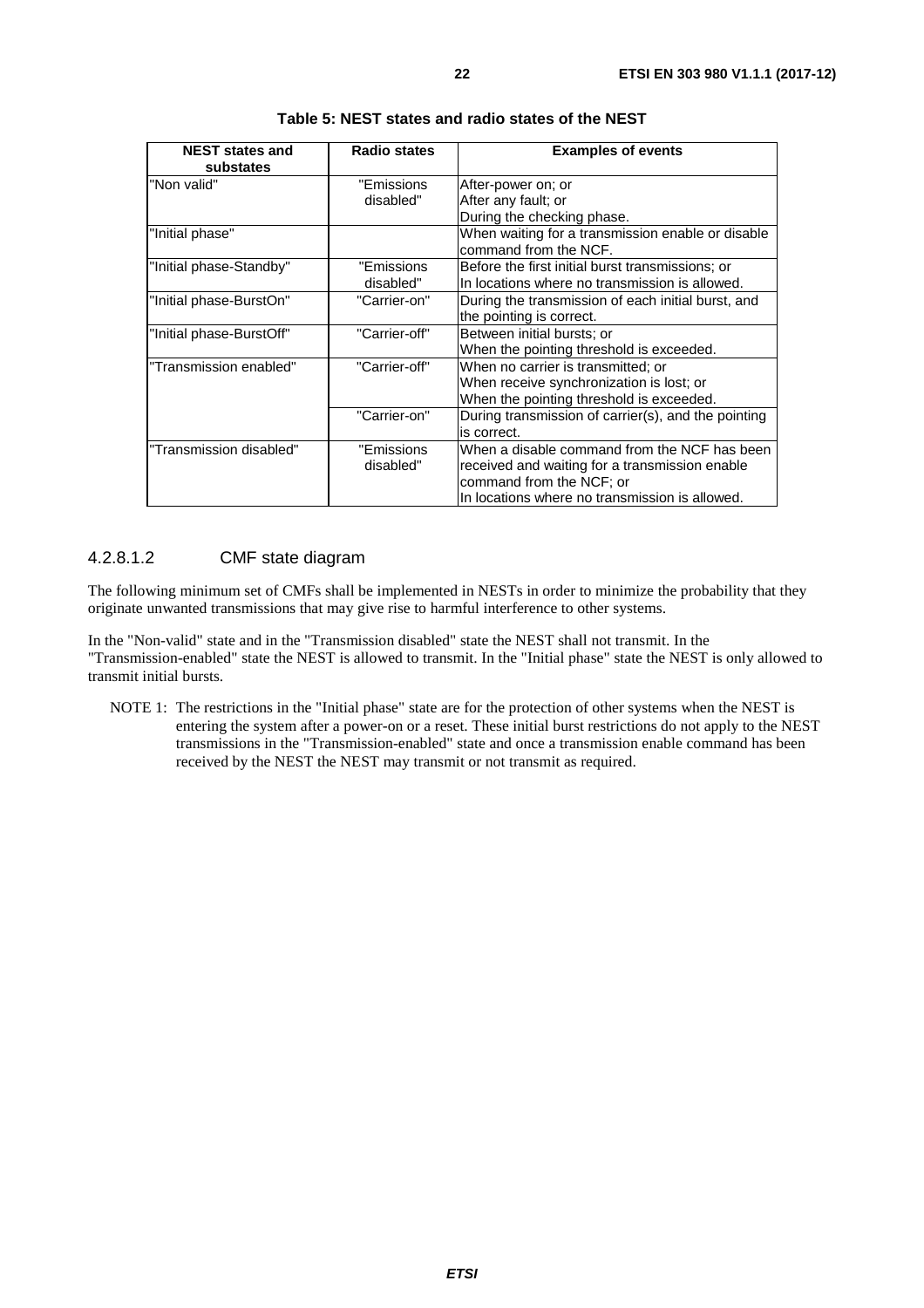<span id="page-22-0"></span>

CER: Cessation of Emissions Required;

- CENR: Cessation of Emissions Not Required;
- 
- SMP: System Monitoring Pass;<br>SMF: System Monitoring Fail: System Monitoring Fail;
- TxE: Transmission Enable command;
- TxD: Transmission Disable command;
- CCR: Control Channel correctly Received;<br>CCF: Control Channel reception Failure.
- Control Channel reception Failure.

#### **Figure 2: State transition diagram of the control and monitoring function of an NEST**

NOTE 2: From "Transmission disabled" state a TxE command may also result in a transition towards the "Initial phase" state.

When the NEST transmits several carriers having different frequencies, an NEST state machine as described above may be associated with each carrier or each set of carriers. The events then apply to the subsystem associated with the specific carrier or the specific set of carriers, rather than the whole NEST.

### 4.2.8.2 Processor monitoring

#### 4.2.8.2.1 Justification

To ensure that the NEST can suppress its transmissions in the event of a processor sub-system failure.

#### 4.2.8.2.2 Specification

The NEST shall incorporate a processor monitoring function for each of its processors involved in maintaining the performance requirements of the present document and in Control and Monitoring Functions (CMF).

The processor monitoring function shall detect failures of these processors' hardware and software.

In the "Transmission enabled" state, the NEST shall enter the "Non valid" state or the "Carrier-off" radio state no later than 1 second after any fault condition occurs. In all states, the NEST shall enter the "Non valid" state within a maximum of 30 seconds after the occurrence of any persistent fault condition. Once in the "Non Valid" state, the NEST shall remain in the "Non Valid" state until the processor monitoring function has determined that all fault conditions have been cleared.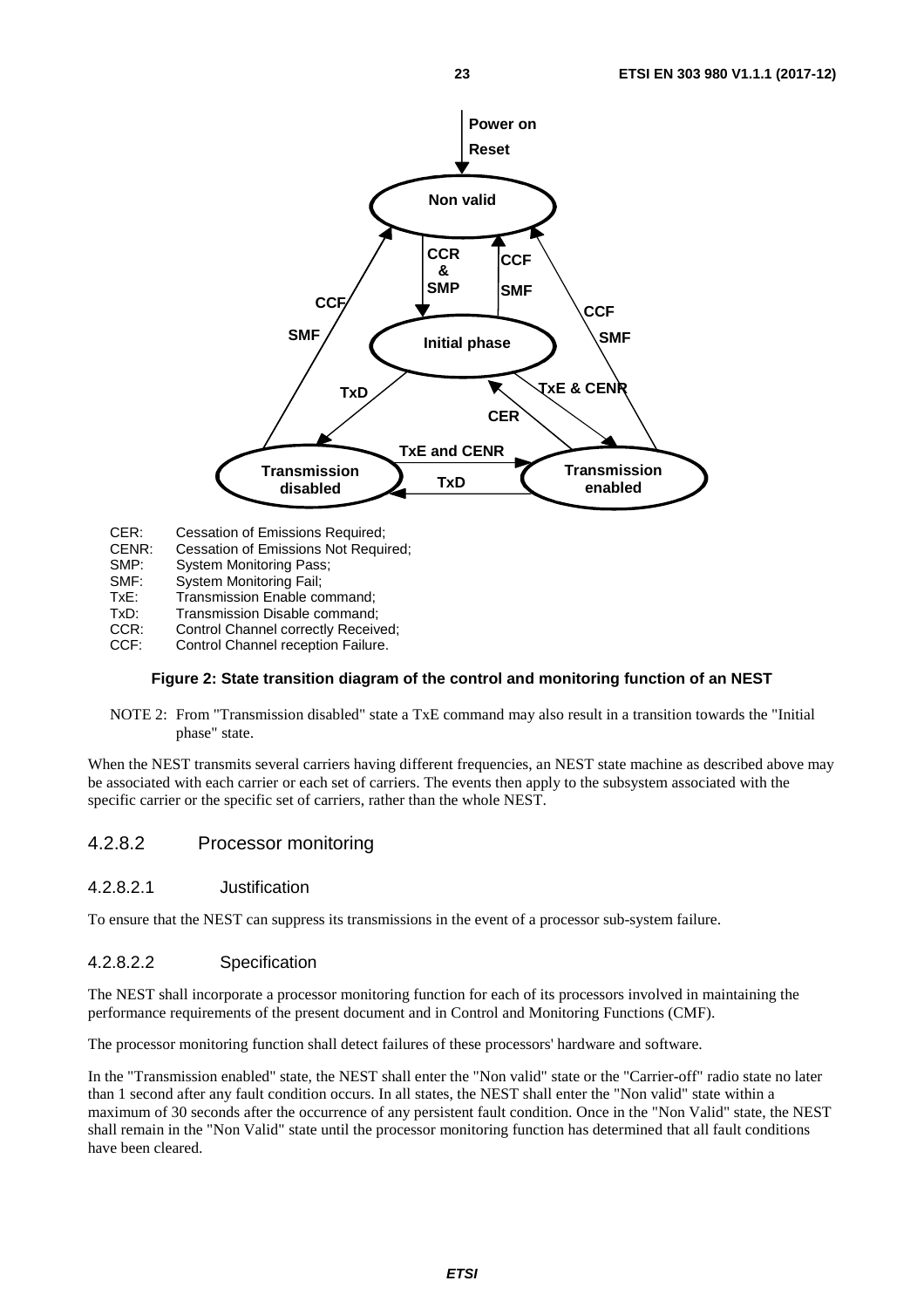### <span id="page-23-0"></span>4.2.8.2.3 Conformance tests

Conformance tests shall be carried out in accordance with clause 6.9.3.

### 4.2.8.3 Transmit subsystem monitoring

#### 4.2.8.3.1 Justification

To ensure the inhibition of transmissions that are potentially harmful to other systems in the event of incorrect operation of the transmit frequency generation sub-system.

#### 4.2.8.3.2 Specification

The NEST shall monitor the operation of its transmit sub-system and shall be able to detect:

- a) loss of frequency lock; or
- b) absence of Local Oscillator (LO) output signal;
- c) exceedance of  $EIRP<sub>max</sub>$  or  $EIRP$  density mask;
- d) no later than 1 second after any of these fault conditions of the transmit sub-system occurs, the NEST shall enter the "Non-valid" state or the "Carrier-off" radio state until the transmit sub-system monitoring function has determined that all fault conditions have been cleared (see clause 4.2.8.2.2 for detailed specification).

#### 4.2.8.3.3 Conformance tests

Conformance tests shall be carried out in accordance with clause 6.9.4.

### 4.2.8.4 Power-on/Reset

#### 4.2.8.4.1 Justification

To demonstrate that the NEST achieves a controlled non-transmitting state following the powering of the unit, or the occurrence of a reset made by a local operator.

### 4.2.8.4.2 Specification

During and following a reset the NEST shall remain in the "Non-valid" state until all the conditions for entering "Initial phase" have been satisfied.

#### 4.2.8.4.3 Conformance tests

Conformance tests shall be carried out in accordance with clause 6.9.5.

### 4.2.8.5 Control Channel (CC) and Response Channel (RC)

#### 4.2.8.5.1 Justification

To ensure that the NEST cannot transmit unless it correctly receives the CC messages from the NCF.

Control Channels (CC) are used by NESTs to receive control information from the NCF and Response Channels (RCs) to respond to the NCF. For an NEST designed to operate within networks where the NCF determines that the NEST shall cease emissions, then the CCs and RCs are also used for the dialogue with the NCF.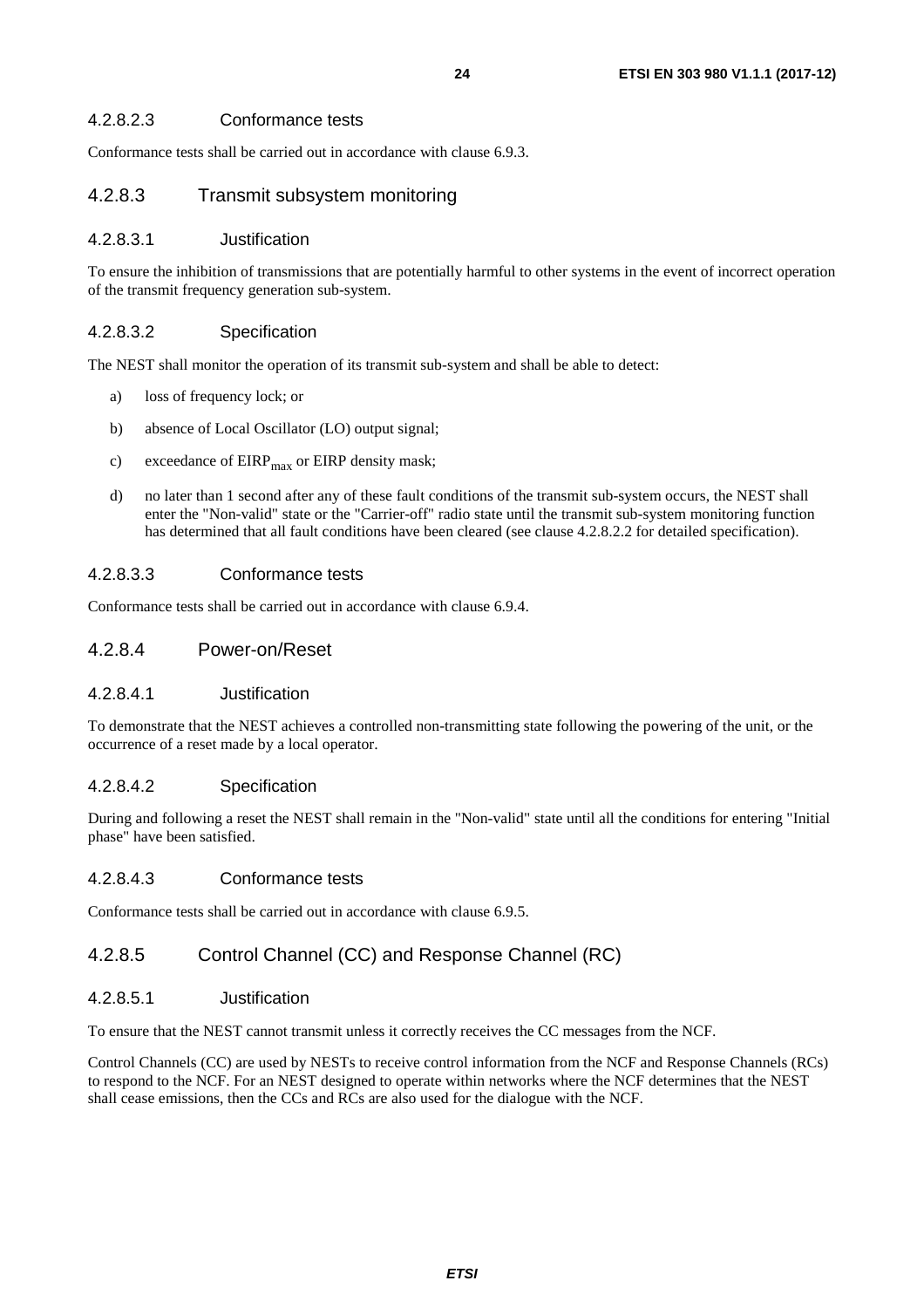#### <span id="page-24-0"></span>4.2.8.5.2 Specification

- 4.2.8.5.2.1 Specification 1: types of CCs and RCs
	- a) The NEST shall have at least one CC from the NCF. If exchange of information with the NCF is necessary for operation of the NEST then the NEST shall have at least one RC to the NCF (see clause 4.2.6). Each CC and each RC may be internal or external.

The types (internal or external) of each CC and each RC shall be declared by the applicant.

- NOTE 1: The availability of the network carrying the external CC(s) and RC(s) and the numbers of external CC(s) and RC(s) are not within the scope of the present document.
- NOTE 2: Some satellite operators may require that internal CC(s) and or RC(s) are available.
- b) The connection between the NCF and the NEST via the CCs and RCs shall be either permanent or shall be set up on a call by call basis through a switched network. In case of connection through a switched network the NEST shall be able to receive calls from the NCF and to initiate calls towards the NCF in order to set up the CCs and RCs.
- c) The NEST with an external CC shall not transmit without receiving an appropriate signal from the NCF indicating to the NEST that the NCF is alive and insuring that the NEST is pointing to the target satellite.

#### 4.2.8.5.2.2 Specification 2: CC Reception

- a) The NEST shall enter the "Non-valid" state if it does not correctly receive the CC from the NCF within a period not to exceed 30 seconds. This event is called a "CC disruption":
	- In the case of external CCs and RCs without permanent connection of the NCF with the NEST, the ability to receive CC messages from the NCF is the ability at any time to receive calls and messages within the timing requirements of the present document from the network through which is connected the NCF.
	- The inability to receive CC messages from the NCF may be due to the following various causes but not limited to them: no received signal from the NCF or from the network, a too low level received signal, no network accessible, the inability to lock onto the received carrier frequency, to demodulate, to decode, to receive calls and/or messages, a hardware failure or power off.
- b) The NEST shall remain in the "Non-valid" state as long as the NEST is unable to receive CC messages from the NCF.
- c) From the "Non-valid" state the NEST may enter the "Initial phase" state if the following conditions are met:
	- the NEST is able to receive CC messages from the NCF; and
	- no fault conditions are present.

#### 4.2.8.5.3 Conformance tests

Conformance tests shall be carried out in accordance with clause 6.9.6.

#### 4.2.8.6 Network control commands

#### 4.2.8.6.1 Justification

These requirements ensure that the NEST is capable of:

- a) retaining a unique identification in the network;
- b) receiving commands from the NCF through its CC(s) and executing those commands.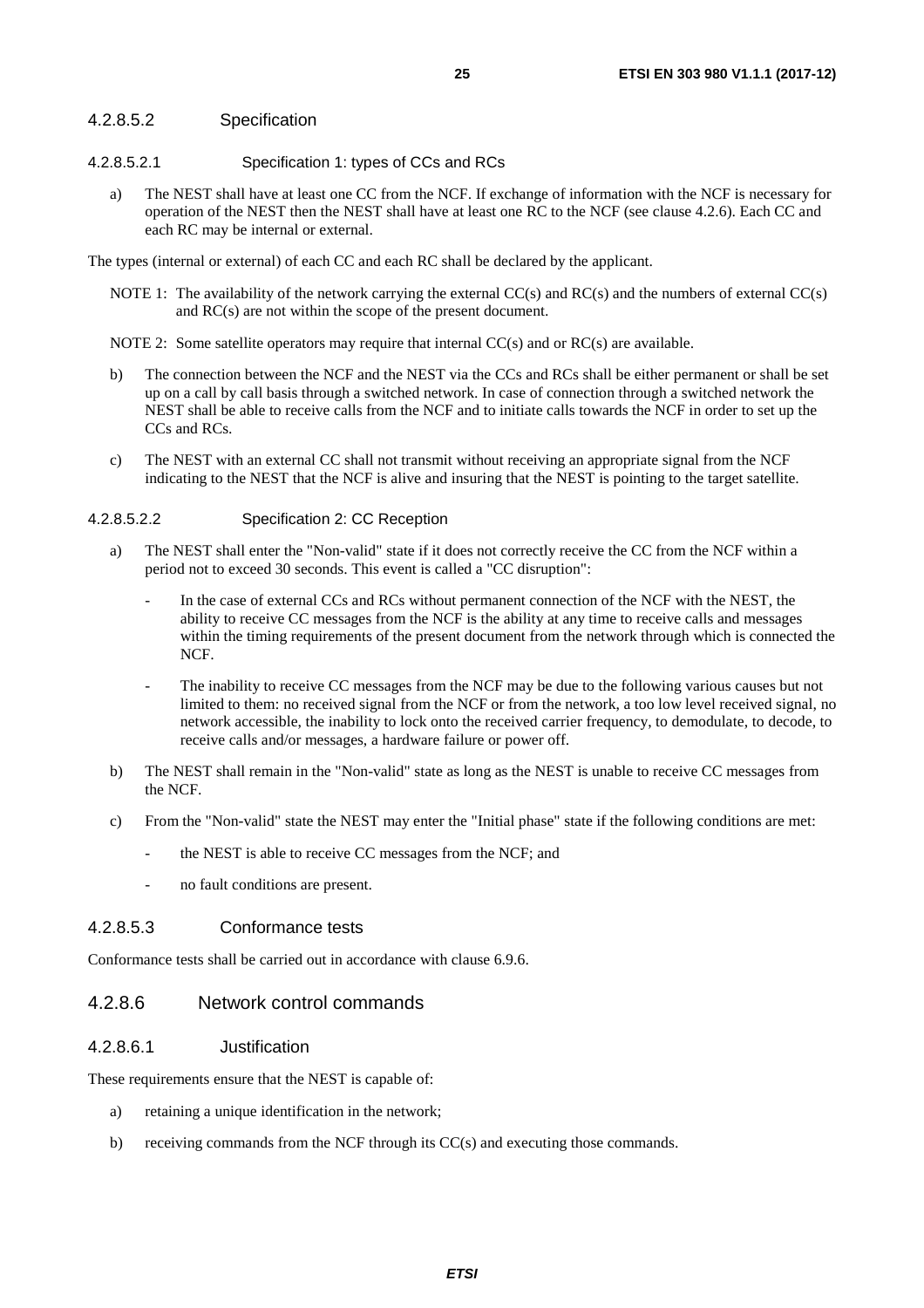#### <span id="page-25-0"></span>4.2.8.6.2 Specification

The NEST shall hold, in non-volatile memory, its unique identification code in the network.

The NEST shall be capable of receiving through its CCs dedicated messages (addressed to the NEST) from the NCF, and which contain:

- Transmission Enable commands (TxE);
- Transmission Disable commands (TxD).

When in the "Initial phase" or "Transmission enabled" states, once a transmission disable command is received, within 1 second the NEST shall enter into, and shall remain in the "Transmission disabled" state until the transmission disable command is superseded by a subsequent transmission enable command (see also clause 4.2.6).

When in the "Initial phase" or "Transmission disabled" states, once a transmission enable command is received, the NEST may enter into the "Transmission enabled" state.

When entering the "Initial phase" from the "Non-valid" state, the last TxE or TxD command received from the NCF may be used by the NEST to enter the "Transmission enabled" state or the "Transmission disabled" state, respectively, if since the time of reception of that command no "CC disruption" has occurred.

NOTE: The physical unit in charge of the reception of the CCs, of the transmissions of the RCs and of the CC commands reception may be a separate and independent unit from the other units of the NEST or it may be common to several NESTs.

#### 4.2.8.6.3 Conformance tests

Conformance tests shall be carried out in accordance with clause 6.9.7.

### 4.2.8.7 Initial burst transmission

#### 4.2.8.7.1 Justification

Restrictions on the initial burst transmissions are necessary to limit disturbance to other services.

#### 4.2.8.7.2 Specification

For systems where no transmission enable command is foreseen without request from the NEST, in the "Initial phase" state the NEST may transmit initial bursts:

- a) The NEST shall only transmit initial bursts after confirming that no cessation of emission applies where the NEST is located. This confirmation shall be obtained either by local means (see clause 4.2.6) or from the NCF via an external control channel.
- b) The duty cycle of the initial burst transmission shall not exceed 0,2 %, where the duty cycle is defined as the ratio of burst duration to the duration between two successive bursts.
- c) The initial burst shall be transmitted at an EIRP not greater than  $EIRP<sub>max</sub>$ .
- d) The duration between two successive bursts shall not be less than the required NCF response time as declared by the applicant. This response time is defined as the duration, measured at the NEST, between an initial burst transmission and the reception and processing of a transmission enable or disable command from the NCF which is never exceeded during 99 % of the cases under normal conditions in the system for which the NEST is designed, as declared by the applicant.

#### 4.2.8.7.3 Conformance tests

Conformance tests shall be carried out in accordance with clause 6.9.8.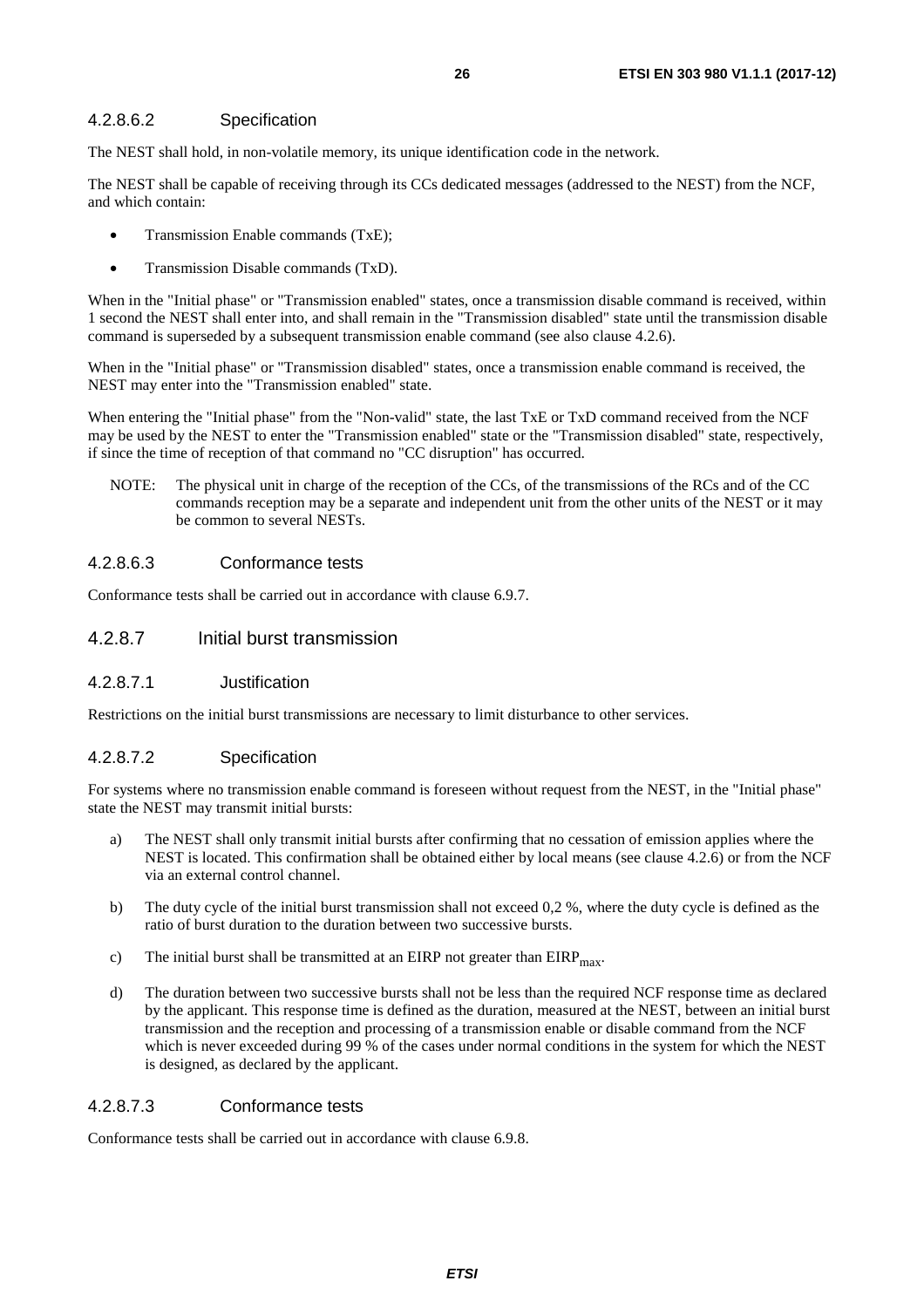### <span id="page-26-0"></span>4.2.8.8 Inhibition of transmissions

### 4.2.8.8.1 Justification

To ensure the correct inhibition of transmissions that are potentially harmful to other systems and persons in the event of signal blockage.

#### 4.2.8.8.2 Specification

NEST shall enter the "Carrier-off" radio state within a period not exceeding 1 second, whenever there is a continuous and complete loss of the signal at the receiver, and shall remain in this radio state until the receiver carrier has been restored.

If the receive carrier is not restored within  $IT_{max}$  (see clause 4.2.2.2), then the NEST shall transition to the "Initial phase" state.

The applicant shall declare the time to transition from "Carrier off" to "Carrier on" radio state ( $T_{trans}$ ) when in "Transmission enabled" state after the receive carrier is restored within  $IT<sub>max</sub>$ .

#### 4.2.8.8.3 Conformance tests

Conformance tests shall be carried out in accordance with clause 6.9.9.

# 4.2.9 Receive antenna off-axis gain pattern

### 4.2.9.1 Justification

To protect the wanted signals from interference from terrestrial services and from other satellite services.

### 4.2.9.2 Specification

The maximum antenna gain of each of the co-polarized components in any direction  $\varphi$  degrees from the antenna main beam axis shall not exceed the following limits:

| $G = 36 - 25 \log \phi$ | dBi | for $\varphi_{min} \leq \varphi < 44^{\circ}$ |
|-------------------------|-----|-----------------------------------------------|
| $G = -5$                | dBi | for $44^{\circ} \le \phi \le 75^{\circ}$      |
| $G = 0$                 | dBi | for $75^{\circ} \le \varphi \le 180^{\circ}$  |

where:

 $\Phi_{\text{min}} = 1^{\circ}$  or 100  $\lambda/D$  degrees, whichever is the greater, for  $D/\lambda \geq 50$ .

 $\phi_{min} = 2^{\circ}$  or 114 (D/ $\lambda$ )<sup>-1,09</sup> degrees, whichever is the greater, for  $D/\lambda$  < 50.

D is the nominal diameter of the antenna.

In addition the maximum antenna gain of each of the cross-polarized components in any direction φ degrees from the antenna main beam axis shall not exceed the following limits:

|                  | $G_r(\phi) = 23 - 20 \log \phi$         | dBi  | for $\varphi_r \leq \varphi \leq 7^{\circ}$  |
|------------------|-----------------------------------------|------|----------------------------------------------|
|                  | $G_r(\phi) = 20.2 - 16.7 \log \phi$ dBi |      | for $7^{\circ} < \varphi \leq 32.3^{\circ}$  |
| $G_r(\phi) = -5$ |                                         | dBi  | for $32,3^{\circ} < \varphi \leq 75^{\circ}$ |
| $G_r(\phi) = 0$  |                                         | dBi. | for $75^{\circ} < \varphi \le 180^{\circ}$   |

where  $\varphi_r$  is equal to 1° or 100  $\lambda/D$ , whichever is greater.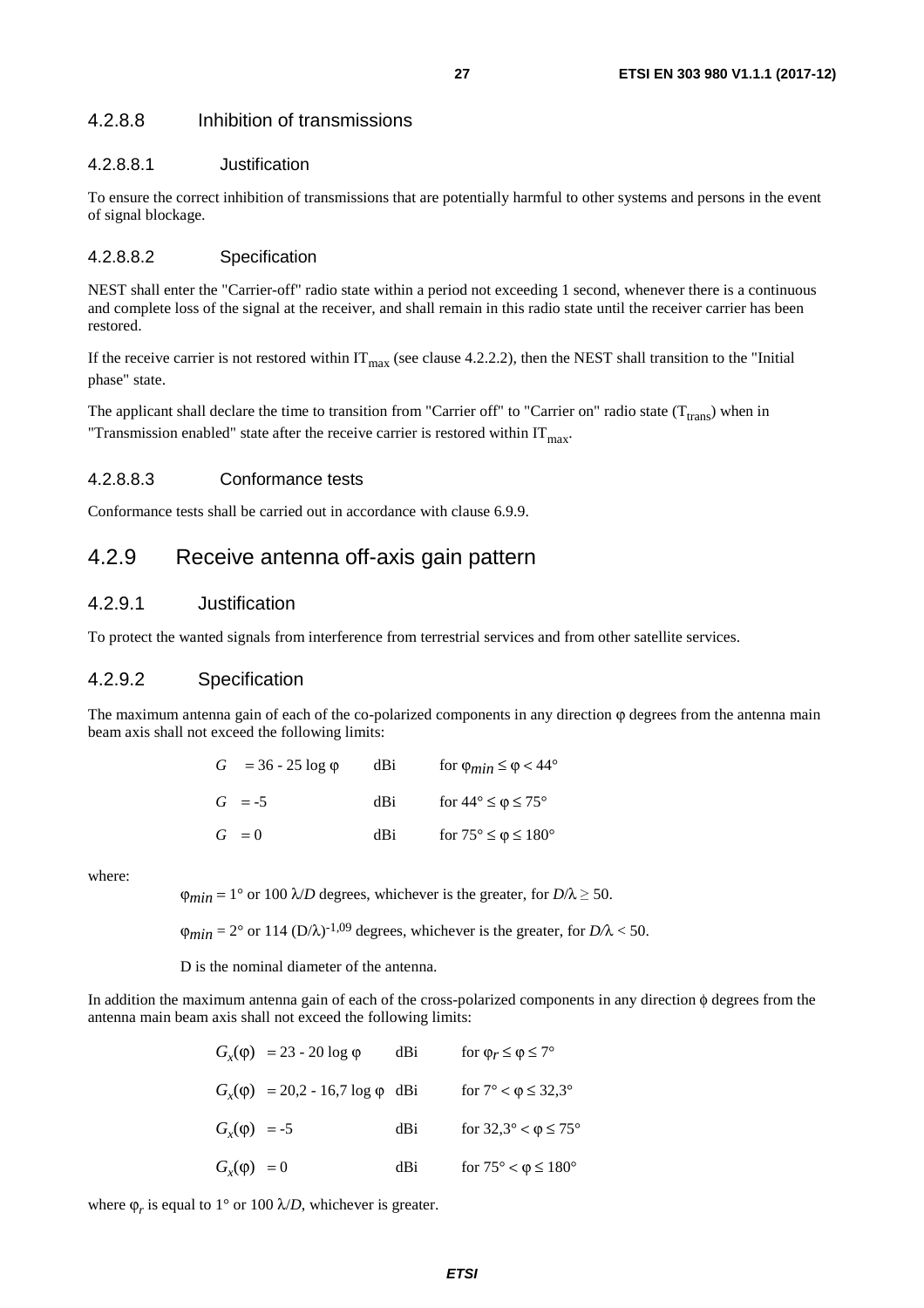<span id="page-27-0"></span>Conformance tests shall be carried out in accordance with clause 6.10.

# 4.2.10 Blocking performance

### 4.2.10.1 Justification

To prevent high power signals outside the receive frequency band from blocking the reception of signals inside the receive frequency band.

# 4.2.10.2 Specification

Receiver blocking is characterized here through gain compression for a signal inside the receive frequency band that is caused by another signal outside the receive frequency band at high power. The level of the other signal is compared to the level of a signal inside the receive frequency band that would cause the same gain compression.

Receiver blocking rejection at a particular frequency is defined as the level of a second signal at this frequency that causes a certain gain compression to a first signal inside the receive frequency band, minus the level of a second signal at a frequency inside the receive frequency band that causes the same gain compression.

The first signal shall be at the centre frequency of the receive frequency band and have a level in the operational range. The second signal shall cause a gain compression for the first signal of 1 dB.

The rejection shall comply with table 6.

| <b>Frequency</b> | <b>Minimum rejection</b>                                                                                    |  |  |
|------------------|-------------------------------------------------------------------------------------------------------------|--|--|
| below 9 GHz      | 20dB                                                                                                        |  |  |
| 9 GHz to 10 GHz  | 10dB                                                                                                        |  |  |
| 14 GHz to 16 GHz | 10dB                                                                                                        |  |  |
| Above 16 GHz     | 20 dB                                                                                                       |  |  |
| NOTE:            | In the frequency ranges 10 GHz to 10,7 GHz and 12,75 GHz to 14 GHz, the<br>rejection needs further studies. |  |  |

**Table 6: Receiver blocking rejection** 

# 4.2.10.3 Conformance tests

Conformance tests shall be carried out in accordance with clause 6.11.

# 4.2.11 Adjacent Signal Selectivity

### 4.2.11.1 Justification

To enable reception of a wanted signal in presence of other signals on adjacent frequencies which are transmitted with high EIRP density from other satellites.

NOTE: The power level of signals transmitted from the same constellation are under control of the satellite operator. Signals transmitted from satellites in an adjacent orbit or from satellites in the GSO are attenuated by the discrimination available from antenna gain pattern.

# 4.2.11.2 Specification

Adjacent Signal Selectivity is a measure of a receiver's ability to receive a signal at its assigned channel frequency in the presence of an adjacent signal at a given frequency offset from the centre frequency of the assigned channel. The adjacent signal shall occupy the same bandwidth as the wanted signal. Frequency offset and relative power level of the adjacent signal compared to the wanted signal shall take the value given in table 7. BW is the wanted signal occupied bandwidth.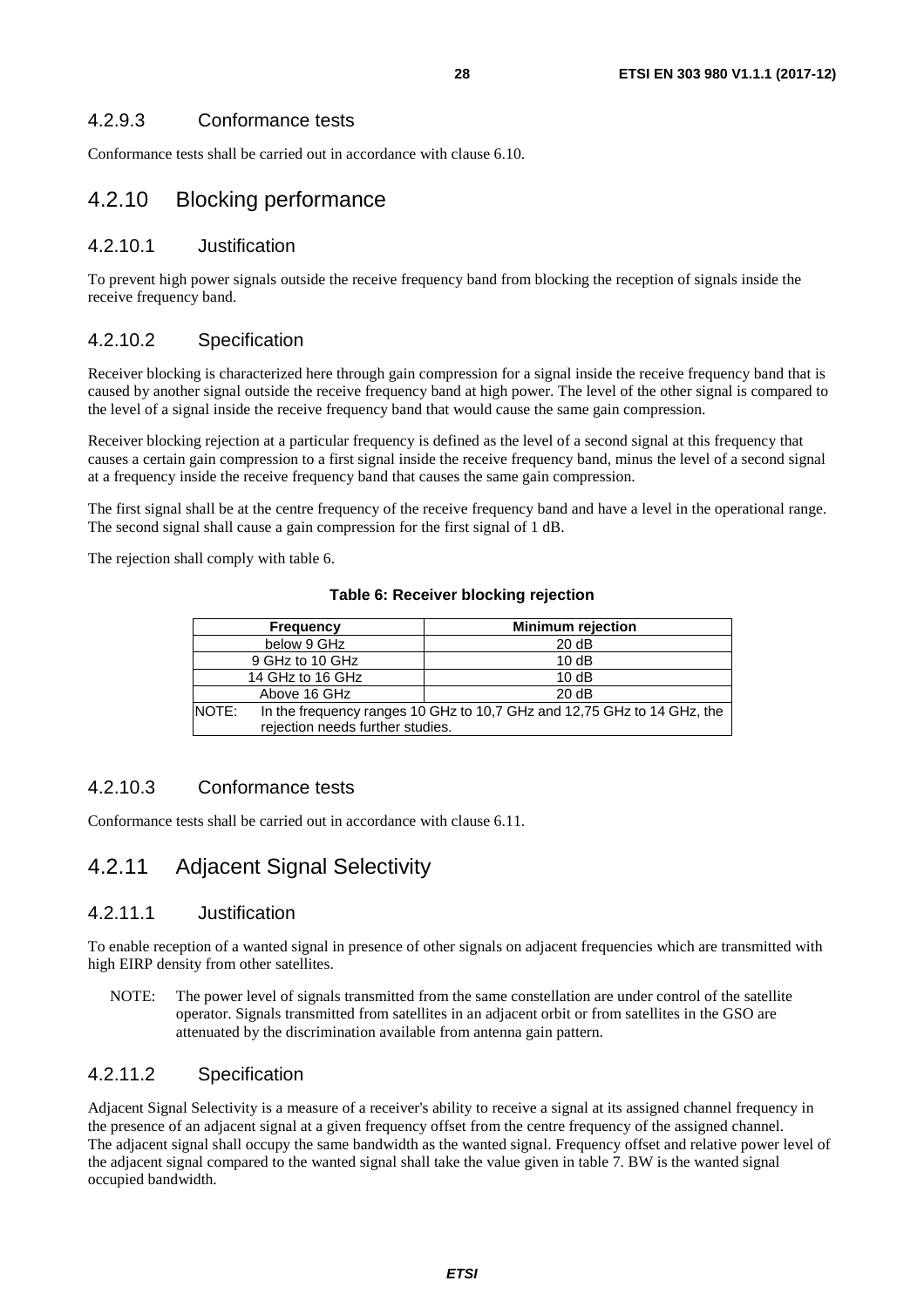| Table 7: Adjacent signal frequency and Power level |
|----------------------------------------------------|
|                                                    |

<span id="page-28-0"></span>

| Sianal           | <b>Centre frequency offset from wanted signal   Power level relative to wanted signal  </b> |        |
|------------------|---------------------------------------------------------------------------------------------|--------|
| Adiacent Carrier | ВW                                                                                          | dBsc ` |

The decrease in the measured signal to noise ratio in the presence of the stated adjacent signal shall be no more than 0,5 dB.

## 4.2.11.3 Conformance tests

Conformance tests shall be carried out in accordance with clause 6.12.

# 5 Testing for compliance with technical requirements

# 5.1 Environmental conditions for testing

Survivability testing shall be carried out prior to tests on the radiation and stabilization subsystems.

Tests defined in the present document shall be carried out at representative points within the boundary limits of the declared operational environmental profile.

# 5.2 Essential radio test suites

The essential radio test suites for a complete NEST are given in clause 6.

# 6 Test methods for all aspects of the NEST

# 6.1 General

# 6.1.1 General requirements

The present clause describes the general requirements for verifying that the performance of the EUT complies with the specifications. However, the specific testing methodology to be used for measuring performance is left to the applicant in order to allow the methodology to be matched to the EUT. The applicant shall maintain documentary evidence of the results obtained in performing the essential radio tests. At a minimum, the documentary evidence shall include:

- test setup (configurations, test equipment and calibration status);
- test conditions (environmental and operational parameters);
- method of testing;
- results of measurements, measurement resolution and uncertainty; and
- statement of compliance with technical specifications of the present document.

The test conditions for each test shall be representative of the intended operational environment and be noted in the test report where it has a significant effect on the measurement results.

The type, termination and length of each cable used shall be representative of the intended installation and recorded in the test report. For maximum cable lengths longer than 10 m, as declared by the applicant, the tests shall be performed with cables no shorter than 10 m.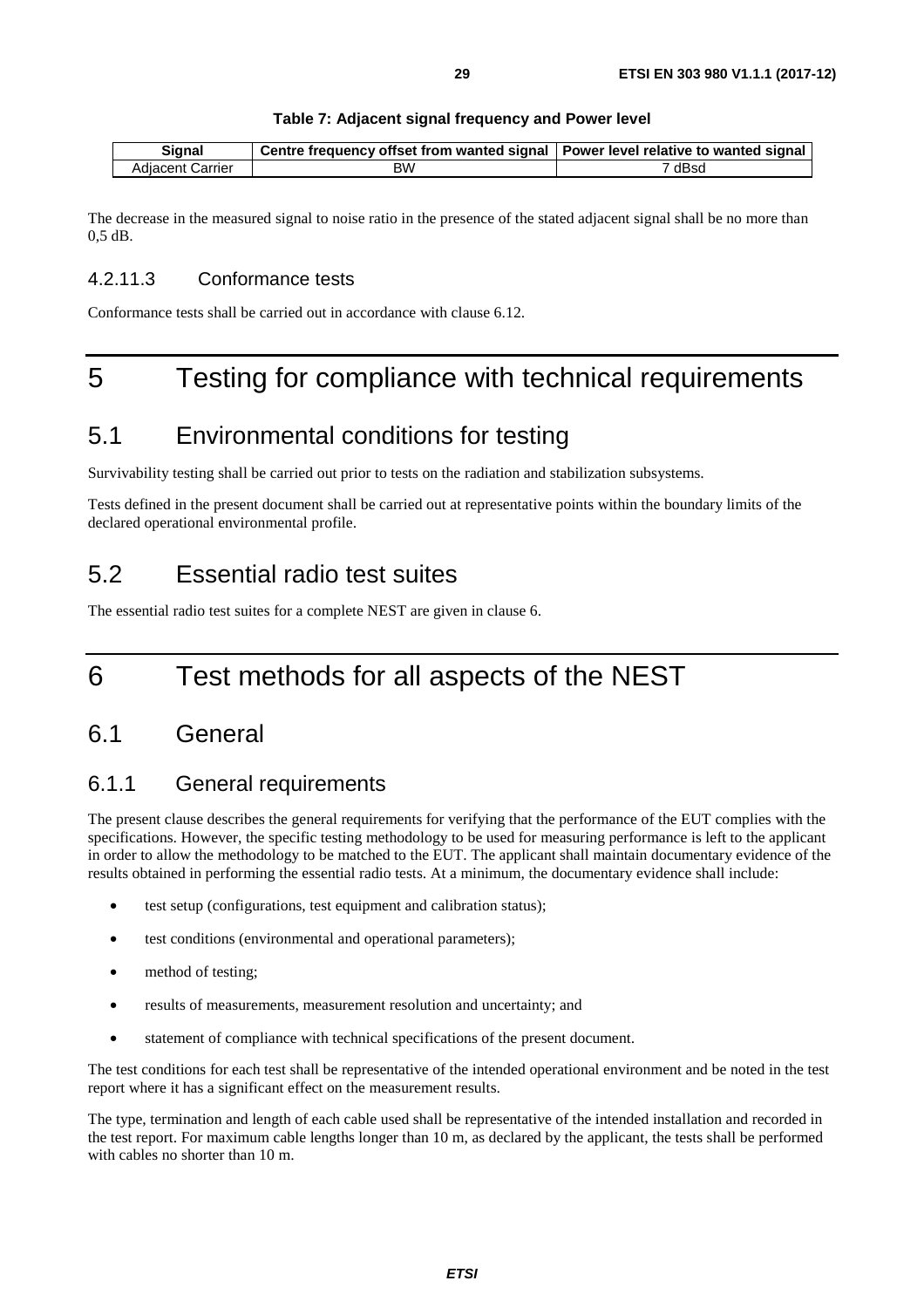# <span id="page-29-0"></span>6.1.2 Interpretation of measurement results

The interpretation of the results for the measurements described in the present document shall be as follows:

- the measured value related to the corresponding limit shall be used to decide whether an equipment meets the requirements of the present document;
- the measurement uncertainty value for the measurement of each parameter shall be recorded;
- the recorded value of the measurement uncertainty shall be wherever possible, for each measurement, equal to or less than the figures in table 8.

For the test methods, according to the present document, the measurement uncertainty figures shall be calculated in accordance with the guidance provided in ETSI TR 100 028 [\[i.7](#page-10-0)] and shall correspond to an expansion factor (coverage factor)  $k = 1,96$  or  $k = 2$  (which provide confidence levels of respectively 95 % and 95,45 % in the case where the distributions characterizing the actual measurement uncertainties are normal (Gaussian)).

Table 8 is based on such expansion factors.

| <b>Parameter</b>                                   | <b>Maximum expanded</b><br>measurement Uncertainty |
|----------------------------------------------------|----------------------------------------------------|
| Radio frequency                                    | $±1 \times 10^{-7}$                                |
| Radiated RF power (f $\leq$ 40 GHz)                | $±6$ dB                                            |
| Radiated RF power ( $f > 40$ GHz)                  | $±8$ dB                                            |
| Conducted Measurements ( $f \leq 18$ GHz)          | $\pm$ 1,5 dB                                       |
| Conducted Measurements (18 Hz $<$ f $\leq$ 40 GHz) | $\pm 2.5$ dB                                       |
| Conducted Measurements ( $f > 40$ GHz)             | $±4$ dB                                            |
| Temperature                                        | ±1 °C                                              |
| Humidity                                           | ±5%                                                |
| DC and low frequency voltages                      | ±3%                                                |

#### **Table 8: Maximum measurement uncertainties**

"Standard" measurement equipment is available up to a frequency range of around 66 GHz with a sensitivity of -72 dBm at 18 GHz down to around -64 dBm at 40 GHz (1 MHz RBW, 3 MHz VBW, 100 MHz span). For higher frequencies the sensitivity will further decrease.

The measurement uncertainty of measurements in the range above 40 GHz (millimetre domain) will be clearly above the initially assumed 6 dB for radiated measurements below 40 GHz. A value of 8 dB seems to be more adequate. Precise values of measurement uncertainty require calibration, and there are limitations.

This maximum uncertainty value above 40 GHz is also dependent upon the maximum dimensions of the antenna of the equipment under test and is also dependent upon gain specifications of antennae.

Additional information on radiated measurements up to 100 GHz is available in ETSI TS 103 052 [\[i.3\]](#page-9-0).

The test site and the method of measurement shall also be in accordance with CISPR 16-1-4 [\[2](#page-9-0)] as applicable.

Where a radome is required in operation, the tests should be conducted with the radome in place or, if testing with the radome in place is impractical, then an appropriate analytic technique shall be used to compensate for the absence of the radome.

To enable the performance tests to be carried out the use of an NCF or a Special Test Equipment (STE), made available by the applicant or system provider, may be necessary. Since this STE will be specific for the particular system, it is not possible to provide detailed specifications in the present document. However, the following baseline is provided:

- if the NEST requires to receive a modulated carrier from the satellite in order to transmit, then special test arrangements are required to simulate the satellite signal, thus enabling the NEST to transmit allowing measurement of transmission parameters;
- any characteristic of these special test arrangements which may have direct or indirect effects on the parameters to be measured shall be clearly stated by the applicant.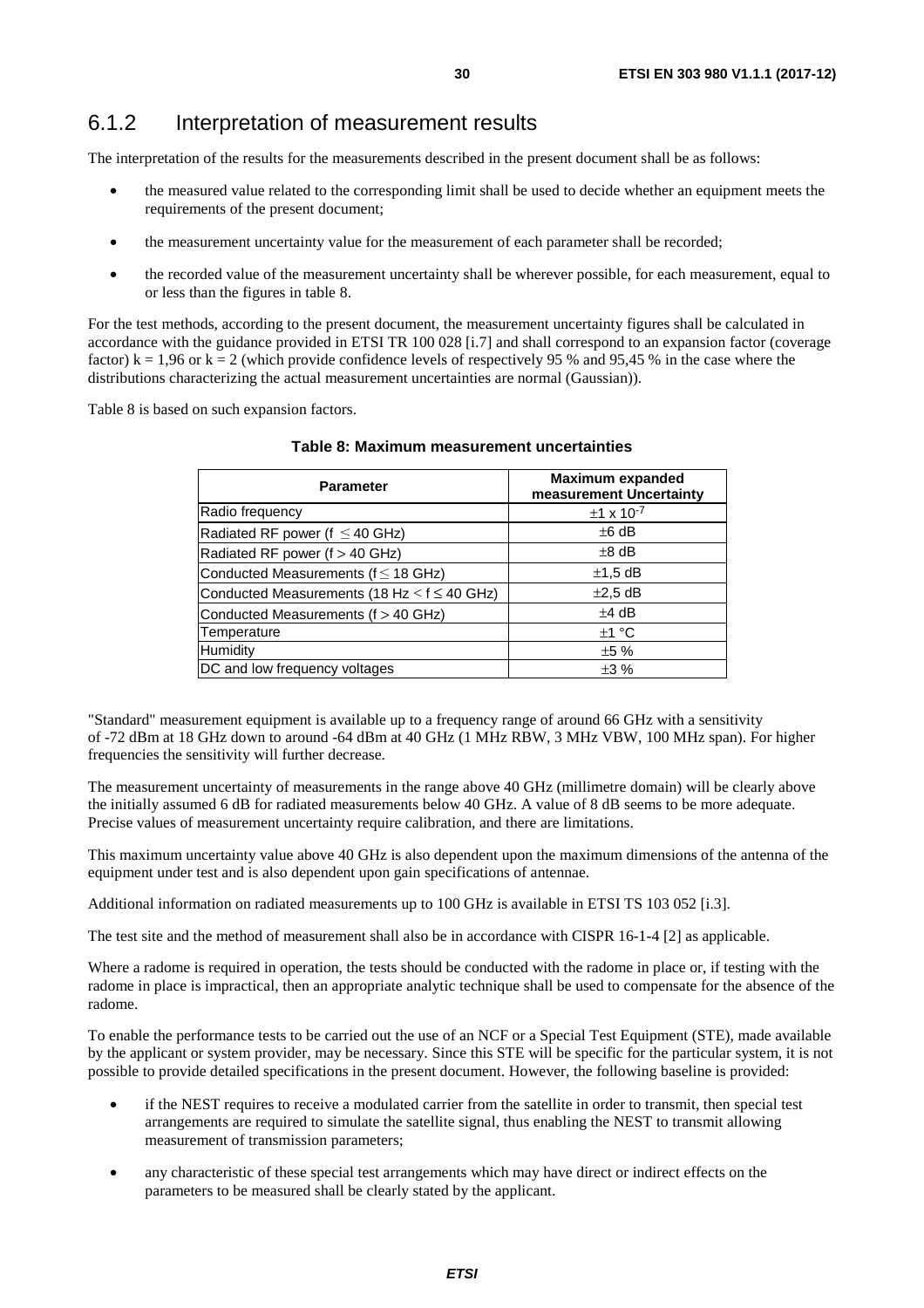<span id="page-30-0"></span>All tests with carrier-on shall be undertaken with the transmitter operating at  $EIRP<sub>max</sub>$ , as per the specific requirement, and with the normal radio operating parameters, as declared by the applicant.

If the Equipment Under Test (EUT) is an NEST that requires hardware and/or software modification(s) performed by the applicant for these tests then full documentation of such modification(s) shall be provided to demonstrate that the modification(s) will simulate the required test condition, without its main characteristics being changed.

# 6.1.3 Measuring receiver

The term "measuring receiver" refers to a frequency-selective voltmeter or a spectrum analyser. In order to obtain the required sensitivity, a narrower measurement bandwidth may be necessary. In such cases, this shall be stated in the test report form. The bandwidth of the measuring receiver and the deployed detectors shall be as given in table 9.

#### **Table 9: Measurement receiver parameters**

| Frequency range: (f)                                                                                  | Measuring receiver bandwidth | <b>Detector</b>       |
|-------------------------------------------------------------------------------------------------------|------------------------------|-----------------------|
| 30 MHz $\leq$ f $\leq$ 1 000 MHz                                                                      | 100 kHz or 120 kHz           | peak/RMS (see note 1) |
| 1 000 MHz < $f \leq 40$ GHz                                                                           | 1 MHz                        | peak/RMS              |
| $f > 40$ GHz                                                                                          | 1 MHz (see note 2)           | peak/RMS              |
| NOTE 1: With the values from the peak and the RMS detector the quasi peak value can be calculated for |                              |                       |
| particular measurement applications.                                                                  |                              |                       |
| NOTE 2: The actual frequency accuracy shall be taken into account to determine the minimum            |                              |                       |
| measurement bandwidth possible.                                                                       |                              |                       |

In case a narrower measurement bandwidth was used, the following conversion formula has to be applied:

$$
B = A + 10 \log \frac{BWref}{BW \text{ MEASURED}}
$$

Where:

- A is the value at the narrower measurement bandwidth;
- B is the value referred to the reference bandwidth; or
- use the measured value, A, directly if the measured spectrum is a discrete spectral line. (A discrete spectrum line is defined as a narrow peak with a level of at least 6 dB above the average level inside the measurement bandwidth.)

# 6.2 Off-axis spurious radiation

### 6.2.1 General

The tests for the NEST specification in clause 4.2.3.2 shall be conducted in "Carrier on", "Carrier off" and "Emissions disabled" radio states as required. The tests in "Carrier on" radio state shall be undertaken with the transmitter operating at  $EIRP<sub>max</sub>$ .

# 6.2.2 Test method

### 6.2.2.1 General

The applicant shall declare the test methods used to identify frequencies of off-axis spurious radiation and to measure (or calculate) the radiated power levels of identified spurious radiations.

NOTE: For the purposes of this procedure, the measuring antenna is aligned to the polarization which produces the largest response between the EUT and the measuring antenna.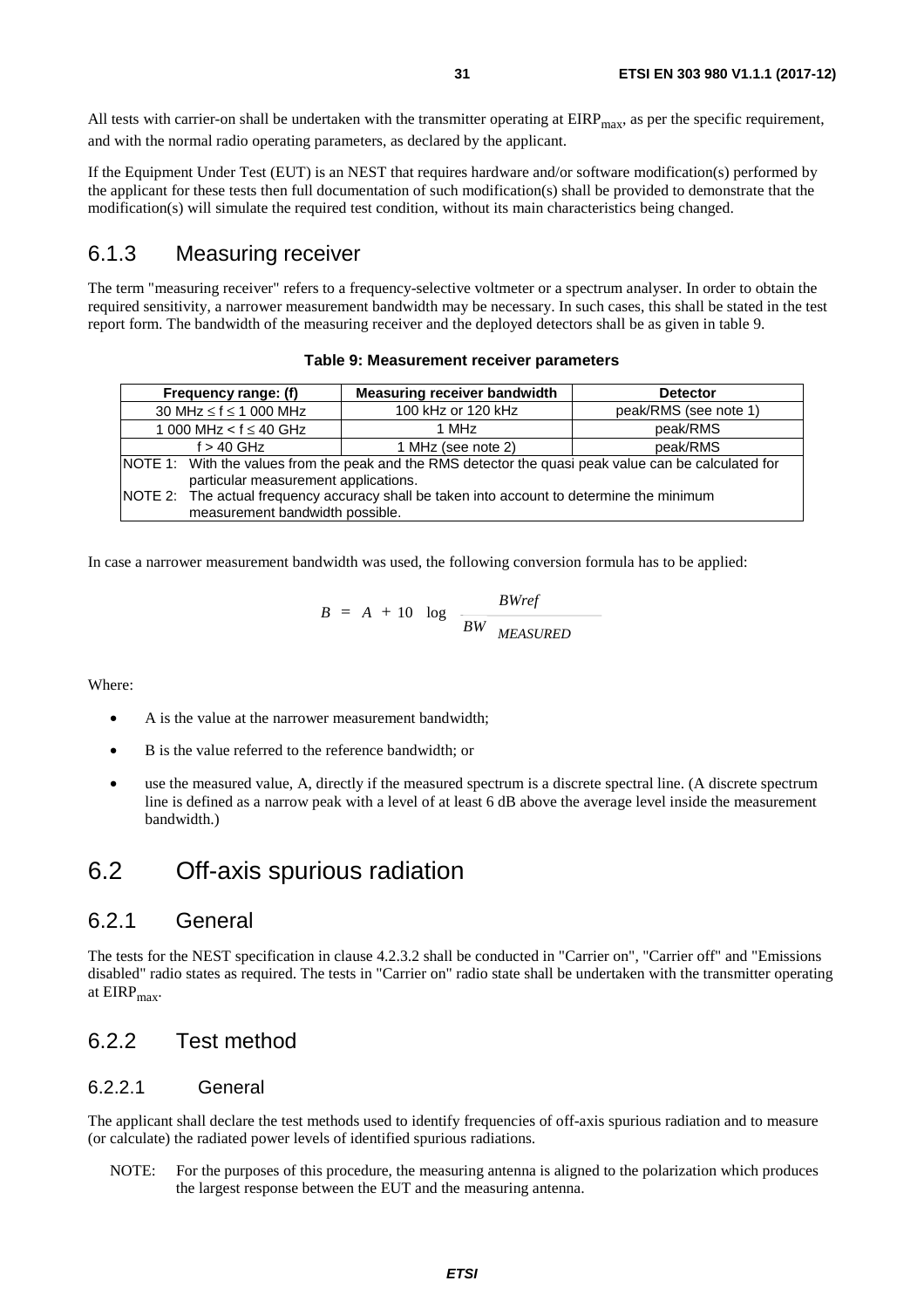<span id="page-31-0"></span>The tests for the specification in clause 4.2.3.2 shall be limited to the "Carrier-on" radio state. The tests shall be undertaken with the transmitter operating at  $EIRP<sub>max</sub>$ .

The NEST may be tested with or without antenna. An "EUT with antenna" is an NEST with integral antenna. An "EUT without antenna" is an NEST with the removable antenna removed.

In the case where the NEST antenna is remotely mounted from the associated electronics, the connecting cable shall be of the same type and length as specified by the applicant in the installation manual. If the cable is normally longer than 10 m, a cable of 10 m in length may be used for the test. The type and length of cable used shall be entered in the test report.

The EUT shall be terminated with matched impedance at the terrestrial ports if recommended by the applicant in the user documentation and if there is no associated equipment connected to each port.

For frequencies up to 80 MHz the measuring antenna shall be a balanced dipole with a length equal to the 80 MHz resonant length and shall be matched to the feeder by a suitable balanced transforming device. Measurements with broadband antennas are also possible provided that the test site has been validated according to CISPR 16-1-4 [[2\]](#page-9-0).

For frequencies between 80 MHz and 1 000 MHz the measuring antenna shall be a balanced dipole which shall be resonant in length. Measurements with broadband antennas are also possible provided that the test site has been validated according to CISPR 16-1-4 [[2\]](#page-9-0).

For frequencies above 1 000 MHz the antenna shall be a horn radiator of known gain/frequency characteristics. When used for reception the antenna and any associated amplification system shall have an amplitude/frequency response within  $\pm 2$  dB of the combined calibration curves across the measurement frequency range considered for the antenna. The antenna is mounted on a support capable of allowing the antenna to be used in either horizontal or vertical polarization and at the specified height.

### 6.2.2.2 Multi-carrier operation

For NESTs designed to transmit simultaneously several carriers the verification up to 1 000 MHz shall be performed with one or more carriers and the verification above 1 000 MHz shall be repeated for each combination of carriers declared by the applicant.

For each combination of carriers the applicant shall declare the carriers' centre frequencies and characteristics, the maximum value of the total on-axis EIRP of the carriers and the relative levels of the carriers (in dBs) at the input or output of the HPA or antenna.

In the case of combinations of carriers with identical characteristics and when the power at the input of the HPA does not exceed the maximum input power with two carriers, the verification may be limited to the case with two carriers and with the maximum frequency separation between them.

In any other case, the number of configurations to be verified above may be limited to the cases which can be proven by the applicant, by documentary evidence or demonstration, to generate the maximum EIRP density level of the out-of-band emissions due to inter-modulation products.

# 6.2.3 Measurements up to 1 000 MHz

### 6.2.3.1 Test site

The test shall be performed either in an open area test site, a semi-anechoic chamber or an anechoic chamber. Ambient noise levels shall be at least 6 dB below the applicable unwanted emissions limit.

The open area test site shall be flat, free of overhead wires and nearby reflecting structures, sufficiently large to permit aerial placement at the specified measuring distance and provide adequate separation between aerial, test unit and reflecting structures, according to CISPR 16-1-4 [\[2](#page-9-0)].

For both the open area test site and the semi-anechoic chamber a metal ground plane shall be inserted on the natural ground plane and it shall extend at least 1 m beyond the perimeter of the EUT at one end and at least 1 m beyond the measurement antenna at the other end.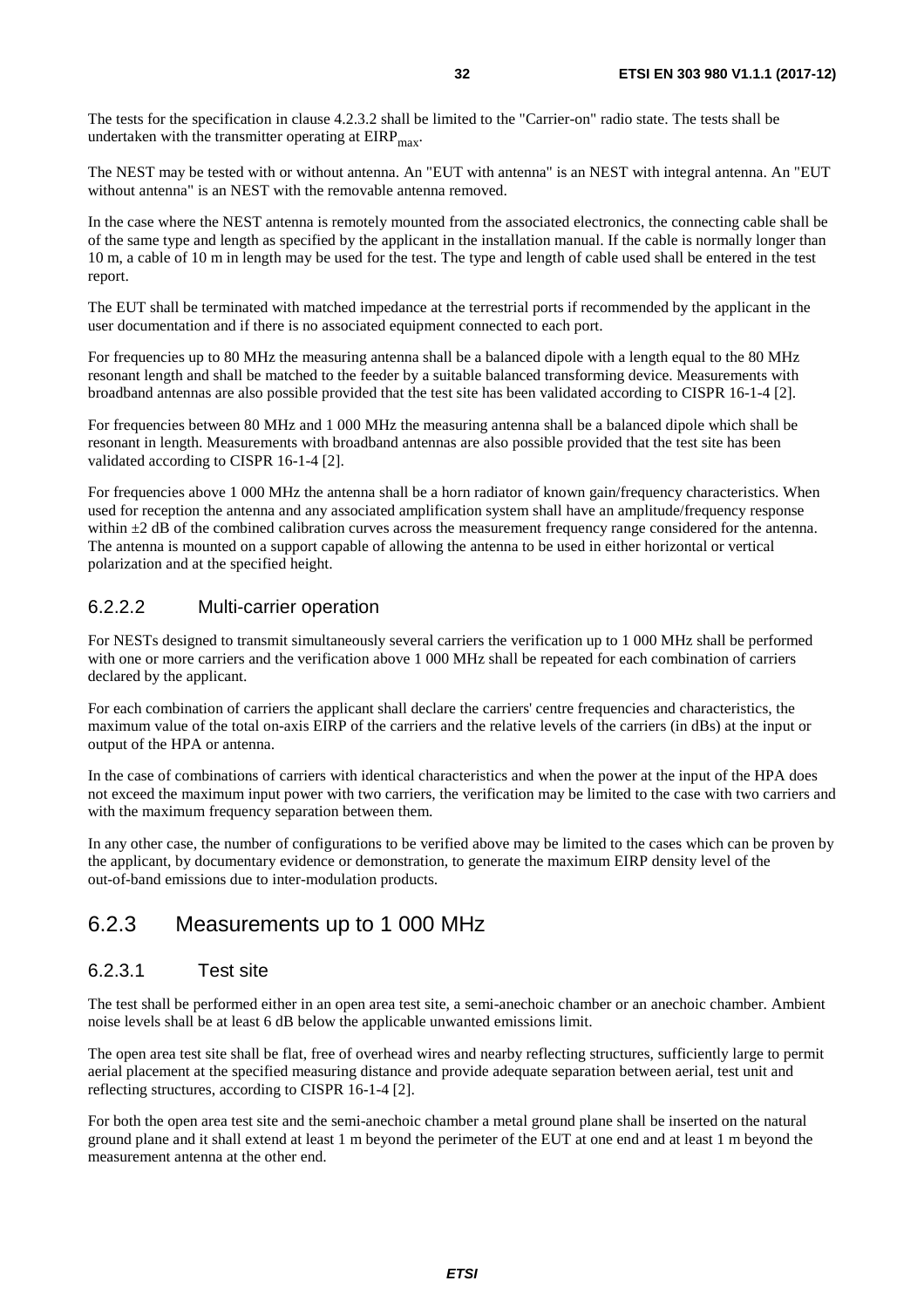<span id="page-32-0"></span>The distance between the EUT and the measuring antenna should be 10 m. For measurements at a different distance an inverse proportionality factor of 20 dB per decade shall be used to normalize the measured data to the specified distance for determining compliance. Care should be taken in measurement of large test units at 3 m at frequencies near 30 MHz due to near field effects.

### 6.2.3.2 Measuring receivers

Measuring receivers shall conform to the following characteristics:

- the response to a constant amplitude sine wave signal shall remain within  $\pm 1$  dB across the frequency range of interest;
- quasi-peak detection shall be used in a -6 dB bandwidth of 120 kHz;
- the receiver shall be operated below the 1 dB compression point.

#### 6.2.3.3 Procedure

- a) The EUT shall be an EUT with antenna or, preferably, without antenna but with the antenna flange terminated by a dummy load.
- b) The EUT shall be in the "Carrier-on" radio state.
- c) The EUT shall be rotated through 360° and, except in an anechoic chamber, the measuring antenna shall be rotated and height varied from 1 m to 4 m above the ground plane to determine the maximum emission.
- d) All identified spurious radiation shall be measured and noted in frequency and level.

# 6.2.4 Measurements above 1 000 MHz

### 6.2.4.1 General

The spectrum analyser resolution bandwidth shall be set to the specified measuring bandwidth or as close as possible. If the resolution bandwidth is different from the specified measuring bandwidth, bandwidth correction shall be performed for the noise-like wideband spurious.

For an EUT with antenna the tests shall be performed in two stages for both the "Carrier-on" and "Carrier-off" radio states:

- Procedure a): Identification of the significant frequencies of spurious radiation.
- Procedure b): Measurement of radiated power levels of identified spurious radiation.

For an EUT without antenna the tests shall be performed in three stages for both the "Carrier-on" and "Carrier-off" radio states:

- Procedure a): Identification of the significant frequencies of spurious radiation.
- Procedure b): Measurement of radiated power levels of identified spurious radiation.
- Procedure c): Measurement of conducted spurious radiation radiated through the antenna flange.

### 6.2.4.2 Identification of the significant frequencies of spurious radiation

#### 6.2.4.2.1 Test site

The identification of frequencies emitting from the EUT shall be performed either in an anechoic chamber, an open area test site or a semi-anechoic chamber with the test antenna close to the EUT and at the same height as the volume centre of the EUT.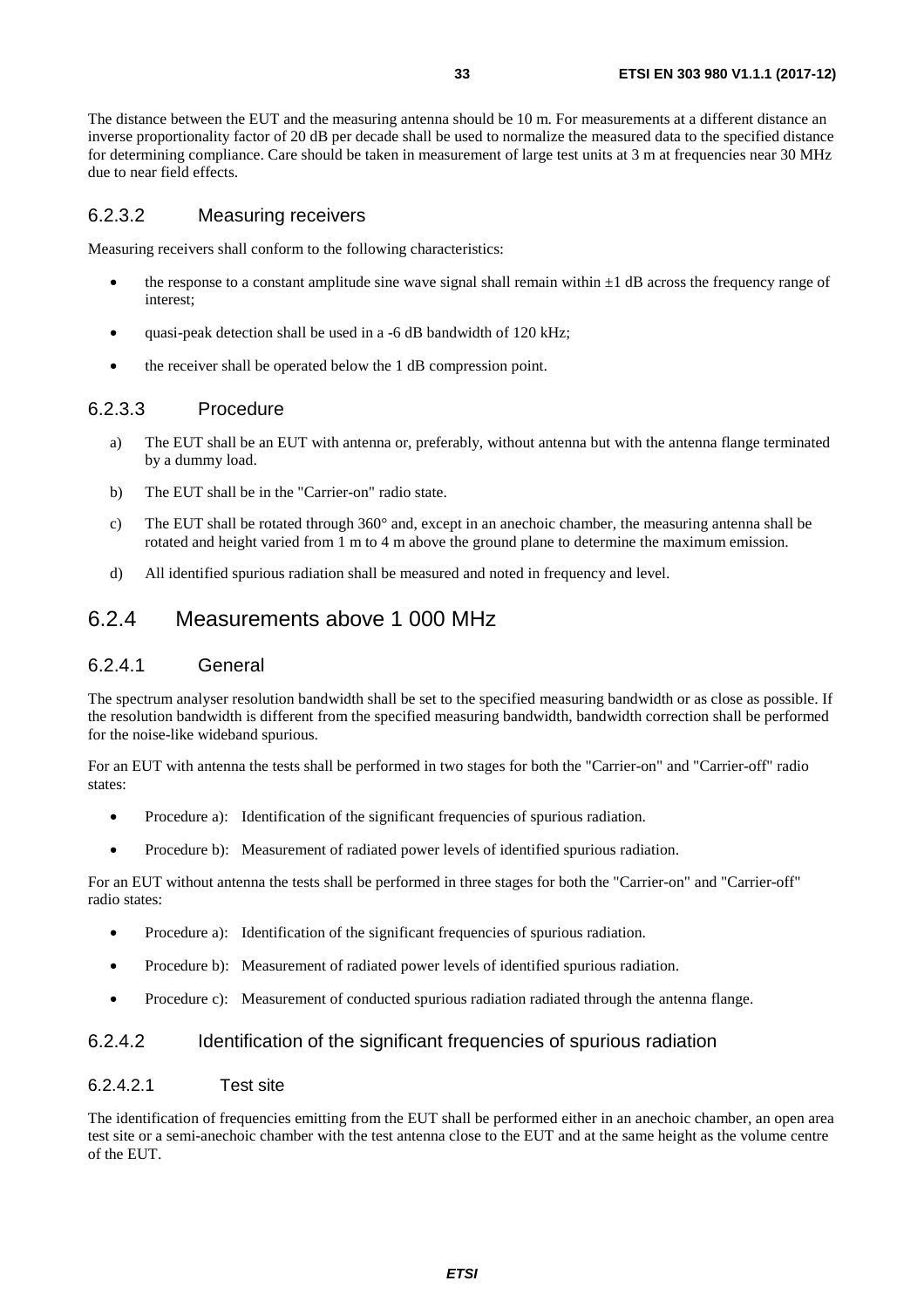#### <span id="page-33-0"></span>6.2.4.2.2 Procedure

- a) The EUT shall be in the "Carrier-off" radio state.
- b) For an EUT with antenna the main beam of the antenna shall have an angle of elevation corresponding to 8 dBi antenna gain, and, for an EUT without antenna the antenna flange shall be terminated by a dummy load.
- c) The receivers shall scan the frequency band while the EUT revolves.
- d) The EUT shall be rotated though 360° and the frequency of any spurious signals noted for further investigation.
- e) For an EUT with antenna the test shall be repeated with the test antenna being in the opposite polarization.
- f) The test shall be repeated in the "Carrier-on" radio state while transmitting one modulated carrier at maximum power.

### 6.2.4.3 Measurement of radiated power levels of identified spurious radiation

#### 6.2.4.3.1 Test site

The measurement of each spurious radiation noted during procedure a) of the test shall be performed on a test site that is free from reflecting objects, i.e. either an open-area test site, a semi-anechoic chamber or an anechoic chamber.

#### 6.2.4.3.2 Procedure



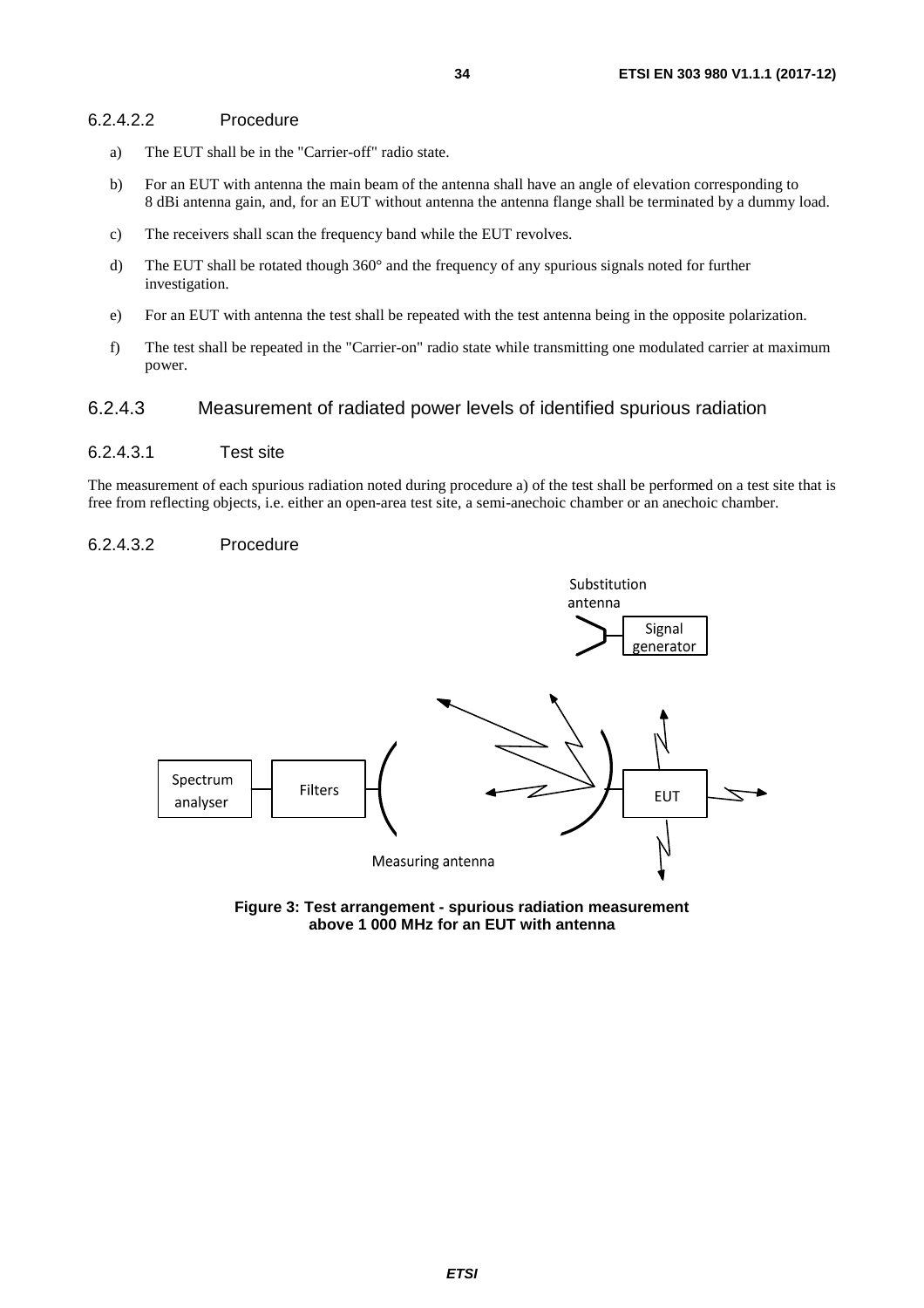<span id="page-34-0"></span>

#### **Figure 4: Test arrangement - spurious radiation measurements above 1 000 MHz for an EUT without antenna**

- a) The test arrangement shall be as shown in figure 3 or 4.
- b) The EUT shall be installed at a height between 0,5 m and 1,0 m on a non-metallic turntable. For an EUT with separable components, the components shall be separated by 1 m to 2 m. For the test arrangement shown in figure 3 the main beam of the antenna shall have an angle of elevation sufficient to achieve a peak gain of 8 dBi in the direction the test receiver. Necessary precautions should be taken to avoid EUT emissions towards GSO satellite networks and NGSO satellite systems.
- c) The measuring antenna shall be positioned at a distance from the EUT (e.g. 3 m, 5 m, 10 m) relevant to the applied test site. The measuring antenna shall be adjusted in height and the EUT rotated, while the EUT is in the appropriate carrier condition, for a maximum response on the associated spectrum analyser at each spurious frequency previously identified, this response level shall be noted. The adjustment in height of the measuring antenna does not apply when an anechoic chamber is being used. The measuring antenna shall never enter the 8 dBi off-axis cone around the main beam direction.
- d) The investigation shall be repeated with the measuring antenna in the opposite polarization and the response level similarly noted.
- e) The EUT shall be replaced by the substitution antenna to which is connected a signal generator. The main beam axes of the measuring and substitution antennas shall be aligned. The distance between these antennas shall be the distance determined under test c).
- f) The substitution and measuring antennas shall be aligned in the polarization which produced the larger response between the EUT and the test antenna in steps c) and d).
- g) The output of the generator shall be adjusted so that the received level is identical to that of the previously noted largest spurious radiation.
- h) The output level of the signal generator shall be noted. The EIRP of the spurious radiation is the sum, in dB, of the signal generator output plus the substitution antenna isotropic gain minus the interconnection cable loss.

### 6.2.4.4 Measurement of conducted spurious radiation at the antenna flange

### 6.2.4.4.1 Test site

There are no requirements for the test site to be used for this test.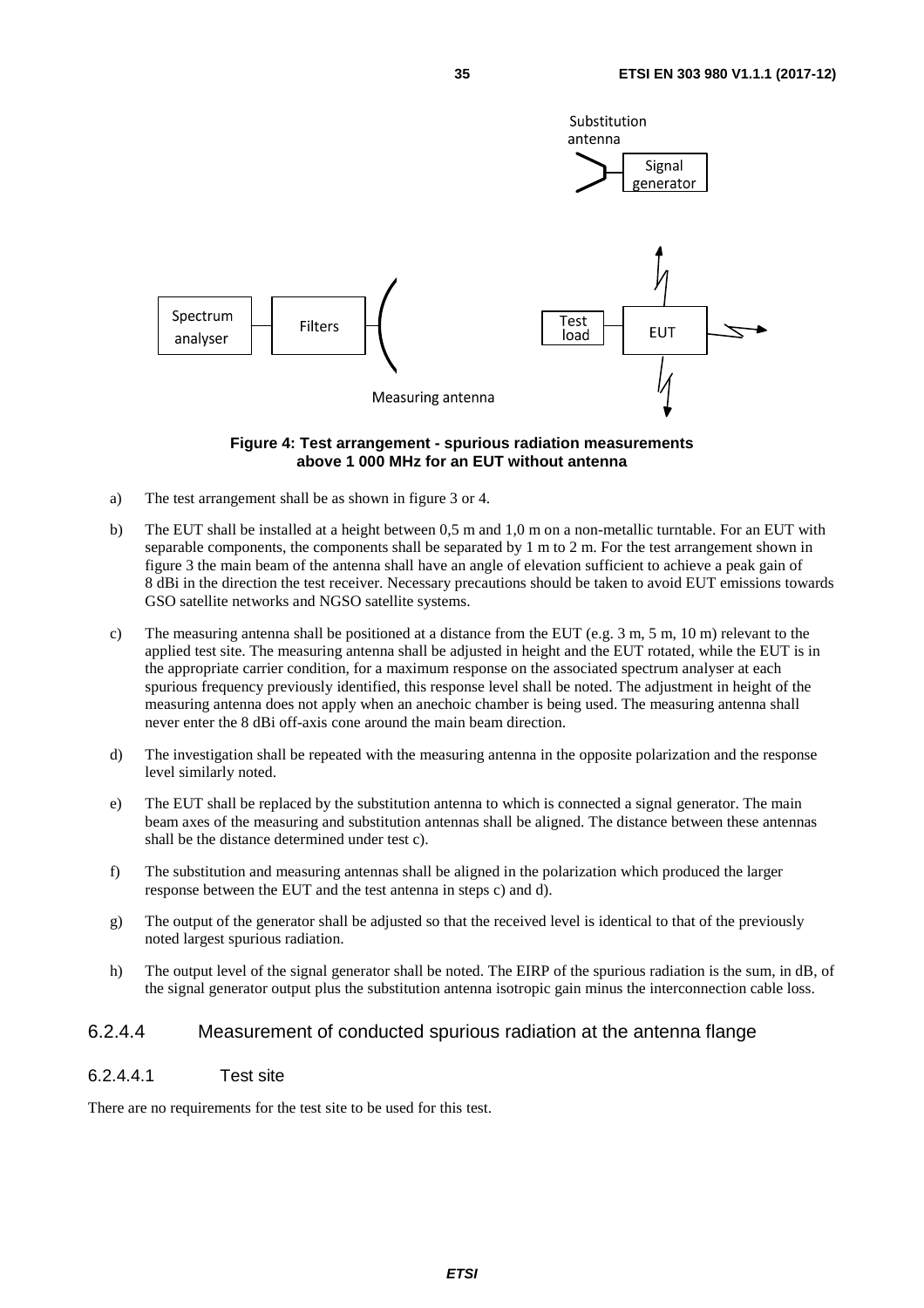### <span id="page-35-0"></span>6.2.4.4.2 Procedure



#### **Figure 5: Test arrangement - conducted spurious radiation above the cut-off frequency**

- a) The test arrangement shall be as shown in figure 5 with the notch filter being optional. In order to protect the spectrum analyser while ensuring the necessary measurement accuracy, particularly close to the carrier, if a notch filter is used it shall be tuned to the transmit carrier frequency.
- b) The frequency range from the cut-off frequency of the waveguide of the EUT to 60 GHz shall be investigated for spurious radiation while in the "Carrier-on" radio state with the carrier being at maximum power and normally modulated.
- c) To obtain the off-axis spurious EIRP value for test, the measured antenna transmit gain, measured at the frequency of the identified unwanted emission, for the off-axis angle corresponding to the angle to the horizon shall be added to the measured power density and any correction or calibration factors summated with the result.
- d) The test shall be repeated in the "Carrier-off" radio state.

# 6.3 On-axis spurious radiation

# 6.3.1 Test method

### 6.3.1.1 General

The tests shall be undertaken with the transmitter operating at  $EIRP<sub>max</sub>$ .

### 6.3.1.2 Test site

There are no requirements for the test site to be used for this test.

### 6.3.1.3 Method of measurement

### 6.3.1.3.1 General

For NEST equipment for which measurements at the antenna flange are possible and agreed by the applicant, the measurements shall be performed at the antenna flange.

For NEST equipment for which measurements at the antenna flange are not possible or not agreed by the applicant, the measurements shall be performed with a test antenna.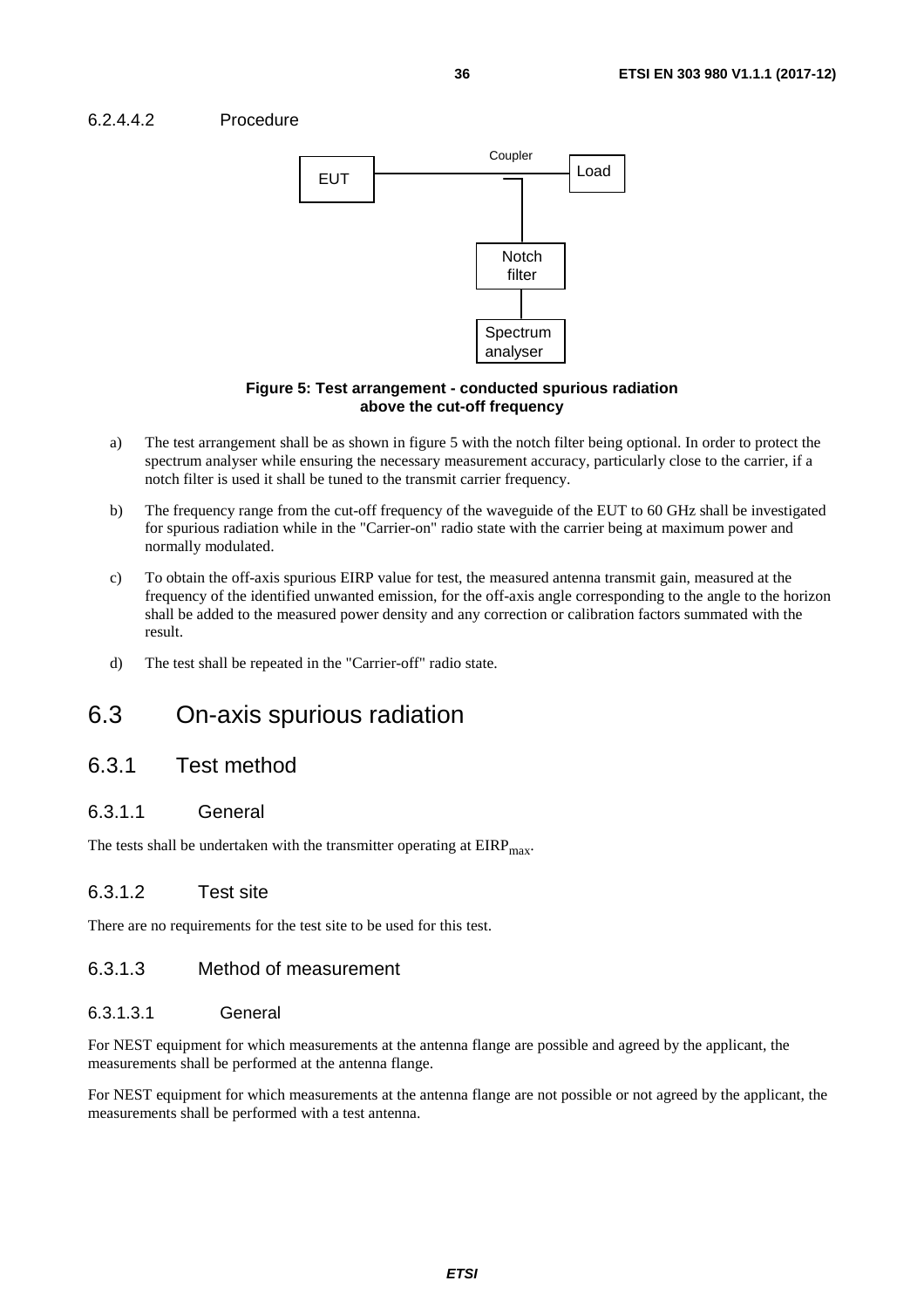### <span id="page-36-0"></span>6.3.1.3.2 Method of measurement at the antenna flange

#### 6.3.1.3.2.1 General

- a) The test arrangement shall be as shown in figure 5 with the notch filter being optional. In order to protect the spectrum analyser while ensuring the necessary measurement accuracy, particularly close to the carrier, if a notch filter is used it shall be tuned to the transmit carrier frequency.
- b) The EUT shall transmit one modulated carrier continuously, or at its maximum burst rate where applicable, centred on a frequency as close to the lower limit of the operating frequency band of the EUT as possible. The EUT shall be operated at  $EIRP<sub>max</sub>$ . The frequency range 14,0 GHz to 14,50 GHz shall be investigated.
- c) Due to the proximity of the carrier the spectrum analyser resolution bandwidth shall be set to a measurement bandwidth of 3 kHz, or as close as possible. If the measurement bandwidth is different from the specified measurement bandwidth, bandwidth correction shall be performed for noise-like wideband spurious radiation.
- d) To obtain the on-axis spurious EIRP, the antenna transmit gain shall be added to any figure obtained in the above measurement and any correction or calibration factor summated with the result. The antenna gain shall be as measured in clause 6.3.1.3.2.2 at the closest frequency to the spurious frequency.
- e) The tests in b) to e) shall be repeated with a transmit frequency in the centre of the operating frequency band.
- f) The tests in b) to e) shall be repeated with a transmit frequency as close to the upper limit of the operating frequency band of the EUT as possible.
- g) The tests in b) to f) shall be repeated in the "Carrier-off" radio state.

#### 6.3.1.3.2.2 Antenna transmit gain

#### 6.3.1.3.2.2.1 General

For the purpose of the present document, the antenna transmit gain is defined as the ratio, expressed in decibels (dBi), of the power that would have to be supplied to the reference antenna, i.e. an isotropic radiator isolated in space, to the power supplied to the antenna being considered, so that they produce the same field strength at the same distance in the same direction. Unless otherwise specified the gain is for the direction of maximum radiation.

For the purpose of this test the EUT is defined as the antenna and its flange. The antenna may include the reflector(s), feed, support struts and an enclosure of equal weight/distribution to any electrical equipment normally housed with the feed at the antenna focal point.

The applicant shall declare the operating frequency range of the EUT. For the tests in the clause 6.3.1.3.2.2 the following test frequencies shall be defined:

- Test Frequency A the low test frequency shall be the middle of the lowest carrier in operating frequency range;
- Test Frequency B the mid-range test frequency shall be the middle of the carrier that includes (or is adjacent to) the middle of the operating range; and
- Test Frequency C the high test frequency shall be the middle of the highest carrier in the operating range.

#### 6.3.1.3.2.2.2 Test site

This test shall be performed on either an outdoor far-field test site, compact test range or near-field scanner.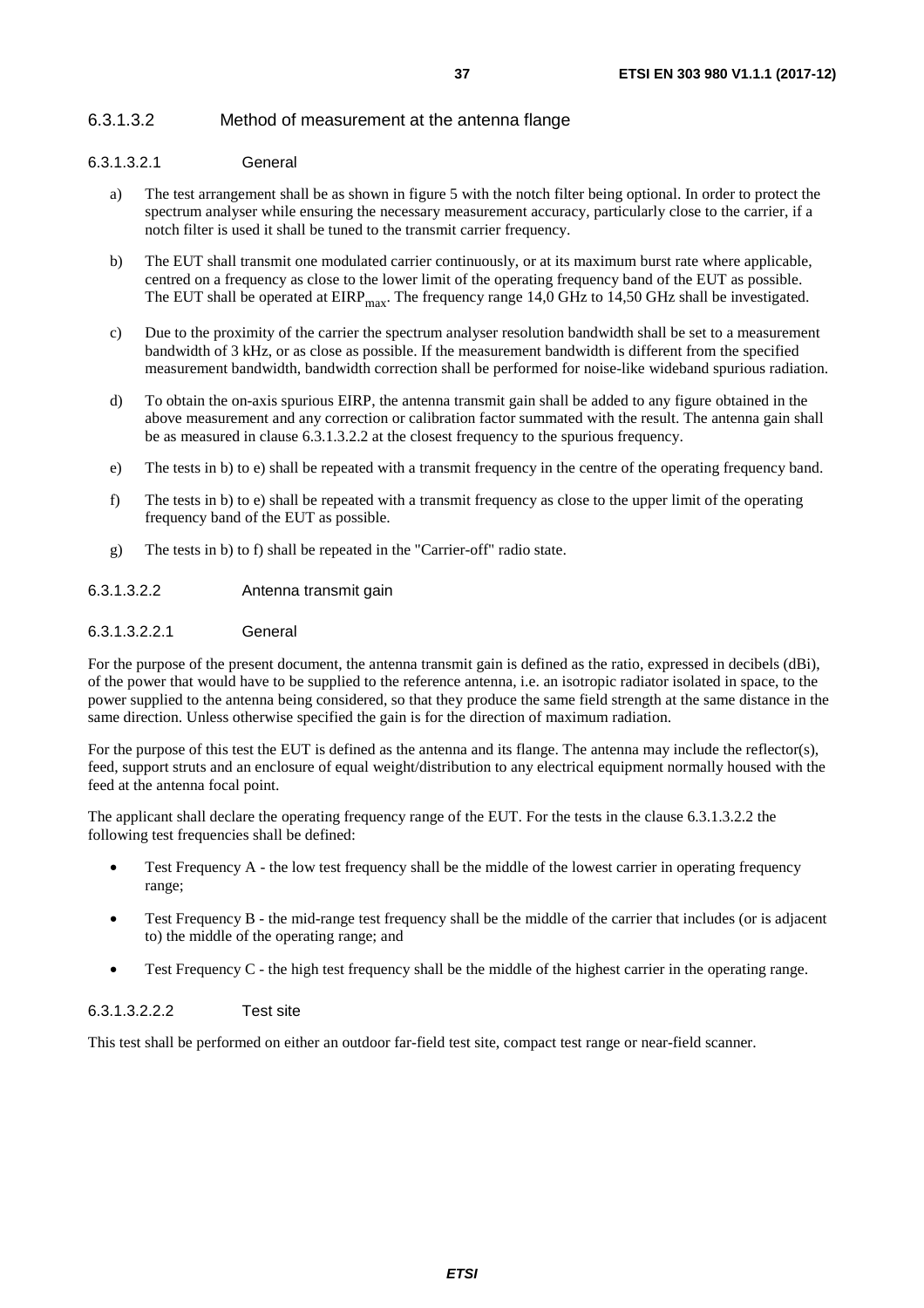

**Figure 6: Test arrangement - antenna transmit gain measurement** 

- a) The test arrangement shall be as shown in figure 6 with the EUT connected to the test receiver. A signal proportional to the angular position from the servo mechanism shall be applied to the X-axis and the signal level from the test receiver shall be applied to the Y-axis of the plotter.
- b) A test signal at Test Frequency B shall be transmitted by the test transmitter through the test antenna. The E-plane shall be vertical. The EUT antenna main beam axis shall be aligned with the main beam axis of the test transmitter. The polarizer of the EUT antenna shall be rotated and adjusted such that the E-plane coincides with the E-plane of the test transmitter.
- c) The EUT shall be aligned to maximize the received signal and the X-Y plotter adjusted to give the maximum reading on the chart.
- d) The EUT shall be driven in azimuth in one direction through 10°.
- e) The pattern measurement is then obtained by driving the EUT in azimuth back through boresight to 10° the other side with the plotter recording the results.
- f) The EUT shall be replaced by the substitution antenna and the received signal level maximized.
- g) This level shall be recorded on the X-Y plotter.
- h) The substitution antenna shall be driven in azimuth as in d) and e).
- i) The gain of the EUT shall be calculated from:

$$
G_{EUT} = L_1 - L_2 + C
$$

where:

 $G<sub>EUT</sub>$  is the gain of the EUT (dBi);

 $L_1$  is the peak level obtained with the EUT (dB);

 $L_2$  is the peak level obtained with the substitution antenna (dB);

C is the calibrated gain of the substituted antenna at the test frequency (dBi).

- j) The tests in c) to i) shall be repeated with the frequency changed to Test Frequency A.
- k) The tests in c) to i) shall be repeated with the frequency changed to Test Frequency C.
- l) The tests in b) to k) may be performed simultaneously.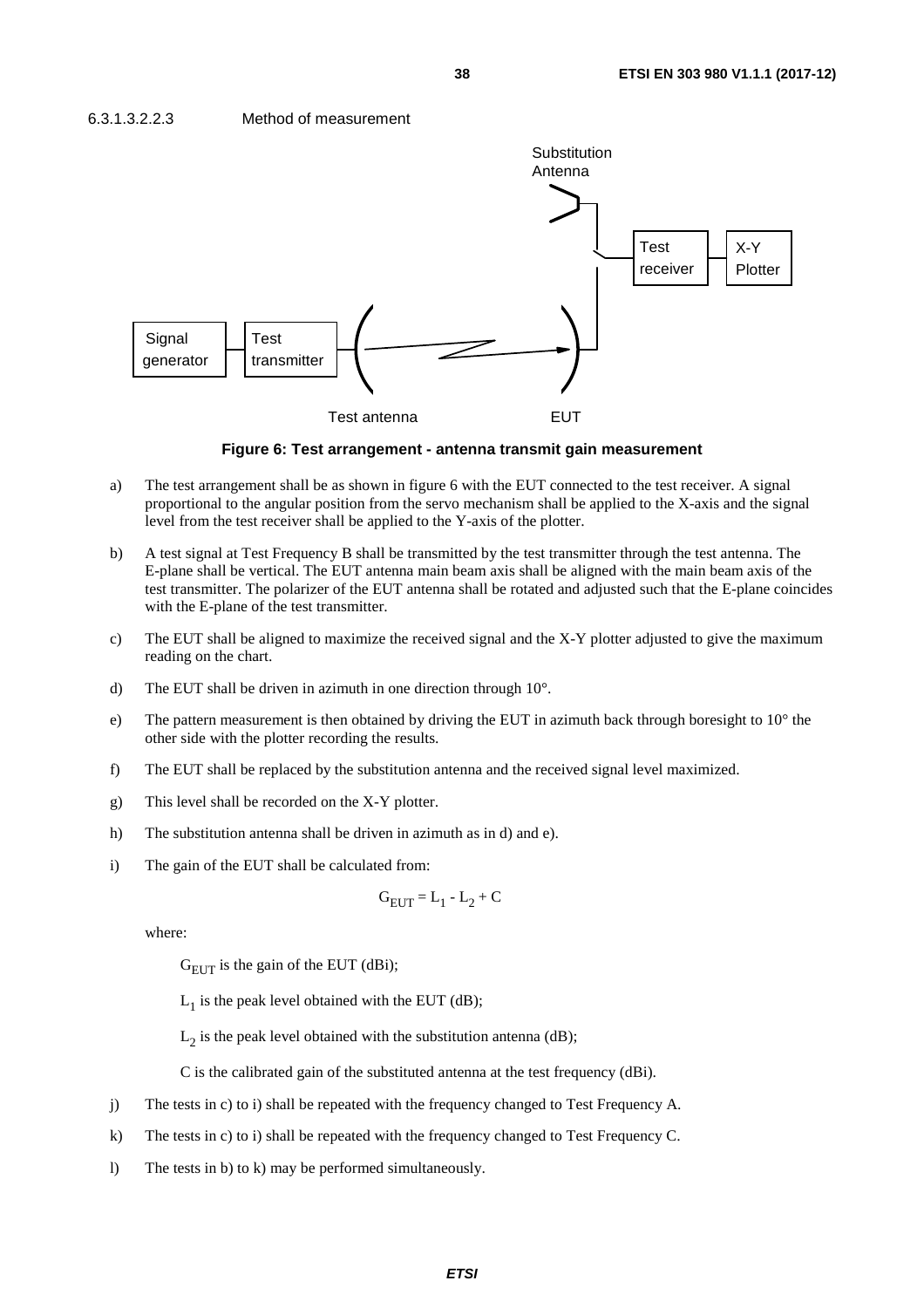<span id="page-38-0"></span>6.3.1.3.3 Method of measurement for an EUT with antenna



#### **Figure 7: Test arrangement - on-axis spurious radiation measurements for an EUT with antenna**

- a) The test arrangement shall be as shown in figure 7 with the notch filter being optional.
- b) The EUT shall be installed such that the units are separated by 1 m to 2 m with the indoor unit at a height between 0,5 m and 1,0 m on a non-metallic turntable.
- c) The spectrum analyser resolution bandwidth shall be set to the specified measuring bandwidth or as close as possible. If the resolution bandwidth is different from the specified measuring bandwidth, bandwidth correction shall be performed for noise-like wideband spurious radiation.
- d) The EUT shall transmit one modulated carrier continuously, or at its maximum burst rate where applicable, centred on a frequency as close to the lower limit of the operating frequency band of the EUT as possible. The EUT shall be operated at  $EIRP<sub>max</sub>$ . The frequency range 14,0 GHz to 14,50 GHz shall be investigated and each spurious frequency shall be noted.
- e) Due to the proximity of the carrier the spectrum analyser resolution bandwidth shall be set to a measurement bandwidth of 3 kHz, or lower. If the measurement bandwidth is different from the specified measurement bandwidth, bandwidth correction shall be performed for noise-like wideband spurious radiation.
- f) The measuring antenna shall be positioned at a distance from the EUT (e.g. 3 m, 5 m, 10 m) relevant to the applied test site and shall be aligned with the EUT antenna for the transmit frequency. The measuring antenna shall be adjusted in height, while the EUT is in the appropriate carrier condition, for a maximum response on the associated spectrum analyser at each spurious frequency previously identified, this response level shall be noted. The adjustment in height of the measuring antenna does not apply when an anechoic chamber is being used.
- g) The EUT shall be replaced by a representative substitution antenna to which a signal generator is connected. The main beam axes of the measuring and substitution antennas shall be aligned. The distance between these antennas shall be the distance determined under test f).
- h) The substitution and measuring antennas shall be aligned to that polarization which produced the largest response between the EUT and the test antenna.
- i) The output of the generator shall be adjusted so that the received level is identical to that of the previously noted largest spurious radiation.
- j) The output level of the signal generator shall be noted. The EIRP of the on-axis spurious radiation is the sum, in dB, of the signal generator output plus the substitution antenna isotropic gain minus the interconnection cable loss.
- k) The tests in d) to j) shall be repeated with a transmit frequency in the centre of the operating frequency band.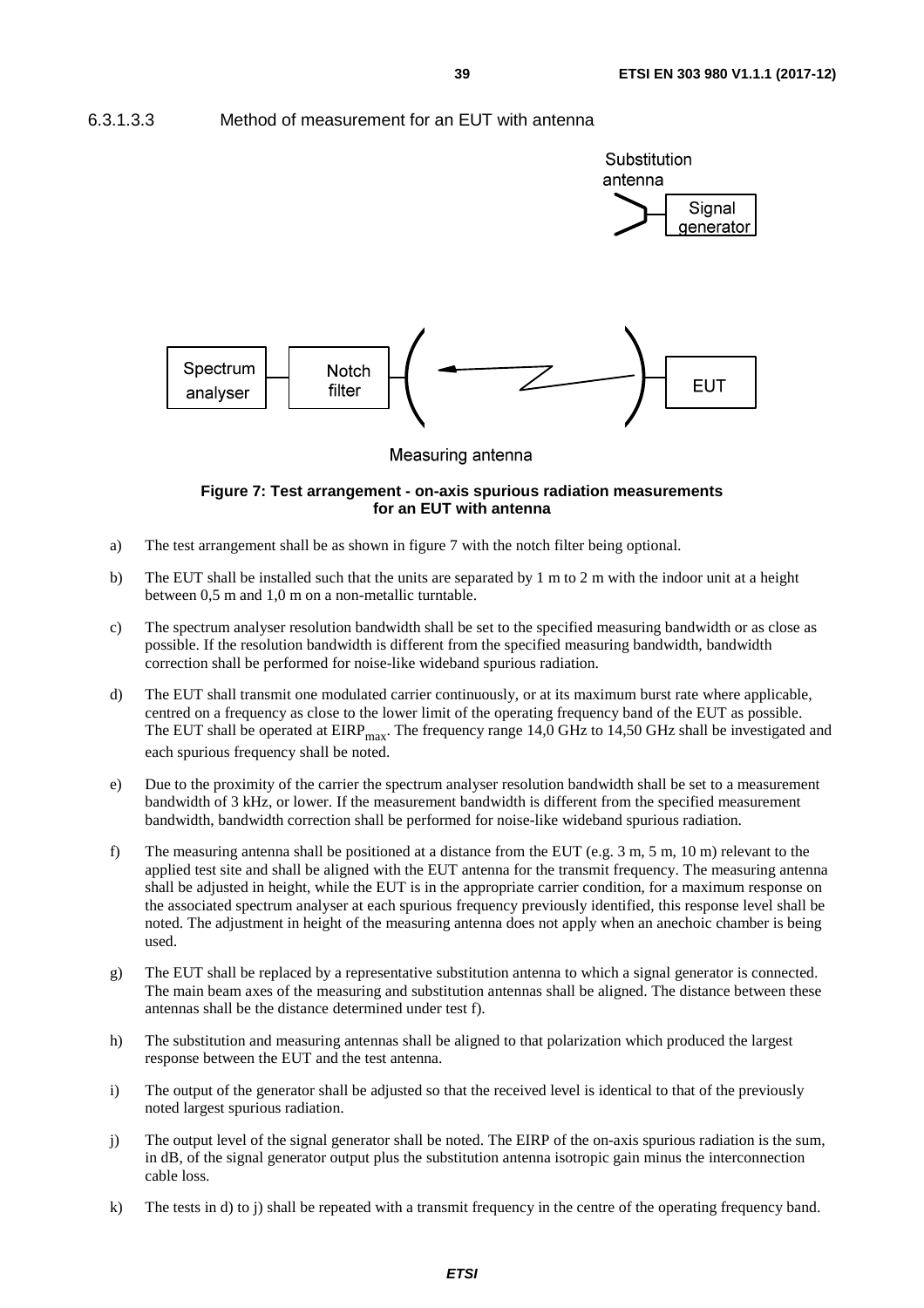- <span id="page-39-0"></span>l) The tests in d) to j) shall be repeated with a transmit frequency as close to the upper limit of the operating frequency band of the EUT as possible.
- m) The tests in b) to l) shall be repeated in the "Carrier-off" radio state.

# 6.4 EIRP density

# 6.4.1 General

The EUT EIRP density values shall be measured and compared against the declared values of the EIRP density mask.

Compliance shall be measured according to one of the two methods below.

# 6.4.2 Test method A radiated measurement

The test method described in clause 6.2.4.3 may be used. The NEST is to be operated at  $EIRP<sub>max</sub>$  and using a sampling bandwidth of 40 kHz to measure the EIRP density mask. Alternative sampling bandwidth may be used by applying a bandwidth correction factor to the results.

A measurement in each of the azimuth and elevation principal planes shall be made. If this is not sufficient to characterize the EIRP density mask, then measurements shall be taken at reasonable intervals throughout the angular range of operation of the EUT.

# 6.4.3 Test method B conducted measurement

The test method described in clause 6.2.4.4 may be used. The NEST is to be operated at  $EIRP<sub>max</sub>$  density and using a sampling bandwidth of 40 kHz to measure the power spectral density (*P*) in a 40 kHz bandwidth at the antenna flange. Alternative sampling bandwidth may be used by applying a bandwidth correction factor to the results.

The transmit antenna gain values declared by the Applicant shall be used to measure the EIRP density mask (EIRP (θ)), using the formula:

$$
EIRP(\theta) = P + G(\theta)
$$

Where  $G(\theta)$  is the co-polar antenna gain (dBi) of the NEST at the measurement angle,  $\theta$ .

# 6.5 Carrier suppression

# 6.5.1 Test method

For the purposes of this test, the EUT shall transmit one carrier modulated continuously, or at its maximum burst rate where applicable, centred on the middle frequency of the operating frequency band as declared by the applicant. The "transmission disabled state" shall be obtained by use of the NCF or an STE, if required. For conducted measurements the maximum residual carrier power density within the nominated bandwidth shall be measured and added to the antenna on-axis gain. For radiated measurements the maximum residual EIRP density within the nominated bandwidth shall be measured and recorded. If the results obtained are within the limit given in clause 4.2.5.2, then the EUT shall be declared compliant with the requirements.

# 6.6 Antenna beam pointing

# 6.6.1 General

The antenna beam pointing test method is designed to verify the ability of the EUT to detect and correctly respond to beam pointing errors that exceed the threshold,  $\delta\phi_{\text{max}}$ , declared by the applicant as required in clause 4.2.2.1.2.

For the purpose of these tests the EUT is the NEST with its antenna.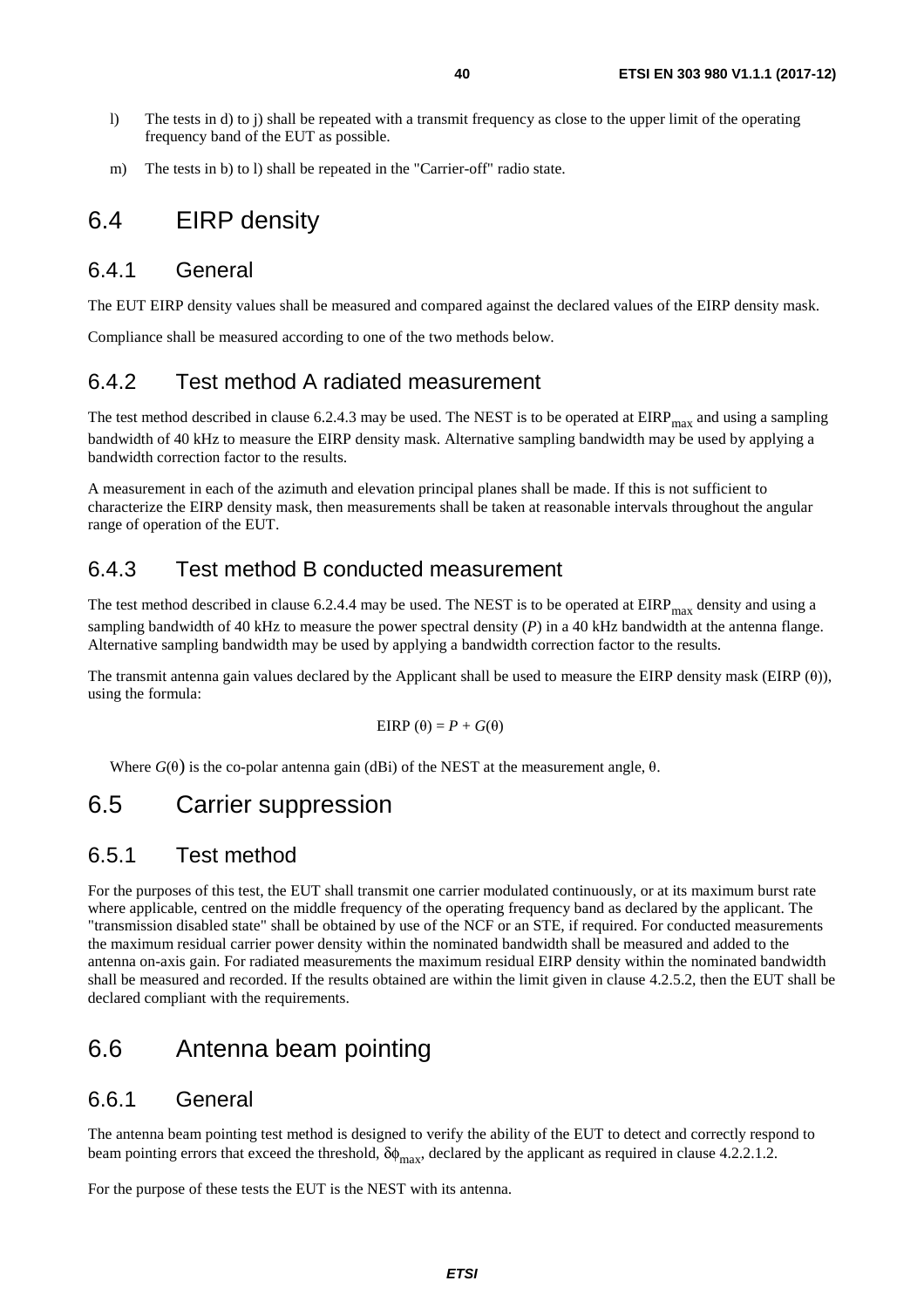# <span id="page-40-0"></span>6.6.2 Test methods

There shall be a means for measuring and analysing true pointing error values declared by the applicant. The means of measuring and analysing pointing errors shall be included in the test report. The applicant may declare substitute a mechanical axis for reference if the offset between the RF boresight and this axis has been calibrated.

It shall also be verified that the EUT correctly detects an induced pointing error that has exceeded the pointing error threshold and enters the "Carrier-off" radio state no later than T seconds after the pointing error threshold is exceeded, where T is the response time declared by the applicant.

It shall be verified that the EUT re-enters the "Carrier-on" radio state only after the pointing error has been decreased and measured to be below the pointing error threshold over at least 3 successive measurements (with each measurement over a period of at least T seconds).

# 6.7 Cessation of emissions of the NEST

# 6.7.1 General

There shall be a means of simulating a condition where cessation of emissions is required. The spectrum analyser or the oscilloscope may be used to measure the time difference between the occurrence of the condition and the cessation of emissions. In all test methods, it shall be verified that the time difference does not exceed 1 second as specified in clause 4.2.6.2.3.

Where the EUT adds an operational margin around areas where cessation of emissions is required to account for the position determination accuracy and latency, the test procedure may simulate the actual behaviour of an EUT as its enters into an area where cessation of emissions is required. For example, if the EUT adds a margin of X metres around areas where cessation of emissions is required, then the test may begin with the EUT being simulated at a position more than X metres outside of an area where cessation of emissions is required. The test may then simulate the motion of the EUT towards the area where cessation of emissions is required. In any event, the EUT shall enter the "emission disabled" radio state within 1 second of entering the actual area where cessation of emissions is required.

For the purpose of these tests the EUT is the NEST either with, or without its antenna.

# 6.7.2 Test Method

# 6.7.2.1 Required documentation

The applicant shall declare the mode(s) of cessation of emissions implemented in the EUT and the NEST interfaces involved in the cessation of emissions as specified in clause 4.2.6.2.1.

The applicant shall demonstrate by documentary evidence compliance with specification 2 in clause 4.2.6.2.2 for the determination of the conditions under which the NEST shall cease emissions.

## 6.7.2.2 Cessation of emissions from the "Transmission enabled" state

- a) The EUT shall be set in the "Transmission enabled" NEST state.
- b) The EUT shall be set in the "Carrier on" radio state.
- c) A condition requiring the cessation of emission shall be initiated either by the STE or the EUT.
- d) It shall be verified that the EUT enters the "Emissions disabled" radio state.
- e) In order to verify that the EUT is in the "Transmission disabled" NEST state, it shall be verified that the EUT remains in the "Emissions disabled" radio state when the EUT is requested to transmit data.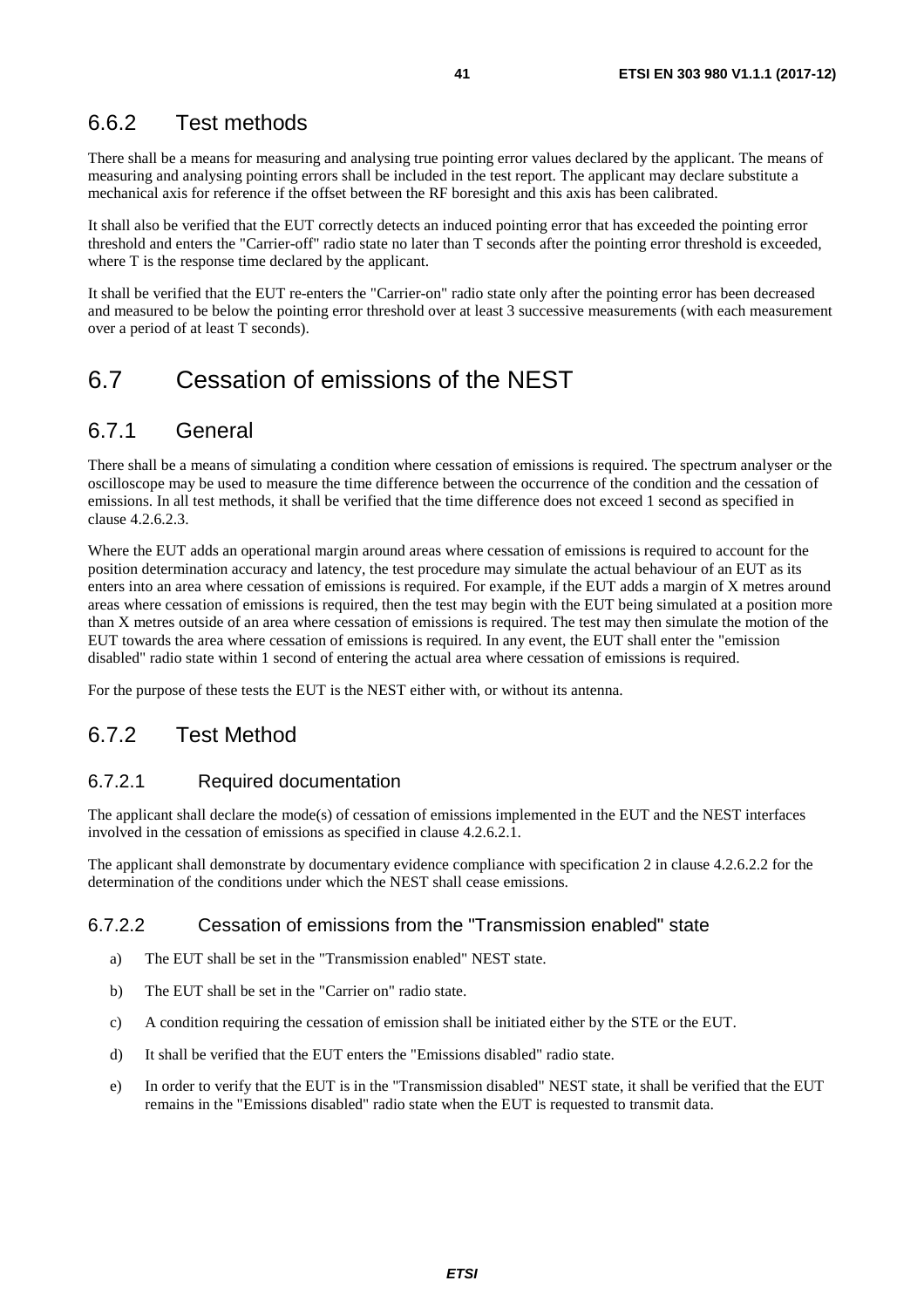# <span id="page-41-0"></span>6.7.2.3 Cessation of emission from the "Transmission disabled" state

- a) The EUT shall be set in the "Transmission disabled" state.
- b) A condition requiring the cessation of emission shall be initiated either by the STE or the EUT.
- c) In order to verify that the EUT remains in the "Transmission disabled" NEST state, it shall be verified that the EUT remains in the "Emissions disabled" radio state when the EUT is requested to transmit data.
- d) The STE shall send a TxE command to the EUT.
- e) In order to verify that the EUT remains in the "Transmission disabled" NEST state, it shall be verified that the EUT remains in the "Emissions disabled" radio state when the EUT is requested to transmit data.
- f) The STE shall send aTxD command to the EUT.
- g) The condition requiring the cessation of emissions shall be removed.
- h) In order to verify that the EUT remains in the "Transmission disabled "NEST state, it shall be verified that the EUT remains in the "Emissions disabled" radio state when the EUT is requested to transmit data.

# 6.7.2.4 Cessation of emission from the "Initial Phase" state

# 6.7.2.4.1 EUTs transmitting initial bursts

- a) The EUT shall be set in "Initial phase-BurstOn" state.
- b) The STE shall not send the TxE command and the EUT shall be allowed to cycle between "Initial phase-BurstOn" and "Initial phase-BurstOff" as it would under normal operations.
- c) A condition requiring the cessation of emission shall be initiated either by the STE or the EUT.
- d) It shall be verified that the EUT enters the "Emissions disabled" radio state.
- e) In order to verify that the EUT is in the "Initial phase-Standby "NEST state, it shall be verified that the EUT remains in the "Emissions disabled" radio state when the EUT is requested to transmit data.
- f) The STE shall send a TxE command to the EUT.
- g) In order to verify that the EUT remains in the "Initial phase-Standby "NEST state or enters the "Transmission disabled" NEST state, it shall be verified that the EUT remains in the "Emissions disabled" radio state when the EUT is requested to transmit data.
- h) Repeat the test steps a) through g) using a TxD command in step f) instead of the TxE command.

# 6.7.2.4.2 EUTs not transmitting initial bursts

This applies only to EUTs that do not transmit initial bursts (i.e. where only "Initial phase-Standby" is implemented):

- a) The EUT shall be set in "Initial phase-Standby" NEST state.
- b) The STE shall not send the TxE command to maintain the EUT in "Initial phase-Standby" NEST state.
- c) A condition requiring the cessation of emission shall be initiated either by the STE or the EUT.
- d) In order to verify that the EUT remains in the "Initial phase-Standby" NEST state, it shall be verified that the EUT remains in the "Emissions disabled" radio state when the EUT is requested to transmit data.
- e) The STE shall send a TxE command to the EUT.
- f) In order to verify that the EUT remains in the "Initial phase-Standby" NEST state or enters the "Transmission disabled" NEST state, it shall be verified that the EUT remains in the "Emissions disabled" radio state when the EUT is requested to transmit data.
- g) Repeat the test steps a) through f) using a TxD command in step e) instead of the TxE command.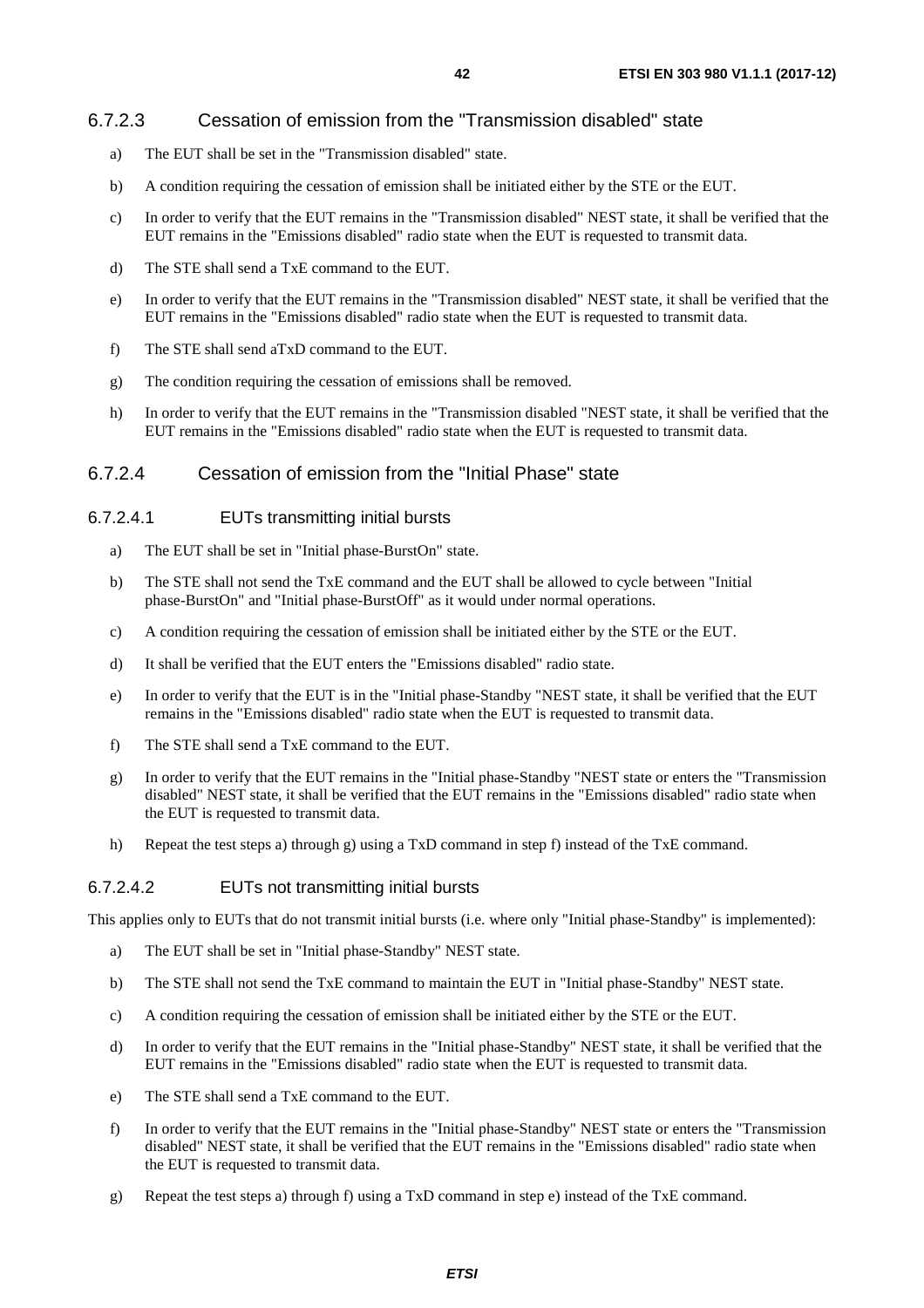### <span id="page-42-0"></span>6.7.2.5 "Single action" means of cessation of emissions

- a) It shall be verified that there is a "single action" means of ceasing emissions of the EUT (e.g. the switch thrown).
- b) The EUT shall be set in the "Transmission enabled" NEST state.
- c) The EUT shall be set in the "Carrier on" radio state.
- d) The "single action" means of cessation of emissions shall be activated.
- e) It shall be verified that the EUT enters the "Emissions disabled" radio state.
- f) In order to verify that the EUT is in the "Transmission disabled" NEST state, it shall be verified that the EUT remains in the "Emissions disabled" radio state when the EUT is requested to transmit data.
- g) The STE shall send a TxE command to the EUT.
- h) In order to verify that the EUT remains in the "Transmission disabled" NEST state, it shall be verified that the EUT remains in the "Emissions disabled" radio state when the EUT is requested to transmit data.
- i) The EUT shall be switched off and then switched on and the EUT shall enter the "Initial phase" NEST state without receiving a TxE from the STE.
- j) The "single action" means of cessation of emissions shall be activated.
- k) The STE shall send a TxE command to the EUT.
- l) In order to verify that the EUT remains in the "Initial phase" NEST state or enters the "Transmission disabled" NEST state, it shall be verified that the EUT remains in the "Emissions disabled" radio state when the EUT is requested to transmit data.
- m) The EUT shall be switched off and then switched on and the EUT shall enter the "Initial phase" NEST state without receiving a TxE from the STE.
- n) The STE shall send a TxD command to the EUT so that it enters the "Transmission disabled" NEST state.
- o) The "single action" means of cessation of emissions shall be activated.
- p) The STE shall send a TxE command to the EUT.
- q) In order to verify that the EUT remains in the "Transmission disabled" NEST state, it shall be verified that the EUT remains in the "Emissions disabled" radio state when the EUT is requested to transmit data.

### 6.7.2.6 Fault conditions

The applicant shall declare the means of generating fault conditions:

- a) The EUT shall be set in the "Transmission enabled" NEST state.
- b) The EUT shall be set in the "Carrier on" radio state.
- c) A fault condition requiring the cessation of emission shall be generated either by the STE or directly on the EUT.
- d) It shall be verified that the EUT enters the "Emissions disabled" radio state as long as the fault condition persists.
- e) Steps a) through d) shall be repeated for each fault condition declared by applicant.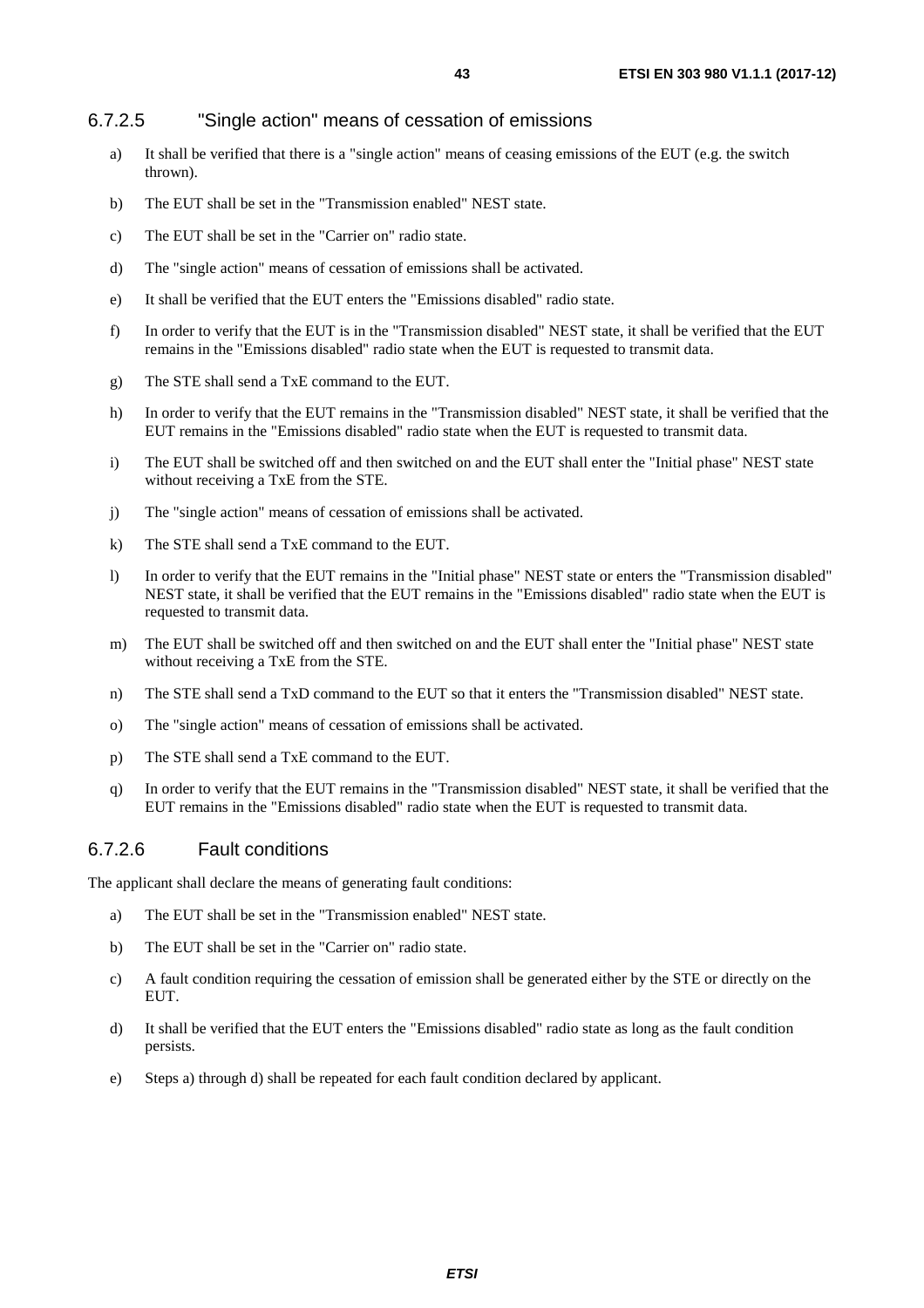# <span id="page-43-0"></span>6.8 Identification of NEST and location determination

# 6.8.1 Test arrangement

The test shall be arranged such that EUT can determine its own location, or if external means are employed, the test shall be arranged so that the EUT can be located by the means declared by the applicant. The STE shall be arranged to simulate the NCF.

The position accuracy, precision, resolution and update rates shall be declared by the applicant for the NEST type and its application in question.

# 6.8.2 Test method

- a) The EUT shall be in the "Transmission enabled" state.
- b) The EUT shall report its location to the STE.
- c) The difference between the reported EUT location and actual location of the EUT (as simulated in the test) shall meet the requirements declared by the applicant.

# 6.9 Control and monitoring functions

# 6.9.1 General

For the purpose of these tests the EUT is the NEST either with, or without its antenna connected.

The applicant may modify an NEST for the purpose of these tests provided that full documentation is given to prove that the modifications accurately simulate the required test conditions.

The EUT shall transmit at  $EIRP<sub>max</sub>$ .

The measurement of the EIRP spectral density shall be limited within either the nominated bandwidth or to a 10 MHz bandwidth centred on the carrier frequency, whichever is the greater.

# 6.9.2 Test arrangement

The EUT shall be authorized to transmit and shall be in the "Transmission enabled" state at the commencement of each test, unless otherwise stated. The time difference between the command, or failure, and the occurrence of the expected event (e.g. the transmission suppression) shall be measured and recorded.

# 6.9.3 Processor monitoring- Test method

- a) Each of the processors within the EUT shall, in turn, be caused to fail.
- b) Within 1 second of such failure the EUT shall cease to transmit.
- c) It shall be confirmed that the transmissions have been suppressed within the limits of the "Carrier-off" radio state emission levels.
- d) Within 30 seconds of such failure it shall be confirmed that the transmissions have been suppressed within the limits of the "Emissions disabled" radio state emission levels.
- e) The failed processor shall be restored to normal working condition and the EUT shall restore automatically to normal working before the next processor shall be induced to fail.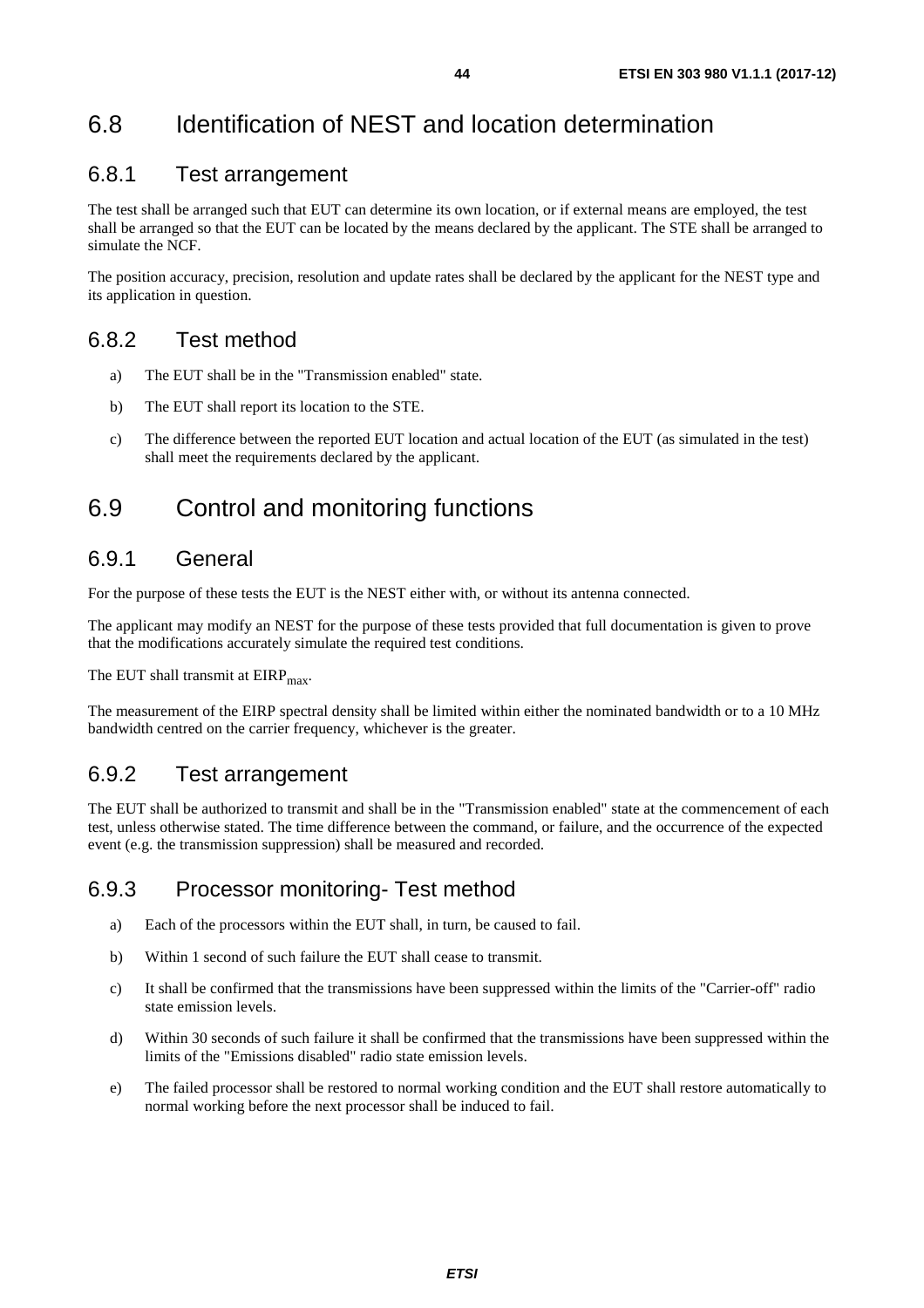- <span id="page-44-0"></span>a) The frequency generation subsystem within the EUT shall be caused to fail in respect of:
	- loss of frequency lock (if applicable);
	- absence of local oscillator (LO) output signal;
	- excess power.
- b) Recognition of each failure in turn by the subsystem monitor shall constitute an SMF event.
- c) Within 1 second of such failure the EUT shall cease to transmit.
- d) It shall be observed that the transmissions have been suppressed within the limits of the "Emissions disabled" radio state emission levels.
- e) The failed elements shall be restored to normal working state and the EUT shall be restored to normal working condition before the next induced failure.

# 6.9.5 Power-on/Reset-Test method

- a) The EUT shall be switched off and the STE shall not transmit the CC.
- b) The EUT shall be switched on.
- c) The EUT shall not transmit during and after switching-on, and shall enter the "Non valid" state.

If a manual reset function is implemented the following test shall be performed:

- d) The EUT shall be restored to the "Initial phase" state and the STE shall transmit the CC.
- e) The EUT shall remain in the "Initial phase" state.
- f) The reset function shall be initiated.
- g) The EUT shall enter the "Non valid" state.
- h) The EUT shall be restored to the "Initial phase" state and the STE shall transmit the CC as well as a TxE.
- i) The EUT shall enter the "Transmission enabled" state.
- j) The reset function shall be initiated.
- k) The EUT shall enter the "Non valid" state.

# 6.9.6 Control Channel and Response Channel -Test method

For the purposes of these test, the period without correct reception of the CC (T1) shall be as specified in clause 4.2.8.5.2.2.

These test procedures require simulation of the following events:

- The CC has never been received by the EUT after power-on.
- The CC is lost by the EUT after reception of a Transmission Enable command.
- The CC is lost by the EUT without reception of a Transmission Enable command.
- The CC is being lost by the EUT and a call is initiated within the period T1.
- a) Case where the CC has never been received by the EUT after power-on:
	- a1) the EUT shall be switched off and the STE shall not transmit the CC;
	- a2) the EUT shall be switched on;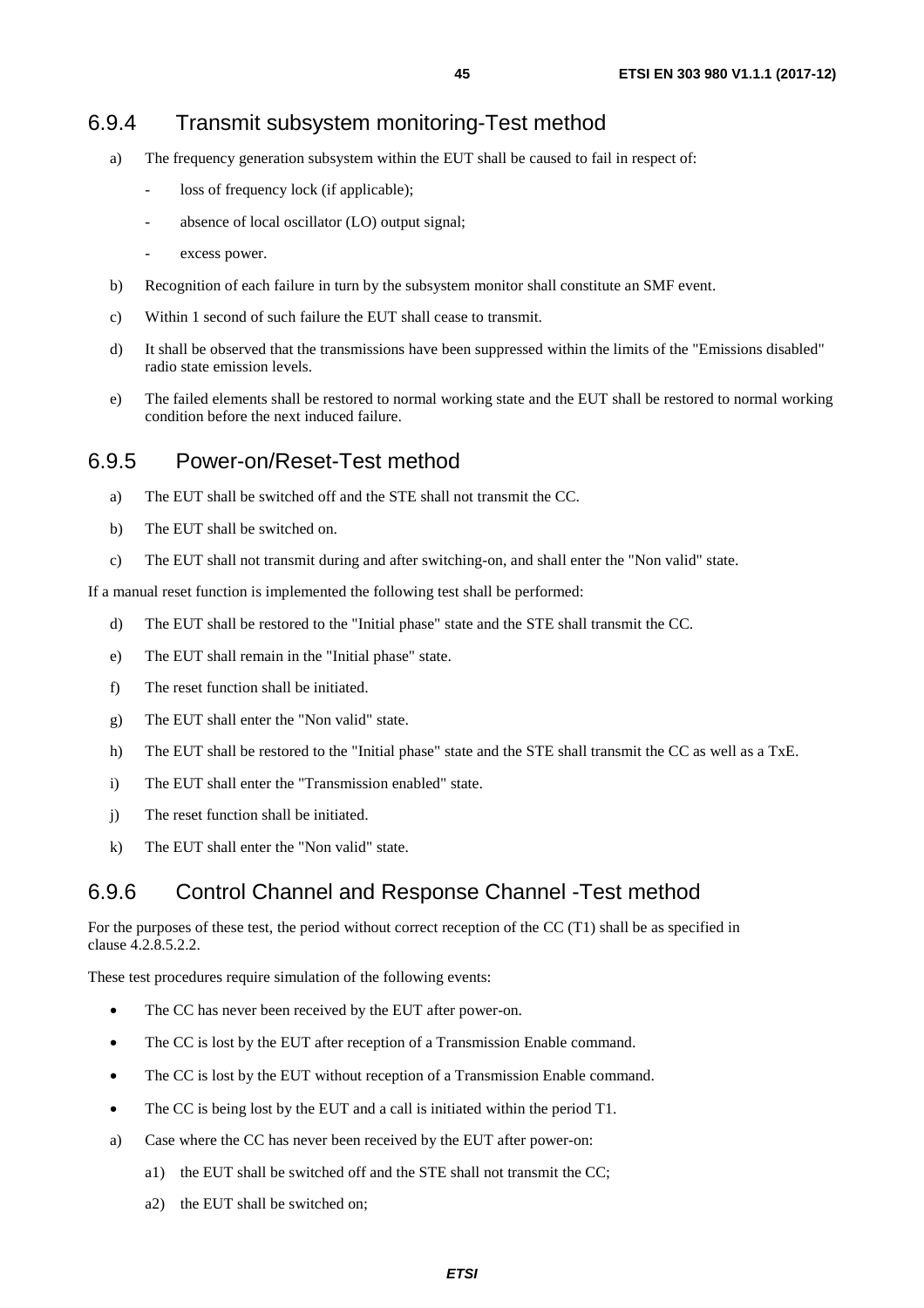- a3) the EUT shall remain in the "Non valid" state.
- <span id="page-45-0"></span>b) Case where the CC is lost by the EUT after reception of a Transmission Enable command:
	- b1) the EUT shall be switched-on and the STE shall transmit the CC and a Transmission Enable command;
	- b2) the EUT shall enter the "Initial phase" state and go, if applicable, to the "Transmission enabled" state;
	- b3) a transmission request shall be initiated from the EUT;
	- b4) the STE shall stop transmitting the CC;
	- b5) within the period T1 from event b4), the EUT shall enter the "Non valid" state.
- c) Case where the CC is lost by the EUT without reception of a Transmission Enable command:
	- c1) the EUT shall be switched on and the STE shall transmit the CC;
	- c2) the EUT shall enter the "Initial phase" state;
	- c3) the STE shall stop transmitting the CC;
	- c4) the EUT shall enter in the "Non valid" state not later than T1;
	- c5) a transmission request shall be initiated and the EUT shall remain in the "Non valid" state.
- d) Case where the CC is being lost by the EUT and a call is initiated within the T1 period:
	- d1) the EUT shall be switched on and the STE shall transmit the CC;
	- d2) the STE shall stop transmitting the CC;
	- d3) within the period T1 from d2), a transmission request shall be initiated from the EUT;
	- d4) the EUT may transmit but within the T1 period the EUT shall enter the "Non valid" state.

# 6.9.7 Network Control commands-Test method

The tests shall be performed in the following sequence:

- Transmission Enable command;
- Transmission Disable command received in the "Transmission enabled" state;
- Transmission Disable command received in the "Initial phase" state.
- a) Transmission Enable command:
	- a1) the EUT shall be switched-on and the STE shall transmit the CC;
	- a2) the EUT shall enter the "Initial phase" state;
	- a3) a transmission request shall be initiated from the EUT, the EUT shall remain in the "Initial phase" state;
	- a4) the STE shall transmit a transmit enable command to the EUT;
	- a5) a transmission request shall be initiated from the EUT;
	- a6) the EUT shall enter the "Transmission enabled" state and shall transmit.
- b) Transmission Disable command received in the "Transmission enabled" state:
	- b1) continue from a6):
	- b2) the STE shall transmit a disable command to the EUT;
	- b3) the EUT shall enter the "Transmission disabled" state within 1 second;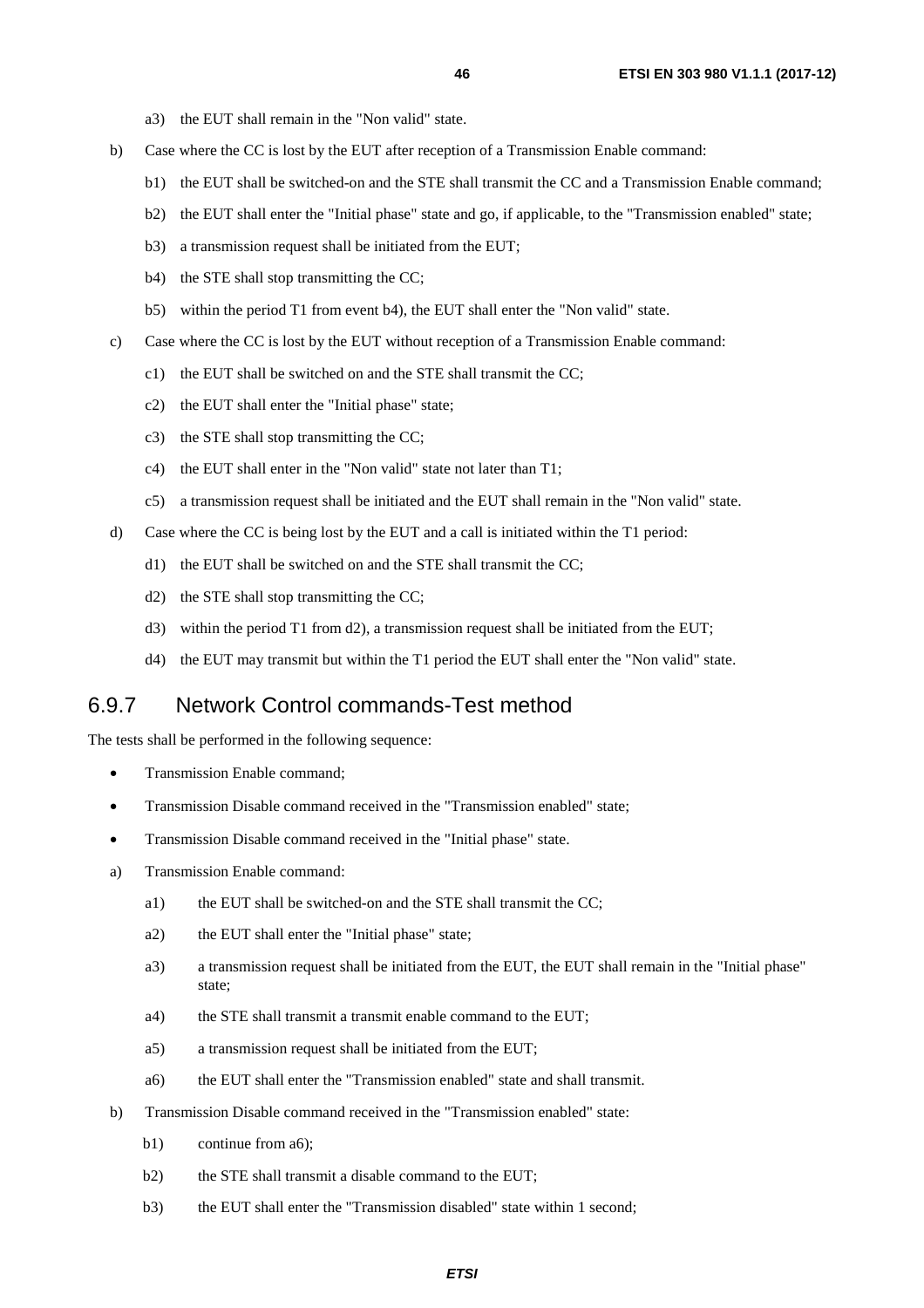- <span id="page-46-0"></span>b4) a transmission request shall be initiated from the EUT;
- b5) the EUT shall remain in the "Transmission disabled" state;
- b6) the STE shall transmit an enable command;
- b7) the EUT shall enter either the "Transmission enabled" state or the "Initial phase" state;
- b8) if the EUT is in the "Transmission enable" state then the test continues with b11);
- b9) the STE shall transmit a TxE command;
- b10) the EUT shall enter the "Transmission enable" state;
- b11) if a transmission request is not active any more than a new transmission request shall be initiated;
- b12) the EUT shall transmit;
- b13) the EUT transmission shall be terminated.
- c) Transmission disable command received in the "Initial phase" state:
	- c1) the EUT shall be switched-on and the STE shall transmit the CC;
	- c2) the EUT shall enter the "Initial phase" state;
	- c3) the STE shall transmit a Transmission Disable command to the EUT;
	- c4) the EUT shall enter the "Transmission disabled" state within 1 second;
	- c5) a transmission request shall be initiated from the EUT;
	- c6) the EUT shall remain in the "Transmission disabled" state;
	- c7) the STE shall transmit a Transmission Enable command;
	- c8) the EUT shall enter either the "Transmission enabled" state or the "Initial phase" state;
	- $c$ 9) if the EUT is in the "Transmission enable" state then the test continues with c12);
	- c10) the STE shall transmit a TxE command;
	- c11) the EUT shall enter the "Transmission enable" state;
	- c12) if a transmission request is not active any more than a new transmission request shall be initiated;
	- c13) the EUT shall transmit;
	- c14) the EUT transmission shall be terminated.

## 6.9.8 Initial burst transmission-Test method

The applicant shall declare the initial burst duration.

The following test shall be performed in sequence:

- a) the EUT shall be switched-off and the STE shall transmit the CC;
- b) the EUT shall be switched-on;
- c) the EUT shall not transmit, except the initial bursts;
- d) it shall be verified that the specifications given in clause 4.2.8.7.2 are fulfilled.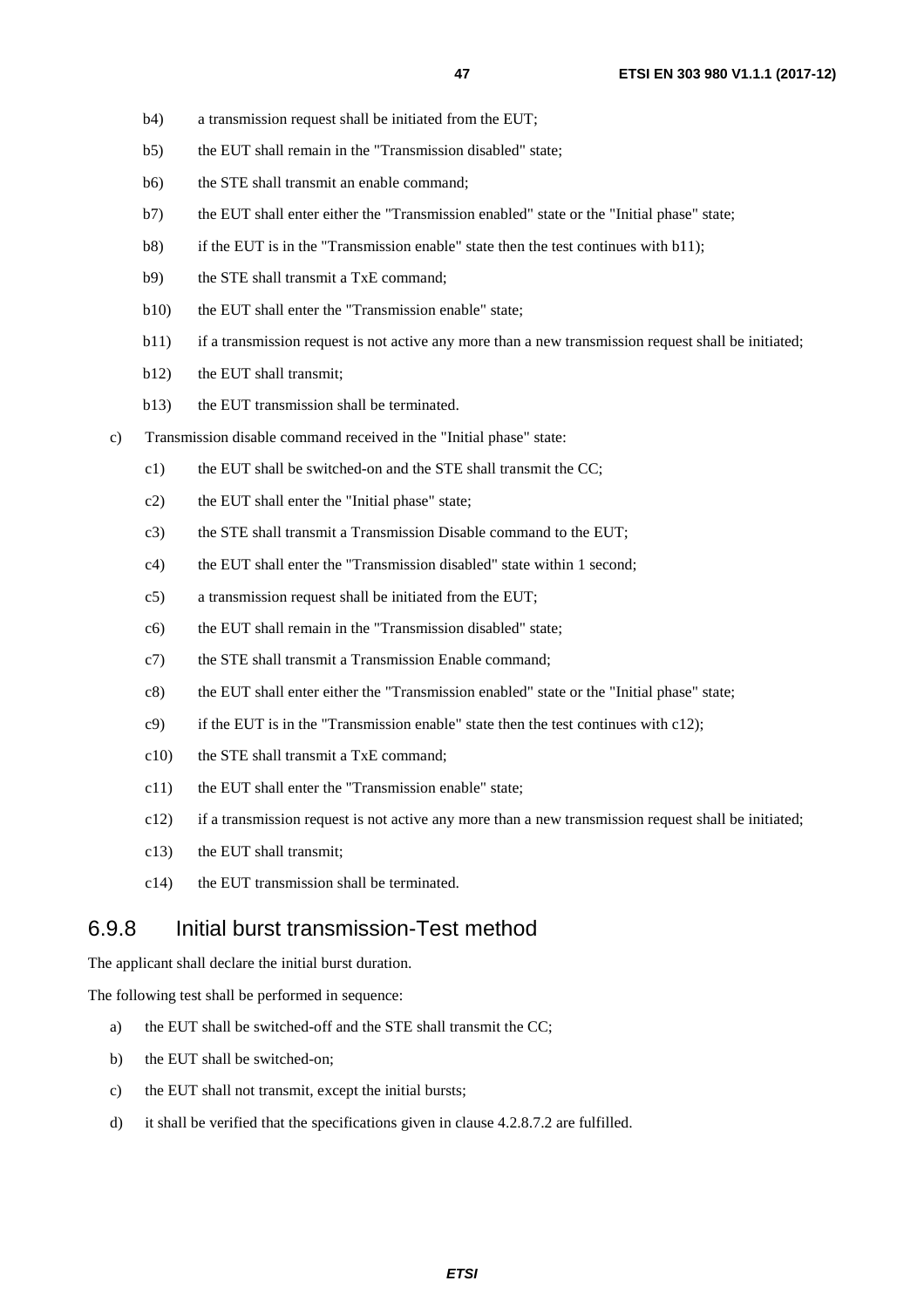# <span id="page-47-0"></span>6.9.9 Inhibition of transmission-Test method

The applicant shall declare the values for  $IT_{\text{max}}$  and  $T_{\text{trans}}$ , as specified in clauses 4.2.2.2 and 4.2.8.8.

The receive carrier to the EUT shall be removed:

- a) Within 1 second of such failure the EUT shall cease to transmit.
- b) It shall be observed that the EUT remains in the "Transmission enabled" state and that transmissions have been suppressed within the limits of the "Carrier off" radio state emission levels given in clause 4.2.3.2, table 3.
- c) The receive carrier to the EUT shall be restored within  $IT<sub>max</sub>$ .
- d) It shall be observed that the EUT enters the "Carrier on" radio state and begins transmission within  $T_{\text{trans}}$ .
- e) The receive carrier to the EUT shall be removed.
- f) It shall be observed that after ITmax the EUT enters the "Initial phase" state.

# 6.10 Antenna off-axis gain pattern

# 6.10.1 Test Method

### 6.10.1.1 Test site

This test shall be performed on either an outdoor far field test site or compact test range. However if the near field scanner technology to convert near field measurements to far field results is proven and sufficiently accurate by reference to tests taken in both regions then antenna measurements may be taken in the near field. Fully automated systems can be used for these tests providing that the results can be proven to be as accurate as if they were done according to the specified method.

### 6.10.1.2 Method of measurement for EUT antenna with linear polarization



**Figure 8: Test arrangement - antenna receive pattern measurement** 

- a) The test arrangement shall be as shown in figure 8 with the EUT connected to the test receiver. A linearly polarized test antenna shall be used.
- b) A signal proportional to the angular position from the servo mechanism shall be applied to the X-axis and the signal level from the test receiver shall be applied to the Y-axis of the plotter.
- c) The test frequencies shall be the centre frequency of each applicable frequency range. The E plane shall be vertical.
- d) The EUT shall be aligned to maximize the received signal level and the X-Y plotter shall be adjusted to give the maximum reading on the chart.
- e) The EUT shall be driven in azimuth through 180°.
- f) The pattern measurement is then obtained by driving the EUT in azimuth through 360° with the plotter recording the results.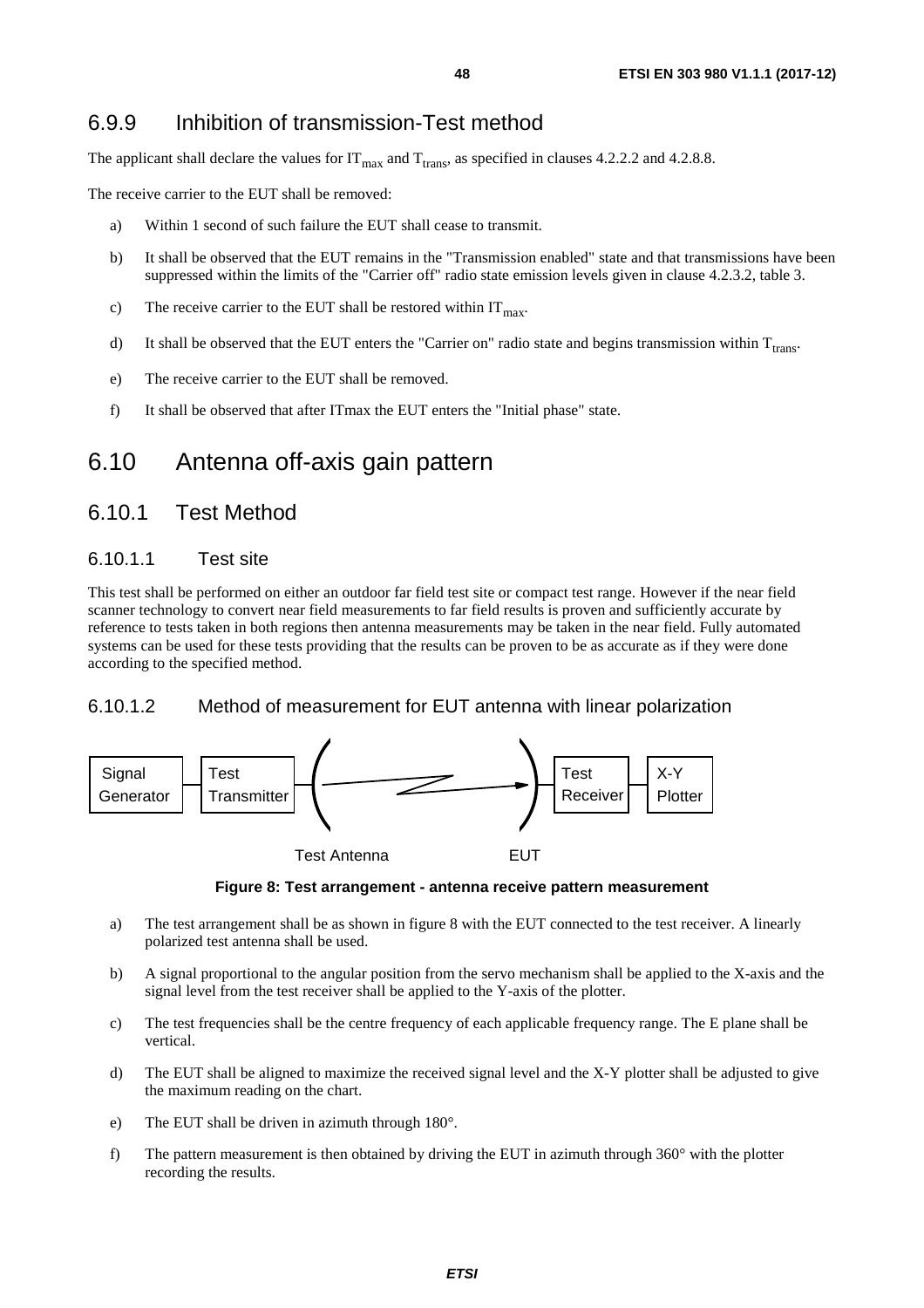- <span id="page-48-0"></span>g) The tests in b) to e) shall be repeated with the frequency changed to the lower limit of the applicable band as declared by the manufacturer.
- h) The tests in b) to e) shall be repeated with the frequency changed to the upper limit of the applicable band as declared by the manufacturer.
- i) The tests in b) to h) shall be repeated with the frequencies changed to the others specified if the design of the equipment is such that operation is possible, but not necessarily simultaneously, in all bands.
- j) The tests in b) to h) shall be repeated with the test signal being transmitted in the H-plane instead of the E-plane.
- k) The tests in b) to h) shall be repeated with the test signal being transmitted in a plane at  $45^{\circ}$  to the H-plane.
- l) The tests in b) to h) shall be repeated with the test signal being transmitted in a plane at  $90^\circ$  to that in k).
- m) The tests in b) to l) shall be repeated between the angles of  $φ$ , and  $7°$  with the EUT rotated through 90°, or the test antenna or the polarization subsystem of the EUT rotated by 90°, to give the cross-polar measurement.

#### 6.10.1.3 Method of measurement for antennas with circular polarization

- a) The test arrangement shall be as shown in figure 8 with the EUT connected to the test receiver. The sense of polarization for the test antenna and the antenna on the EUT shall be the same.
- b) A signal proportional to the angular position from the servo mechanism shall be applied to the X-axis and the signal level from the test receiver shall be applied to the Y-axis of the plotter.
- c) The test frequencies shall be the centre frequency of each applicable frequency range. A proper reference plane shall be selected and set vertical.
- d) The EUT shall be aligned to maximize the received signal level and the X-Y plotter shall be adjusted to give the maximum reading on the chart.
- e) The EUT shall be driven in azimuth through 180°.
- f) The pattern measurement is then obtained by driving the EUT in azimuth through 360° with the plotter recording the results.
- g) The tests in b) to e) shall be repeated with the frequency changed to the lower limit of the applicable band as declared by the manufacturer.
- h) The tests in b) to e) shall be repeated with the frequency changed to the upper limit of the applicable band as declared by the manufacturer.
- i) The tests in b) to h) shall be repeated with the frequencies changed to the others specified if the design of the equipment is such that operation is possible, but not necessarily simultaneously, in all bands.
- j) The tests in b) to h) shall be repeated with the test signal being transmitted in a plane perpendicular to the reference plane selected in c).
- k) The tests in b) to j) shall be repeated with the test antenna in different sense of circular polarization, to give the cross-polar measurement.

# 6.11 Blocking performance

# 6.11.1 Test method

- a) The output signals of two signal generators shall be combined with equal weight. The combined signal shall be coupled to the LNB input in a reasonable and appropriate way.
- b) A spectrum analyser shall be connected to the LNB output in a way that allows to supply the LNB with power.
- c)  $f_c$  is the center frequency of the receive frequency band.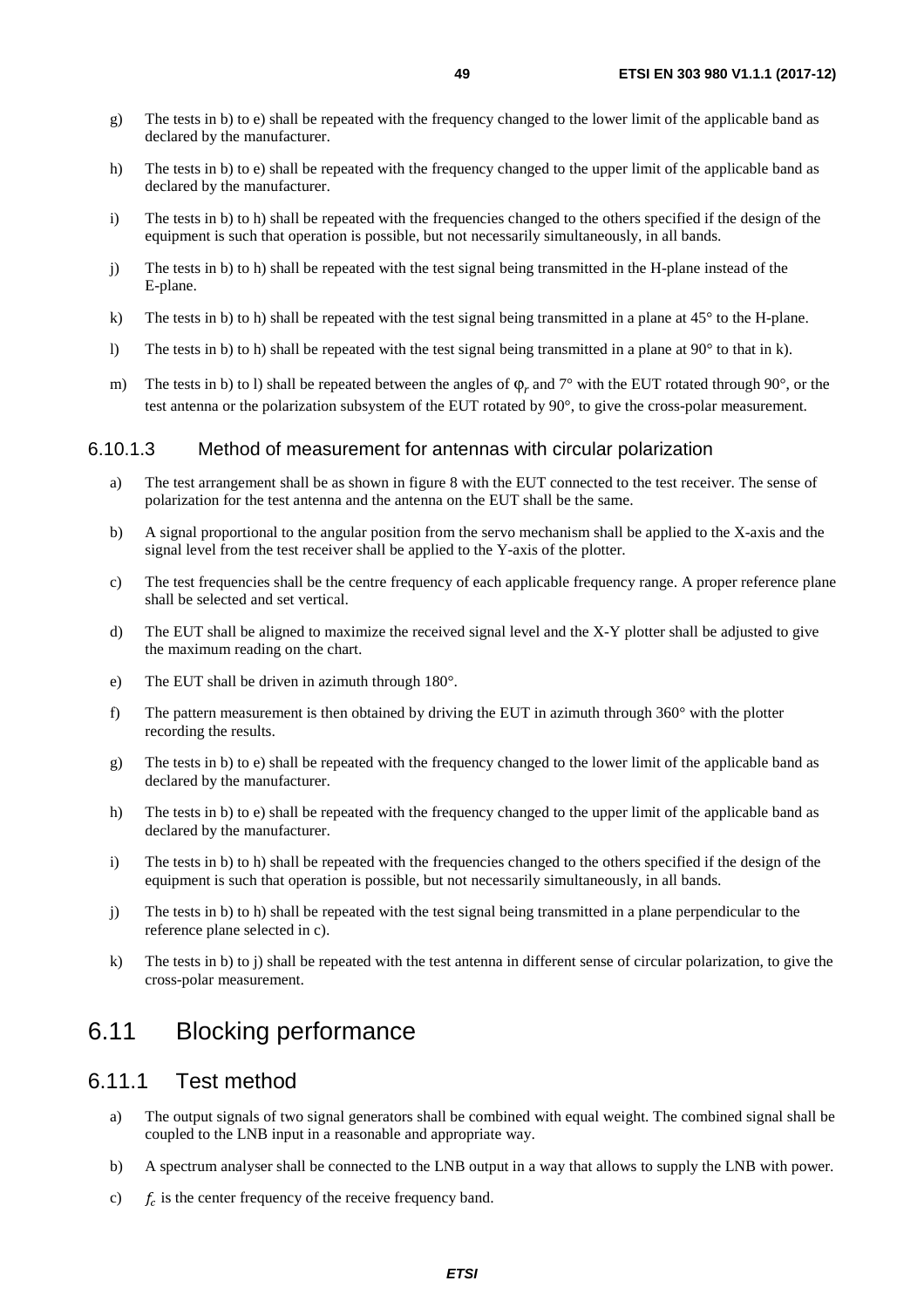- <span id="page-49-0"></span>d) The first signal generator frequency shall be set to  $f_c$ .
- e) The first signal generator level shall be set to a level in the LNB operational input level range.
- f) The spectrum analyser shall be set for measuring the level of the converted first signal at the LNB output.
- g) The second signal generator frequency shall be set to  $f_c 20$  MHz.
- h) The second signal generator level shall be adjusted so that the measured level is 1 dB less than in absence of the second signal.
- i) The second signal generator level shall be noted down as reference level.
- j) The second signal generator frequency shall be set to the frequency of interest.
- k) The second signal generator level shall be adjusted so that the measured level is 1 dB less than in absence of the second signal.
- l) The rejection at the frequency of interest is equal to the second signal generator level minus the reference level determined in step i).
- m) Steps j) to 1) shall be repeated for frequencies in the ranges of table 6.
- NOTE: The worst case rejection in a particular frequency range can be determined after step i) by sweeping the second signal generator frequency over the frequency range and observe the gain compression, then perform steps j) to l) with the frequency where gain compression is highest.

# 6.12 Adjacent Signal Selectivity

For EUTs where the antenna may be removed, the test signal should be introduced into the antenna port. For integrated EUTs where it is not possible to remove the antenna, a radiated method shall be used and the method declared by the applicant.

# 6.12.1 Test method

- a) Two test signal generators shall be used. Each signal generator shall generate a modulated signal in the RF input frequency range and thermal noise.
- b) The test signal generators shall be set to the frequencies and levels according to table 7.
- c) The receiver shall be set to receive the signal of the first test signal generator.
- d) The second test signal generator shall be set to signal off.
- e) The noise level (or signal to noise ratio) of the first test signal generator shall be varied in order to determine the threshold reference sensitivity level.
- f) The second signal generator shall be set to signal on.
- g) The noise level (or signal to noise ratio) of the first test signal generator shall be varied in order to determine the threshold reference sensitivity level.
- h) The degradation is equal to the noise level (or signal to noise ratio) determined in step h minus that determined in step f).
- i) The result is the highest degradation found.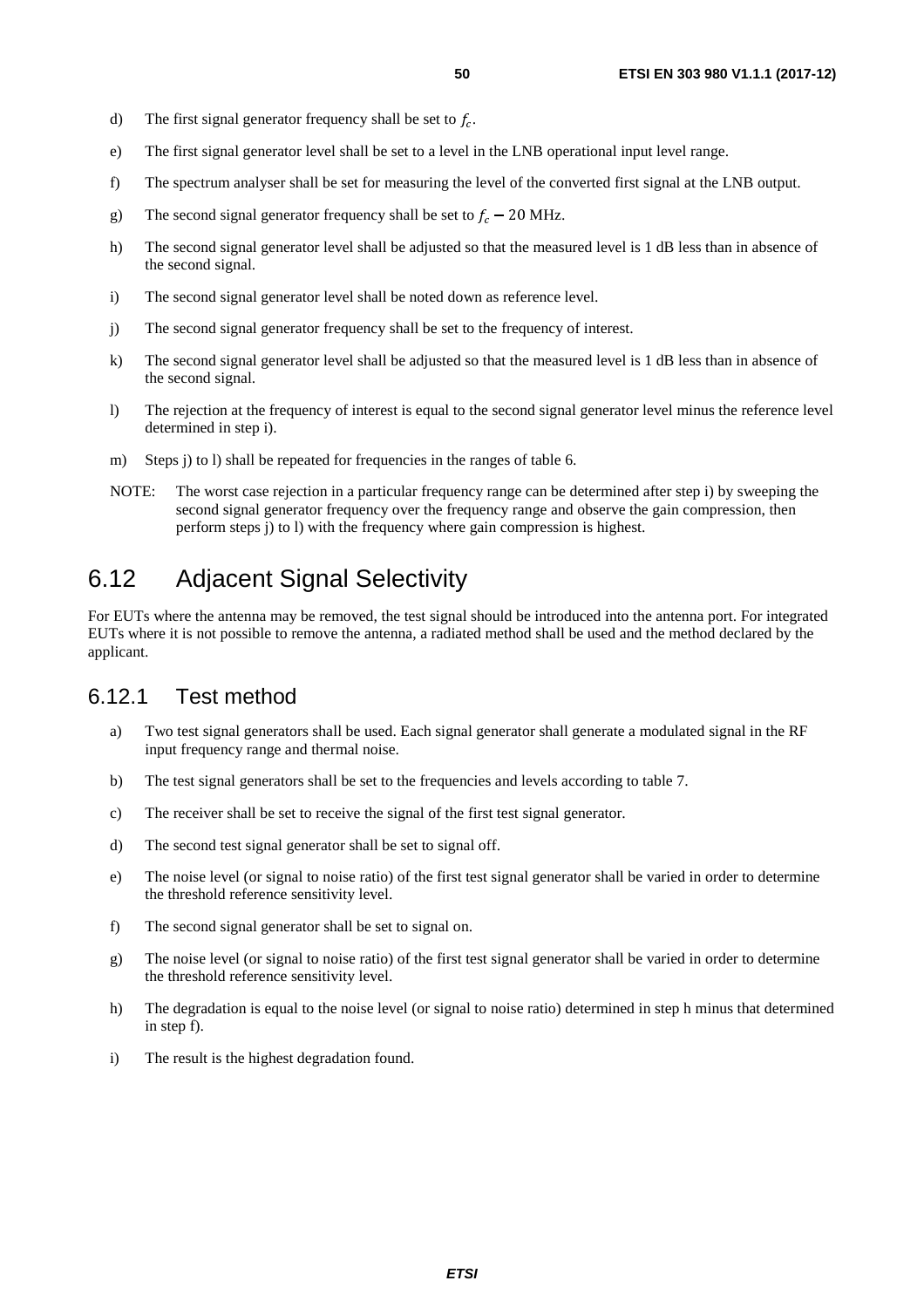# <span id="page-50-0"></span>Annex A (informative): Relationship between the present document and the essential requirements of Directive 2014/53/EU

The present document has been prepared under the Commission's standardisation request C(2015) 5376 final [\[i.1\]](#page-9-0) to provide one voluntary means of conforming to the essential requirements of Directive 2014/53/EU on the harmonisation of the laws of the Member States relating to the making available on the market of radio equipment and repealing Directive 1999/5/EC [\[i.8](#page-10-0)].

Once the present document is cited in the Official Journal of the European Union under that Directive, compliance with the normative clauses of the present document given in table A.1 confers, within the limits of the scope of the present document, a presumption of conformity with the corresponding essential requirements of that Directive and associated EFTA regulations.

| <b>Harmonised Standard ETSI EN 303 980</b> |                                            |                                   |              |                                                                                                                                                                                                                                                                                                                                                                                                                                                                                                                                                                                                                       |
|--------------------------------------------|--------------------------------------------|-----------------------------------|--------------|-----------------------------------------------------------------------------------------------------------------------------------------------------------------------------------------------------------------------------------------------------------------------------------------------------------------------------------------------------------------------------------------------------------------------------------------------------------------------------------------------------------------------------------------------------------------------------------------------------------------------|
| <b>Requirement</b>                         |                                            | <b>Requirement Conditionality</b> |              |                                                                                                                                                                                                                                                                                                                                                                                                                                                                                                                                                                                                                       |
| <b>No</b>                                  | <b>Description</b>                         | Reference:<br><b>Clause No</b>    | U/C          | <b>Condition</b>                                                                                                                                                                                                                                                                                                                                                                                                                                                                                                                                                                                                      |
| 1                                          | EIRP density mask                          | 4.2.1                             | U            |                                                                                                                                                                                                                                                                                                                                                                                                                                                                                                                                                                                                                       |
| 2                                          | Antenna beam pointing                      | 4.2.2                             | U            |                                                                                                                                                                                                                                                                                                                                                                                                                                                                                                                                                                                                                       |
| $\overline{3}$                             | Off axis spurious radiation                | 4.2.3                             | U            |                                                                                                                                                                                                                                                                                                                                                                                                                                                                                                                                                                                                                       |
| 4                                          | On-axis spurious radiation                 | 4.2.4                             | U            |                                                                                                                                                                                                                                                                                                                                                                                                                                                                                                                                                                                                                       |
| $\overline{5}$                             | Carrier suppression                        | 4.2.5                             | U            |                                                                                                                                                                                                                                                                                                                                                                                                                                                                                                                                                                                                                       |
| 6                                          | <b>Cessation of emissions</b>              | 4.2.6                             | U            |                                                                                                                                                                                                                                                                                                                                                                                                                                                                                                                                                                                                                       |
| $\overline{7}$                             | Identification of NEST and its location    | 4.2.7                             | U            |                                                                                                                                                                                                                                                                                                                                                                                                                                                                                                                                                                                                                       |
| 8                                          | Control and Monitoring Functions<br>(CMFs) | 4.2.8                             | U            |                                                                                                                                                                                                                                                                                                                                                                                                                                                                                                                                                                                                                       |
| 9                                          | Receive antenna off-axis gain pattern      | 4.2.9                             | $\mathsf{C}$ | Satellite communications networks may<br>contain a central control unit that keeps<br>received interference low by taking into<br>account the actual antenna gain pattern of<br>earth stations. The requirement is not<br>relevant for earth stations that are always<br>operated as part of such a network. The<br>requirement is relevant in all other cases.<br>If the receive antenna performance does<br>not meet the requirement in clause 4.2.9,<br>then the earth station will be subject to an<br>additional co-frequency interference<br>caused by its off-axis gain which is not<br>compliant to the mask. |
| 10                                         | <b>Blocking performance</b>                | 4.2.10                            | U            |                                                                                                                                                                                                                                                                                                                                                                                                                                                                                                                                                                                                                       |
| 11                                         | <b>Adjacent Signal Selectivity</b>         | 4.2.11                            | $\cup$       |                                                                                                                                                                                                                                                                                                                                                                                                                                                                                                                                                                                                                       |

#### **Table A.1: Relationship between the present document and the essential requirements of Directive 2014/53/EU**

#### **Key to columns:**

**Requirement:** 

**No** A unique identifier for one row of the table which may be used to identify a requirement.

**Description** A textual reference to the requirement.

**Clause Number** Identification of clause(s) defining the requirement in the present document unless another document is referenced explicitly.

#### **Requirement Conditionality:**

**U/C** Indicates whether the requirement is unconditionally applicable (U) or is conditional upon the manufacturer's claimed functionality of the equipment (C).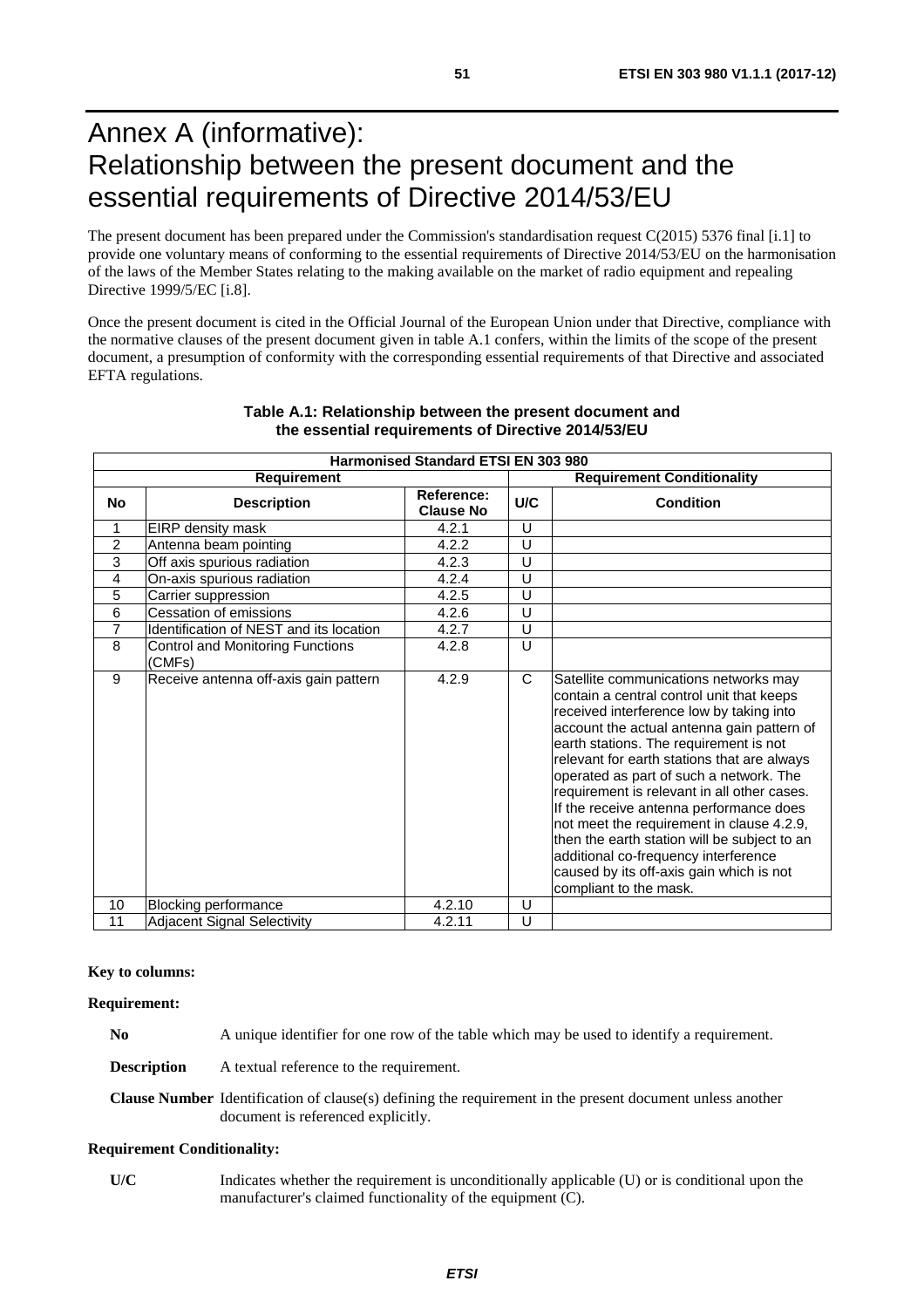Presumption of conformity stays valid only as long as a reference to the present document is maintained in the list published in the Official Journal of the European Union. Users of the present document should consult frequently the latest list published in the Official Journal of the European Union.

Other Union legislation may be applicable to the product(s) falling within the scope of the present document.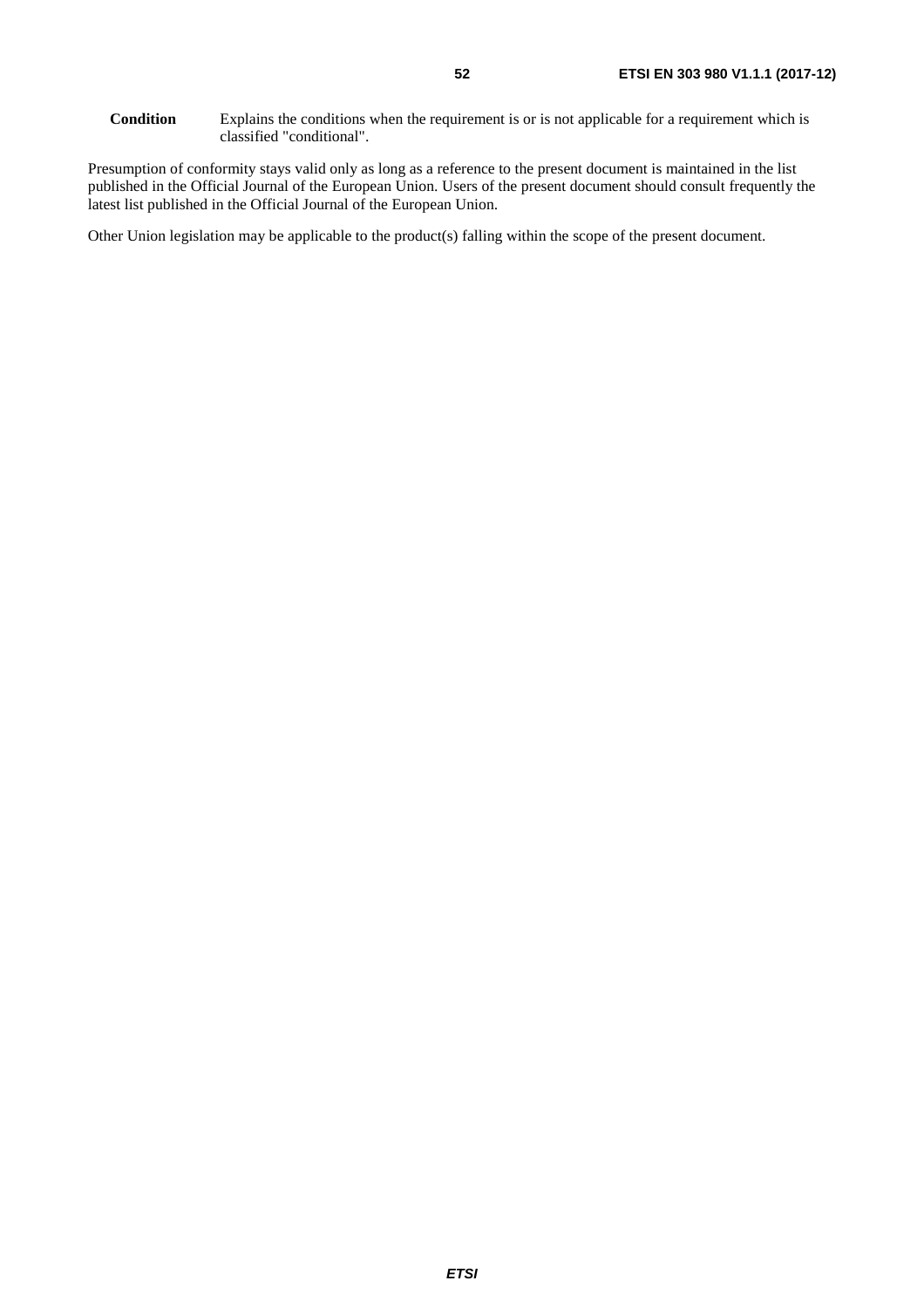# <span id="page-52-0"></span>Annex B (informative): Bibliography

- Council Directive 73/23/EEC of 19 February 1973 on the harmonization of the laws of Member States relating to Electrical Equipment designed for use within certain voltage limits (LV Directive).
- Council Directive 89/336/EEC of 3 May 1989 on the approximation of the laws of the Member States relating to electromagnetic compatibility (EMC Directive).
- Directive 2004/40/EC of the European Parliament and of the Council of 29 April 2004 on the minimum health and safety requirements regarding the exposure of workers to the risks arising from physical agents (electromagnetic fields) (18th individual Directive within the meaning of Article 16(1) of Directive 89/391/EEC).
- ETSI ETR 169 (1995): "Satellite Earth Stations and Systems (SES); Common Technical Regulations (CTRs) in the satellite earth station equipment field".
- CENELEC BS EN 60068: "Environmental testing. Test methods for vibration and shock".
- CENELEC EN 55022: "Limits and methods of measurement of radio disturbance characteristics of information technology equipment".
- SAE J1211: "Recommended Environmental Practices for Electronic Equipment Design, Recommended Practice".
- CEPT/ERC/Recommendation 74-01: "Unwanted emissions in the spurious domain".
- CENELEC EN 60529 (1991): "Degrees of protection provided by enclosures (IP code)".
- CENELEC EN 60068-2-6 (2008): "Environmental testing Part 2-6: Test Test Fc: Vibration (sinusoidal)".
- CENELEC EN 60068-2-11 (1999): "Environmental testing Part 2-11: Tests Test KA: Salt mist".
- CENELEC EN 60068-2-27 (2007): "Environmental testing Part 2-27: Tests Test Ea and guidance: Shock".
- ETSI TR 102 273 (all parts) (V1.2.1) (12-2001): "Electromagnetic compatibility and Radio spectrum Matters (ERM); Improvement on Radiated Methods of Measurement (using test site) and evaluation of the corresponding measurement uncertainties".
- Directive 1999/5/EC of the European Parliament and of the Council of 9 March 1999 on radio equipment and telecommunications terminal equipment and the mutual recognition of their conformity (R&TTE Directive).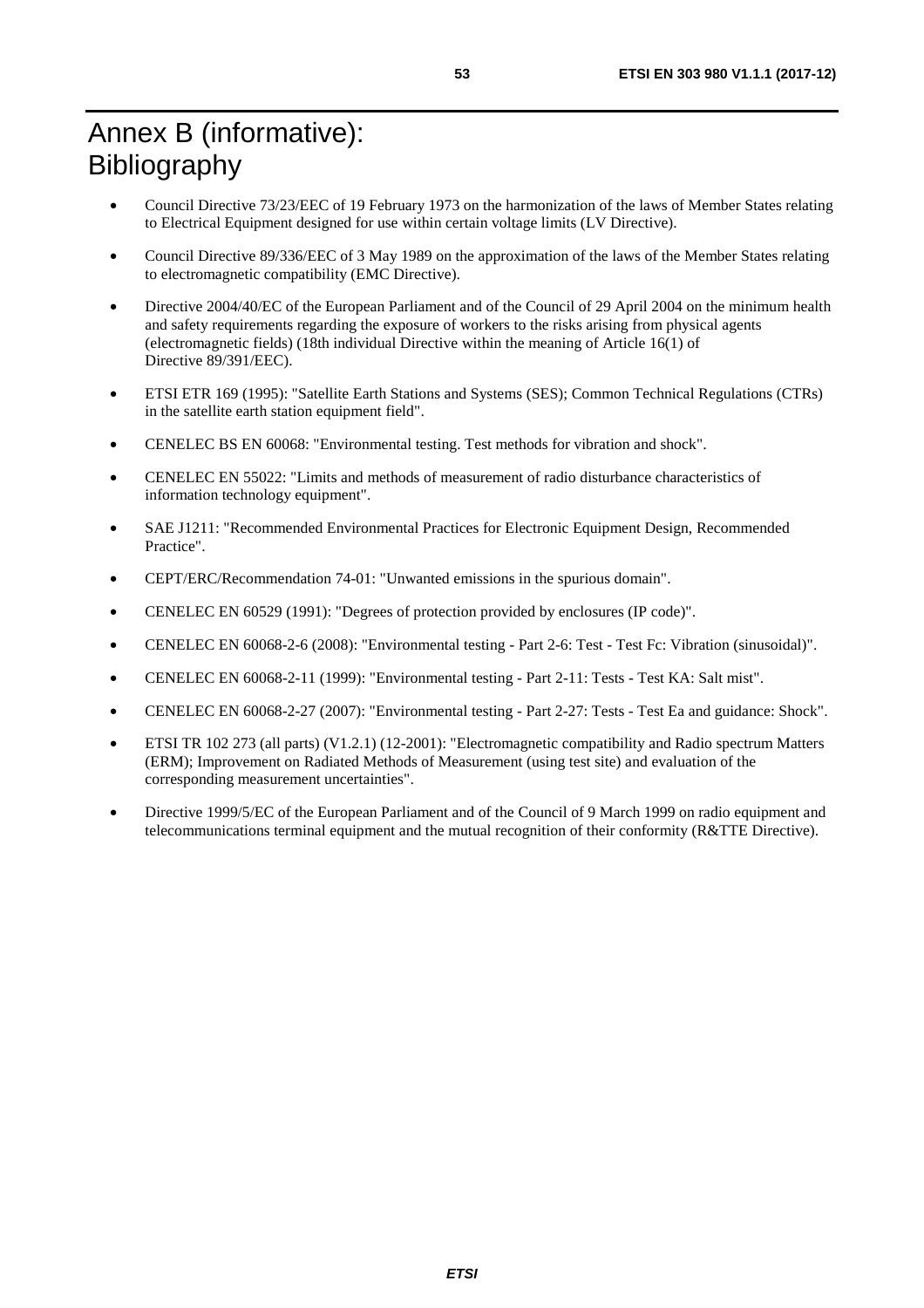# <span id="page-53-0"></span>Annex C (informative): Change history

| <b>Version</b> | Information about changes                           |  |  |  |
|----------------|-----------------------------------------------------|--|--|--|
|                | V1.1.1 First publication of the Harmonised Standard |  |  |  |